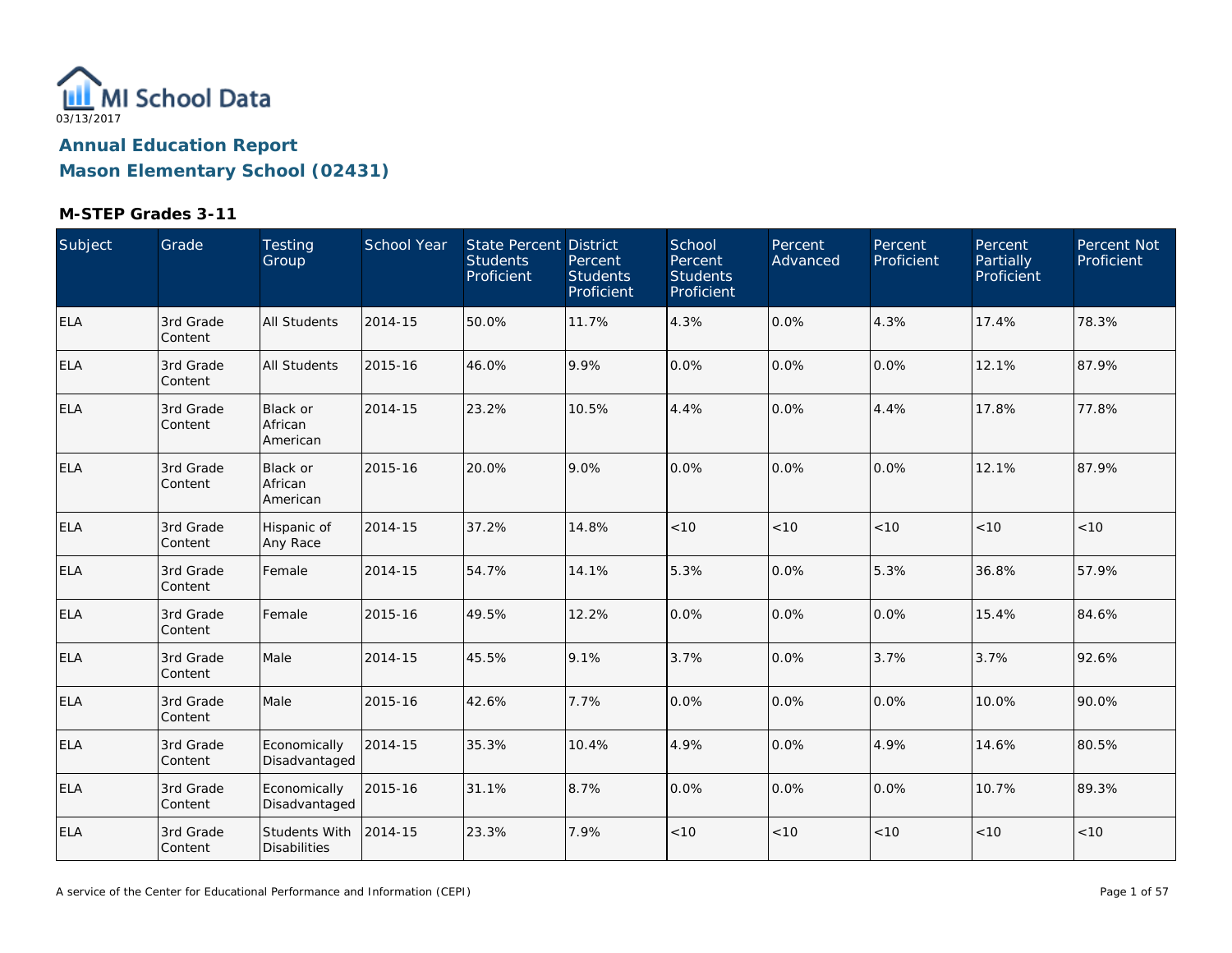

| Subject    | Grade                 | Testing<br>Group                       | School Year | State Percent District<br><b>Students</b><br>Proficient | Percent<br><b>Students</b><br>Proficient | School<br>Percent<br><b>Students</b><br>Proficient | Percent<br>Advanced | Percent<br>Proficient | Percent<br><b>Partially</b><br>Proficient | Percent Not<br>Proficient |
|------------|-----------------------|----------------------------------------|-------------|---------------------------------------------------------|------------------------------------------|----------------------------------------------------|---------------------|-----------------------|-------------------------------------------|---------------------------|
| <b>ELA</b> | 3rd Grade<br>Content  | Students With<br><b>Disabilities</b>   | 2015-16     | 20.7%                                                   | 6.4%                                     | $<10$                                              | < 10                | < 10                  | < 10                                      | < 10                      |
| <b>ELA</b> | 4th Grade<br>Content  | <b>All Students</b>                    | 2014-15     | 46.6%                                                   | 11.5%                                    | 0.0%                                               | 0.0%                | 0.0%                  | 15.2%                                     | 84.8%                     |
| <b>ELA</b> | 4th Grade<br>Content  | All Students                           | 2015-16     | 46.3%                                                   | 10.9%                                    | 7.1%                                               | 2.4%                | 4.8%                  | 9.5%                                      | 83.3%                     |
| <b>ELA</b> | 4th Grade<br>Content  | American<br>Indian or<br>Alaska Native | 2014-15     | 36.9%                                                   | 6.7%                                     | < 10                                               | < 10                | < 10                  | < 10                                      | < 10                      |
| ELA        | 4th Grade<br>Content  | Black or<br>African<br>American        | 2014-15     | 21.2%                                                   | 10.6%                                    | 0.0%                                               | 0.0%                | 0.0%                  | 15.6%                                     | 84.4%                     |
| <b>ELA</b> | 4th Grade<br> Content | Black or<br>African<br>American        | 2015-16     | 20.4%                                                   | 9.7%                                     | 7.3%                                               | 2.4%                | 4.9%                  | 9.8%                                      | 82.9%                     |
| <b>ELA</b> | 4th Grade<br>Content  | Hispanic of<br>Any Race                | 2015-16     | 34.4%                                                   | 13.5%                                    | $<10$                                              | $<10$               | $<10$                 | < 10                                      | < 10                      |
| <b>ELA</b> | 4th Grade<br>Content  | Female                                 | 2014-15     | 51.5%                                                   | 14.5%                                    | 0.0%                                               | 0.0%                | 0.0%                  | 13.0%                                     | 87.0%                     |
| <b>ELA</b> | 4th Grade<br>Content  | Female                                 | 2015-16     | 50.9%                                                   | 13.0%                                    | 11.1%                                              | 3.7%                | 7.4%                  | 11.1%                                     | 77.8%                     |
| <b>ELA</b> | 4th Grade<br>Content  | Male                                   | 2014-15     | 41.8%                                                   | 8.7%                                     | 0.0%                                               | 0.0%                | $0.0\%$               | 17.4%                                     | 82.6%                     |
| <b>ELA</b> | 4th Grade<br>Content  | Male                                   | 2015-16     | 41.8%                                                   | 8.7%                                     | 0.0%                                               | 0.0%                | 0.0%                  | 6.7%                                      | 93.3%                     |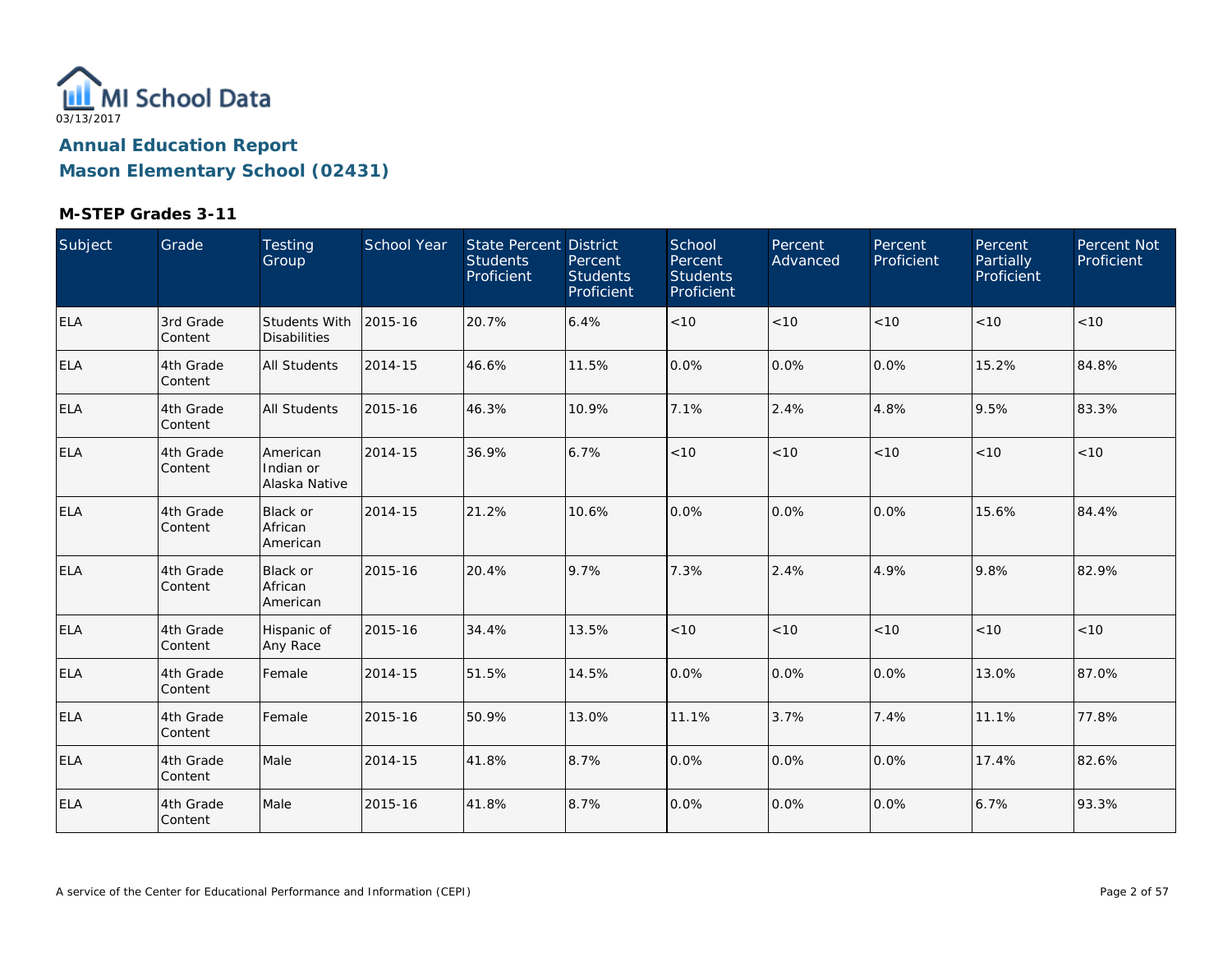

| Subject    | Grade                 | Testing<br>Group                            | School Year | <b>State Percent District</b><br><b>Students</b><br>Proficient | Percent<br><b>Students</b><br>Proficient | School<br>Percent<br><b>Students</b><br>Proficient | Percent<br>Advanced | Percent<br>Proficient | Percent<br>Partially<br>Proficient | Percent Not<br>Proficient |
|------------|-----------------------|---------------------------------------------|-------------|----------------------------------------------------------------|------------------------------------------|----------------------------------------------------|---------------------|-----------------------|------------------------------------|---------------------------|
| <b>ELA</b> | 4th Grade<br>Content  | Economically<br>Disadvantaged               | 2014-15     | 30.9%                                                          | 10.0%                                    | 0.0%                                               | 0.0%                | 0.0%                  | 13.5%                              | 86.5%                     |
| <b>ELA</b> | 4th Grade<br>Content  | Economically<br>Disadvantaged               | 2015-16     | 30.8%                                                          | 10.1%                                    | 5.4%                                               | 2.7%                | 2.7%                  | 8.1%                               | 86.5%                     |
| <b>ELA</b> | 4th Grade<br>Content  | <b>Students With</b><br><b>Disabilities</b> | 2014-15     | 17.2%                                                          | 3.8%                                     | < 10                                               | < 10                | < 10                  | < 10                               | < 10                      |
| ELA        | 4th Grade<br>Content  | <b>Students With</b><br><b>Disabilities</b> | 2015-16     | 17.5%                                                          | 4.5%                                     | < 10                                               | < 10                | < 10                  | < 10                               | < 10                      |
| ELA        | 5th Grade<br>Content  | All Students                                | 2014-15     | 48.7%                                                          | 12.7%                                    | 9.8%                                               | 2.0%                | 7.8%                  | 7.8%                               | 82.4%                     |
| <b>ELA</b> | 5th Grade<br> Content | <b>All Students</b>                         | 2015-16     | 50.6%                                                          | 12.8%                                    | 5.0%                                               | 0.0%                | 5.0%                  | 20.0%                              | 75.0%                     |
| <b>ELA</b> | 5th Grade<br>Content  | American<br>Indian or<br>Alaska Native      | 2015-16     | 43.0%                                                          | 7.7%                                     | < 10                                               | < 10                | < 10                  | < 10                               | <10                       |
| <b>ELA</b> | 5th Grade<br>Content  | Black or<br>African<br>American             | 2014-15     | 22.5%                                                          | 11.4%                                    | 9.8%                                               | 2.0%                | 7.8%                  | 7.8%                               | 82.4%                     |
| <b>ELA</b> | 5th Grade<br>Content  | <b>Black or</b><br>African<br>American      | 2015-16     | 23.7%                                                          | 12.3%                                    | 5.1%                                               | 0.0%                | 5.1%                  | 20.5%                              | 74.4%                     |
| <b>ELA</b> | 5th Grade<br>Content  | Female                                      | 2014-15     | 54.3%                                                          | 14.6%                                    | 11.5%                                              | 0.0%                | 11.5%                 | 11.5%                              | 76.9%                     |
| <b>ELA</b> | 5th Grade<br>Content  | Female                                      | 2015-16     | 55.8%                                                          | 15.4%                                    | 5.0%                                               | 0.0%                | 5.0%                  | 20.0%                              | 75.0%                     |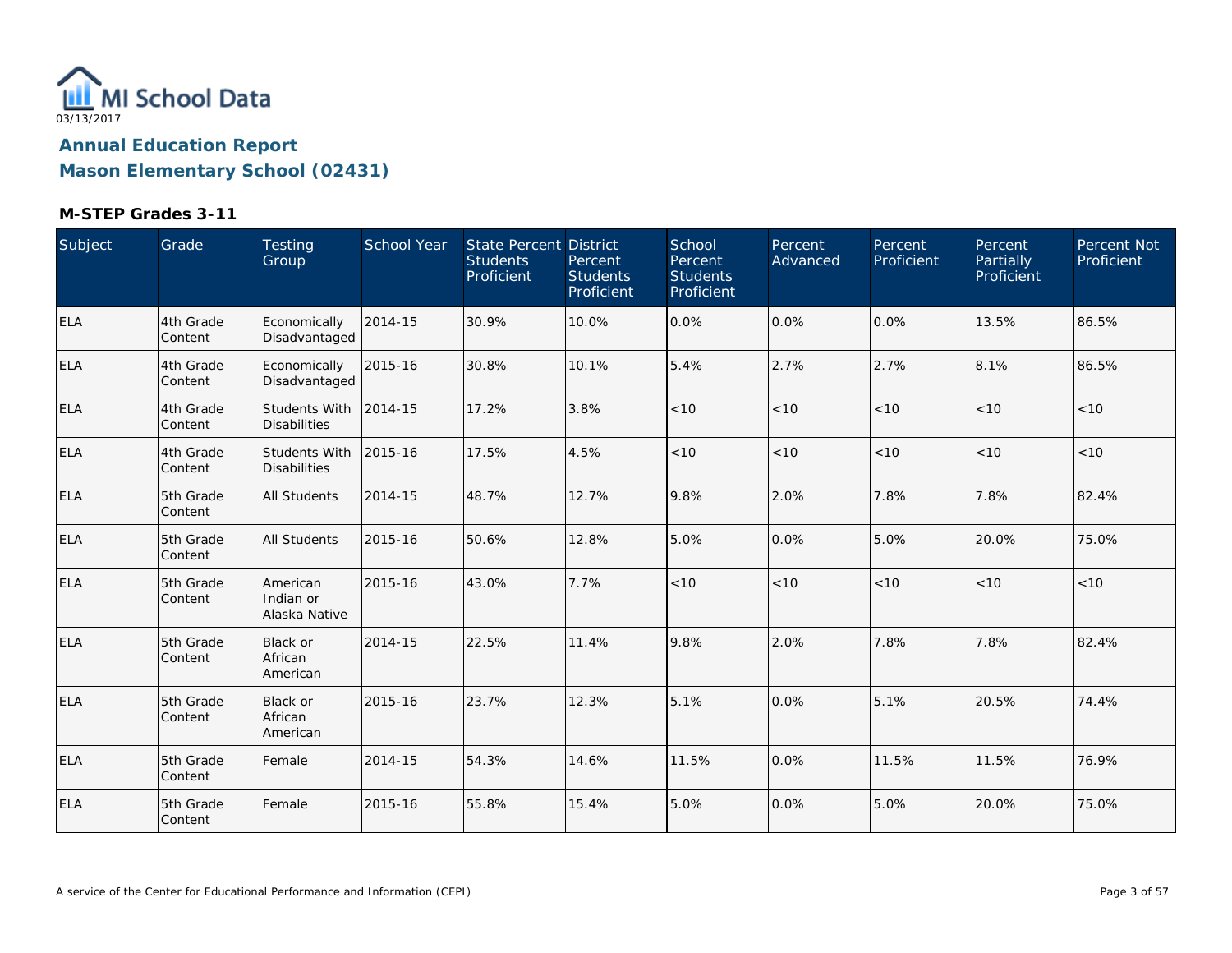

| Subject    | Grade                | Testing<br>Group                       | School Year | State Percent District<br><b>Students</b><br>Proficient | Percent<br><b>Students</b><br>Proficient | School<br>Percent<br><b>Students</b><br>Proficient | Percent<br>Advanced | Percent<br>Proficient | Percent<br>Partially<br>Proficient | Percent Not<br>Proficient |
|------------|----------------------|----------------------------------------|-------------|---------------------------------------------------------|------------------------------------------|----------------------------------------------------|---------------------|-----------------------|------------------------------------|---------------------------|
| ELA        | 5th Grade<br>Content | Male                                   | 2014-15     | 43.3%                                                   | 10.8%                                    | 8.0%                                               | 4.0%                | 4.0%                  | 4.0%                               | 88.0%                     |
| <b>ELA</b> | 5th Grade<br>Content | Male                                   | 2015-16     | 45.5%                                                   | 10.4%                                    | 5.0%                                               | 0.0%                | 5.0%                  | 20.0%                              | 75.0%                     |
| <b>ELA</b> | 5th Grade<br>Content | Economically<br>Disadvantaged          | 2014-15     | 32.6%                                                   | 10.8%                                    | 11.4%                                              | 2.3%                | 9.1%                  | 9.1%                               | 79.5%                     |
| <b>ELA</b> | 5th Grade<br>Content | Economically<br>Disadvantaged          | 2015-16     | 34.4%                                                   | 11.3%                                    | 6.3%                                               | 0.0%                | 6.3%                  | 18.8%                              | 75.0%                     |
| ELA        | 5th Grade<br>Content | Students With<br><b>Disabilities</b>   | 2014-15     | 14.6%                                                   | 5.7%                                     | 0.0%                                               | 0.0%                | 0.0%                  | 0.0%                               | 100.0%                    |
| ELA        | 5th Grade<br>Content | Students With<br><b>Disabilities</b>   | 2015-16     | 16.1%                                                   | 4.5%                                     | < 10                                               | < 10                | < 10                  | < 10                               | < 10                      |
| <b>ELA</b> | 6th Grade<br>Content | All Students                           | 2014-15     | 44.7%                                                   | 11.0%                                    | 2.2%                                               | 0.0%                | 2.2%                  | 4.3%                               | 93.5%                     |
| <b>ELA</b> | 6th Grade<br>Content | <b>All Students</b>                    | 2015-16     | 45.0%                                                   | 8.4%                                     | 0.0%                                               | 0.0%                | 0.0%                  | 16.2%                              | 83.8%                     |
| <b>ELA</b> | 6th Grade<br>Content | <b>Black or</b><br>African<br>American | 2014-15     | 20.0%                                                   | 9.9%                                     | 2.2%                                               | 0.0%                | 2.2%                  | 4.4%                               | 93.3%                     |
| <b>ELA</b> | 6th Grade<br>Content | Black or<br>African<br>American        | 2015-16     | 19.2%                                                   | 7.8%                                     | 0.0%                                               | 0.0%                | 0.0%                  | 16.2%                              | 83.8%                     |
| <b>ELA</b> | 6th Grade<br>Content | White                                  | 2014-15     | 51.2%                                                   | 7.7%                                     | $<10$                                              | < 10                | < 10                  | < 10                               | < 10                      |
| <b>ELA</b> | 6th Grade<br>Content | Female                                 | 2014-15     | 51.1%                                                   | 14.6%                                    | 5.9%                                               | 0.0%                | 5.9%                  | 11.8%                              | 82.4%                     |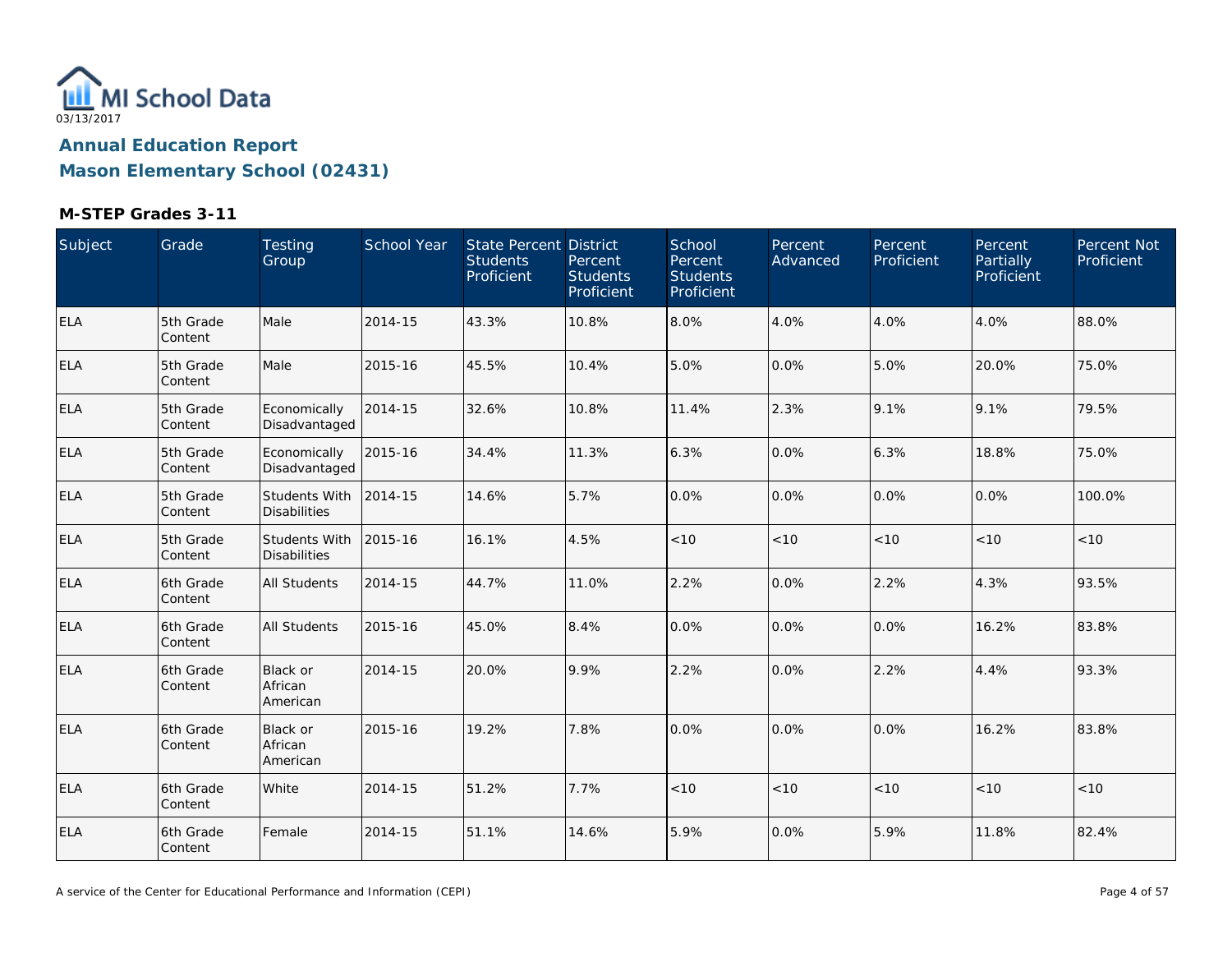

| Subject    | Grade                | Testing<br>Group                            | School Year | State Percent District<br><b>Students</b><br>Proficient | Percent<br><b>Students</b><br>Proficient | School<br>Percent<br><b>Students</b><br>Proficient | <b>Percent</b><br>Advanced | Percent<br>Proficient | Percent<br>Partially<br>Proficient | Percent Not<br>Proficient |
|------------|----------------------|---------------------------------------------|-------------|---------------------------------------------------------|------------------------------------------|----------------------------------------------------|----------------------------|-----------------------|------------------------------------|---------------------------|
| <b>ELA</b> | 6th Grade<br>Content | Female                                      | 2015-16     | 49.8%                                                   | 9.8%                                     | 0.0%                                               | 0.0%                       | 0.0%                  | 29.4%                              | 70.6%                     |
| <b>ELA</b> | 6th Grade<br>Content | Male                                        | 2014-15     | 38.6%                                                   | 7.4%                                     | 0.0%                                               | 0.0%                       | 0.0%                  | 0.0%                               | 100.0%                    |
| <b>ELA</b> | 6th Grade<br>Content | Male                                        | 2015-16     | 40.4%                                                   | 7.1%                                     | 0.0%                                               | 0.0%                       | 0.0%                  | 5.0%                               | 95.0%                     |
| <b>ELA</b> | 6th Grade<br>Content | Economically<br>Disadvantaged               | 2014-15     | 29.1%                                                   | 9.4%                                     | 2.2%                                               | 0.0%                       | 2.2%                  | 4.4%                               | 93.3%                     |
| <b>ELA</b> | 6th Grade<br>Content | Economically<br>Disadvantaged               | 2015-16     | 28.3%                                                   | 7.4%                                     | 0.0%                                               | 0.0%                       | 0.0%                  | 14.8%                              | 85.2%                     |
| <b>ELA</b> | 6th Grade<br>Content | Students With<br><b>Disabilities</b>        | 2014-15     | 10.3%                                                   | 2.8%                                     | < 10                                               | < 10                       | < 10                  | < 10                               | < 10                      |
| <b>ELA</b> | 6th Grade<br>Content | <b>Students With</b><br><b>Disabilities</b> | 2015-16     | 10.8%                                                   | 3.3%                                     | $<10$                                              | < 10                       | < 10                  | < 10                               | < 10                      |
| <b>ELA</b> | 7th Grade<br>Content | <b>All Students</b>                         | 2014-15     | 49.1%                                                   | 15.7%                                    | 8.3%                                               | 0.0%                       | 8.3%                  | 20.8%                              | 70.8%                     |
| <b>ELA</b> | 7th Grade<br>Content | <b>All Students</b>                         | 2015-16     | 47.1%                                                   | 11.9%                                    | 2.0%                                               | 0.0%                       | 2.0%                  | 11.8%                              | 86.3%                     |
| ELA        | 7th Grade<br>Content | <b>Black or</b><br>African<br>American      | 2014-15     | 25.2%                                                   | 15.3%                                    | 8.3%                                               | 0.0%                       | 8.3%                  | 20.8%                              | 70.8%                     |
| <b>ELA</b> | 7th Grade<br>Content | <b>Black or</b><br>African<br>American      | 2015-16     | 21.5%                                                   | 10.9%                                    | 2.0%                                               | 0.0%                       | 2.0%                  | 11.8%                              | 86.3%                     |
| ELA        | 7th Grade<br>Content | Female                                      | 2014-15     | 56.3%                                                   | 19.7%                                    | 10.0%                                              | 0.0%                       | 10.0%                 | 30.0%                              | 60.0%                     |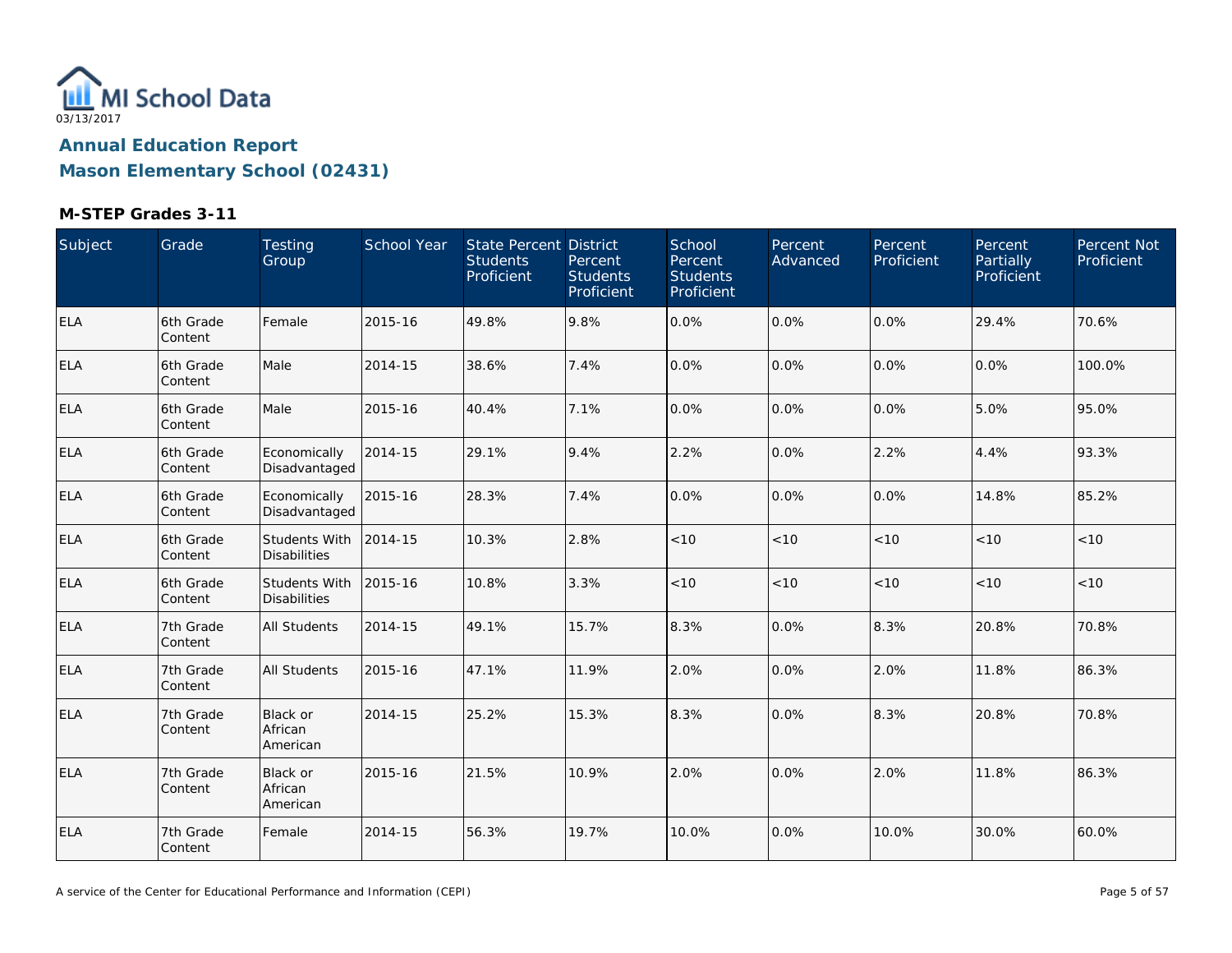

| Subject    | Grade                | Testing<br>Group                       | <b>School Year</b> | State Percent District<br><b>Students</b><br>Proficient | Percent<br><b>Students</b><br>Proficient | School<br>Percent<br><b>Students</b><br>Proficient | Percent<br>Advanced | Percent<br>Proficient | Percent<br>Partially<br>Proficient | Percent Not<br>Proficient |
|------------|----------------------|----------------------------------------|--------------------|---------------------------------------------------------|------------------------------------------|----------------------------------------------------|---------------------|-----------------------|------------------------------------|---------------------------|
| <b>ELA</b> | 7th Grade<br>Content | Female                                 | 2015-16            | 53.8%                                                   | 16.7%                                    | 4.2%                                               | 0.0%                | 4.2%                  | 16.7%                              | 79.2%                     |
| <b>ELA</b> | 7th Grade<br>Content | Male                                   | 2014-15            | 42.2%                                                   | 11.6%                                    | 5.6%                                               | 0.0%                | 5.6%                  | 5.6%                               | 88.9%                     |
| <b>ELA</b> | 7th Grade<br>Content | Male                                   | 2015-16            | 40.6%                                                   | 7.3%                                     | 0.0%                                               | 0.0%                | 0.0%                  | 7.4%                               | 92.6%                     |
| <b>ELA</b> | 7th Grade<br>Content | Economically<br>Disadvantaged          | 2014-15            | 33.2%                                                   | 13.5%                                    | 7.0%                                               | 0.0%                | 7.0%                  | 20.9%                              | 72.1%                     |
| <b>ELA</b> | 7th Grade<br>Content | Economically<br>Disadvantaged          | 2015-16            | 30.7%                                                   | 10.8%                                    | 0.0%                                               | 0.0%                | 0.0%                  | 7.1%                               | 92.9%                     |
| <b>ELA</b> | 7th Grade<br>Content | Students With<br><b>Disabilities</b>   | 2014-15            | 10.9%                                                   | 3.4%                                     | 0.0%                                               | 0.0%                | 0.0%                  | 0.0%                               | 100.0%                    |
| <b>ELA</b> | 7th Grade<br>Content | Students With<br><b>Disabilities</b>   | 2015-16            | 11.1%                                                   | 2.5%                                     | 0.0%                                               | 0.0%                | 0.0%                  | 0.0%                               | 100.0%                    |
| <b>ELA</b> | 8th Grade<br>Content | All Students                           | 2014-15            | 47.6%                                                   | 17.2%                                    | 5.3%                                               | 0.0%                | 5.3%                  | 31.6%                              | 63.2%                     |
| <b>ELA</b> | 8th Grade<br>Content | <b>All Students</b>                    | 2015-16            | 48.9%                                                   | 17.9%                                    | 10.8%                                              | 0.0%                | 10.8%                 | 40.5%                              | 48.6%                     |
| <b>ELA</b> | 8th Grade<br>Content | American<br>Indian or<br>Alaska Native | 2014-15            | 34.8%                                                   | < 10                                     | < 10                                               | < 10                | < 10                  | < 10                               | < 10                      |
| <b>ELA</b> | 8th Grade<br>Content | Black or<br>African<br>American        | 2014-15            | 23.7%                                                   | 15.3%                                    | 2.9%                                               | 0.0%                | 2.9%                  | 34.3%                              | 62.9%                     |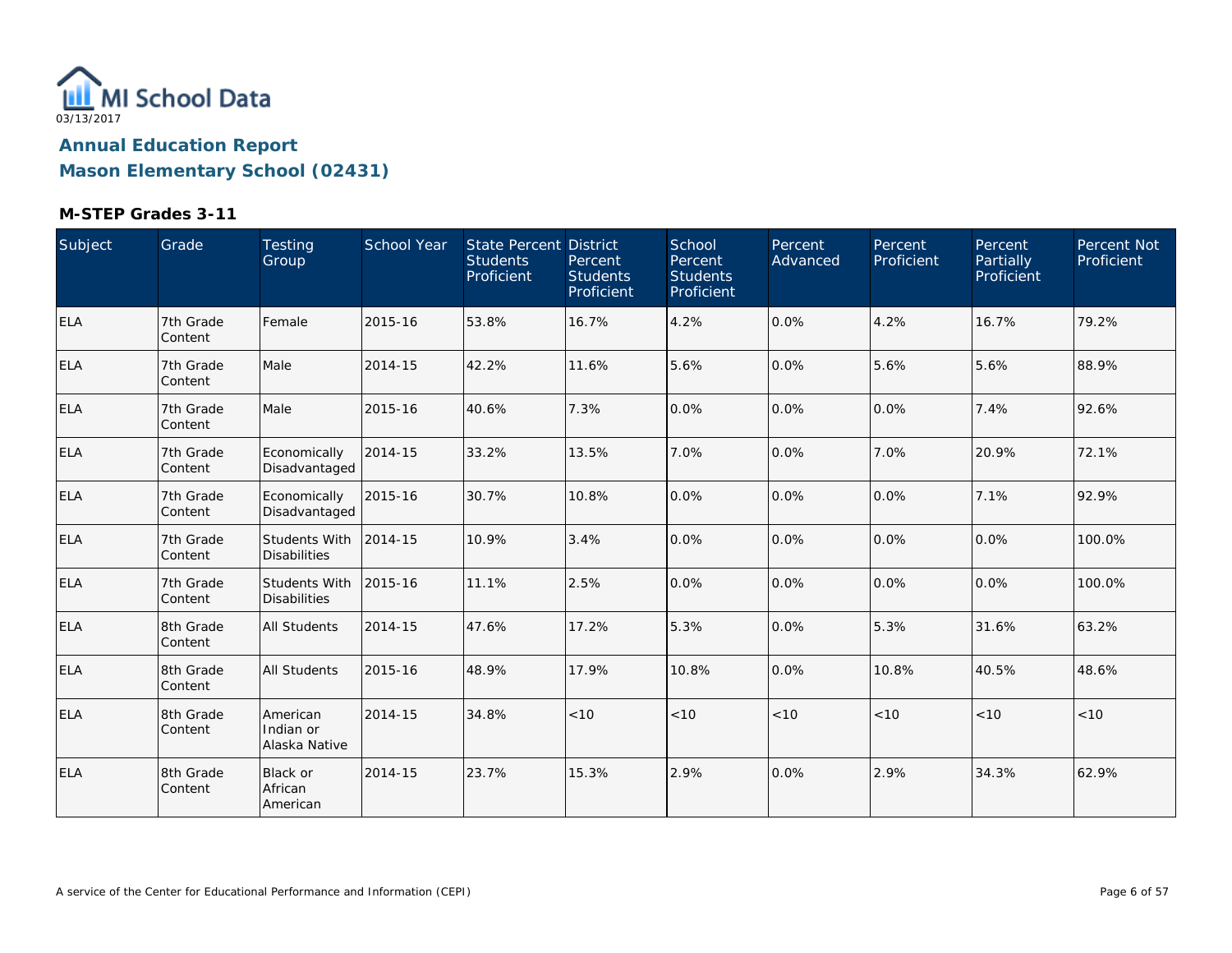

| Subject     | Grade                | Testing<br>Group                            | School Year | State Percent District<br><b>Students</b><br>Proficient | Percent<br><b>Students</b><br>Proficient | School<br>Percent<br><b>Students</b><br>Proficient | Percent<br>Advanced | Percent<br>Proficient | Percent<br>Partially<br>Proficient | Percent Not<br>Proficient |
|-------------|----------------------|---------------------------------------------|-------------|---------------------------------------------------------|------------------------------------------|----------------------------------------------------|---------------------|-----------------------|------------------------------------|---------------------------|
| <b>ELA</b>  | 8th Grade<br>Content | Black or<br>African<br>American             | 2015-16     | 24.4%                                                   | 17.5%                                    | 10.8%                                              | 0.0%                | 10.8%                 | 40.5%                              | 48.6%                     |
| <b>ELA</b>  | 8th Grade<br>Content | Female                                      | 2014-15     | 54.2%                                                   | 20.7%                                    | 6.3%                                               | 0.0%                | 6.3%                  | 56.3%                              | 37.5%                     |
| <b>ELA</b>  | 8th Grade<br>Content | Female                                      | 2015-16     | 54.9%                                                   | 22.2%                                    | 9.5%                                               | 0.0%                | 9.5%                  | 38.1%                              | 52.4%                     |
| <b>ELA</b>  | 8th Grade<br>Content | Male                                        | 2014-15     | 41.2%                                                   | 13.9%                                    | 4.5%                                               | 0.0%                | 4.5%                  | 13.6%                              | 81.8%                     |
| <b>ELA</b>  | 8th Grade<br>Content | Male                                        | 2015-16     | 43.0%                                                   | 13.4%                                    | 12.5%                                              | 0.0%                | 12.5%                 | 43.8%                              | 43.8%                     |
| <b>ELA</b>  | 8th Grade<br>Content | Economically<br>Disadvantaged               | 2014-15     | 31.8%                                                   | 14.7%                                    | 6.7%                                               | 0.0%                | 6.7%                  | 26.7%                              | 66.7%                     |
| <b>ELA</b>  | 8th Grade<br>Content | Economically<br>Disadvantaged               | 2015-16     | 32.5%                                                   | 16.4%                                    | 9.4%                                               | 0.0%                | 9.4%                  | 40.6%                              | 50.0%                     |
| <b>ELA</b>  | 8th Grade<br>Content | <b>Students With</b><br><b>Disabilities</b> | 2014-15     | 9.8%                                                    | 2.3%                                     | < 10                                               | < 10                | < 10                  | < 10                               | <10                       |
| <b>ELA</b>  | 8th Grade<br>Content | Students With<br><b>Disabilities</b>        | 2015-16     | 10.6%                                                   | 2.6%                                     | 0.0%                                               | 0.0%                | $0.0\%$               | 30.0%                              | 70.0%                     |
| Mathematics | 3rd Grade<br>Content | All Students                                | 2014-15     | 48.8%                                                   | 12.8%                                    | 15.6%                                              | 0.0%                | 15.6%                 | 20.0%                              | 64.4%                     |
| Mathematics | 3rd Grade<br>Content | <b>All Students</b>                         | 2015-16     | 45.2%                                                   | 10.4%                                    | 0.0%                                               | 0.0%                | 0.0%                  | 10.0%                              | 90.0%                     |
| Mathematics | 3rd Grade<br>Content | <b>Black or</b><br>African<br>American      | 2014-15     | 20.3%                                                   | 11.5%                                    | 15.9%                                              | 0.0%                | 15.9%                 | 20.5%                              | 63.6%                     |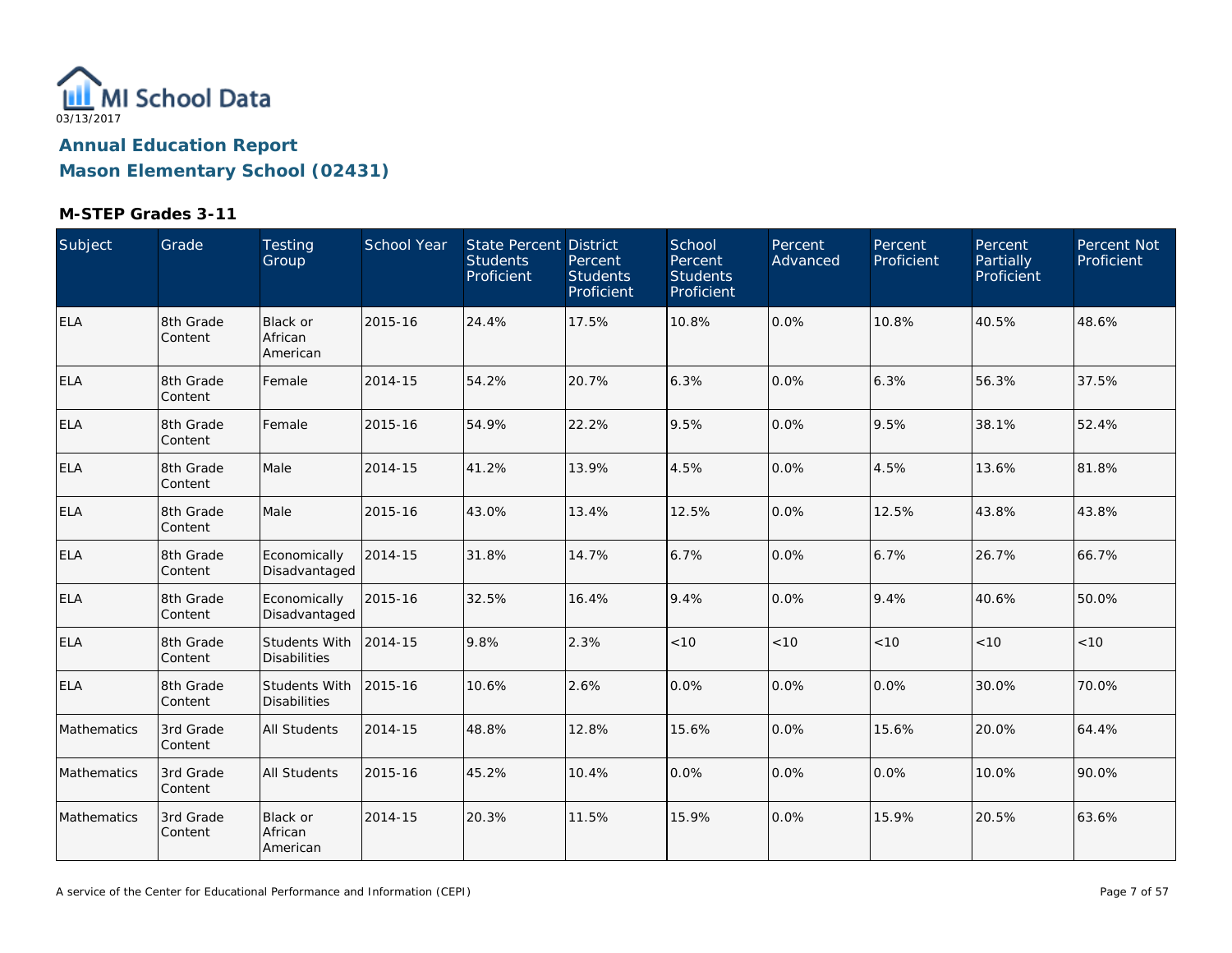

| Subject     | Grade                | Testing<br>Group                            | School Year | State Percent District<br><b>Students</b><br>Proficient | Percent<br><b>Students</b><br>Proficient | School<br>Percent<br><b>Students</b><br>Proficient | Percent<br>Advanced | Percent<br>Proficient | Percent<br>Partially<br>Proficient | Percent Not<br>Proficient |
|-------------|----------------------|---------------------------------------------|-------------|---------------------------------------------------------|------------------------------------------|----------------------------------------------------|---------------------|-----------------------|------------------------------------|---------------------------|
| Mathematics | 3rd Grade<br>Content | Black or<br>African<br>American             | 2015-16     | 17.9%                                                   | 9.2%                                     | 0.0%                                               | 0.0%                | $0.0\%$               | 10.0%                              | 90.0%                     |
| Mathematics | 3rd Grade<br>Content | Hispanic of<br>Any Race                     | 2014-15     | 35.7%                                                   | 16.5%                                    | < 10                                               | < 10                | < 10                  | < 10                               | < 10                      |
| Mathematics | 3rd Grade<br>Content | Female                                      | 2014-15     | 48.1%                                                   | 12.9%                                    | 21.1%                                              | 0.0%                | 21.1%                 | 21.1%                              | 57.9%                     |
| Mathematics | 3rd Grade<br>Content | Female                                      | 2015-16     | 43.7%                                                   | 10.0%                                    | 0.0%                                               | 0.0%                | $0.0\%$               | 8.3%                               | 91.7%                     |
| Mathematics | 3rd Grade<br>Content | Male                                        | 2014-15     | 49.5%                                                   | 12.7%                                    | 11.5%                                              | 0.0%                | 11.5%                 | 19.2%                              | 69.2%                     |
| Mathematics | 3rd Grade<br>Content | Male                                        | 2015-16     | 46.6%                                                   | 10.8%                                    | 0.0%                                               | 0.0%                | 0.0%                  | 11.1%                              | 88.9%                     |
| Mathematics | 3rd Grade<br>Content | Economically<br>Disadvantaged               | 2014-15     | 33.5%                                                   | 11.4%                                    | 17.5%                                              | 0.0%                | 17.5%                 | 15.0%                              | 67.5%                     |
| Mathematics | 3rd Grade<br>Content | Economically<br>Disadvantaged               | 2015-16     | 30.1%                                                   | 9.8%                                     | 0.0%                                               | 0.0%                | 0.0%                  | 7.7%                               | 92.3%                     |
| Mathematics | 3rd Grade<br>Content | <b>Students With</b><br><b>Disabilities</b> | 2014-15     | 24.5%                                                   | 9.9%                                     | < 10                                               | < 10                | < 10                  | < 10                               | < 10                      |
| Mathematics | 3rd Grade<br>Content | <b>Students With</b><br><b>Disabilities</b> | 2015-16     | 21.4%                                                   | 7.1%                                     | < 10                                               | < 10                | < 10                  | < 10                               | < 10                      |
| Mathematics | 4th Grade<br>Content | All Students                                | 2014-15     | 41.4%                                                   | 7.6%                                     | 0.0%                                               | 0.0%                | 0.0%                  | 17.4%                              | 82.6%                     |
| Mathematics | 4th Grade<br>Content | All Students                                | 2015-16     | 44.0%                                                   | 7.2%                                     | 4.8%                                               | 0.0%                | 4.8%                  | 16.7%                              | 78.6%                     |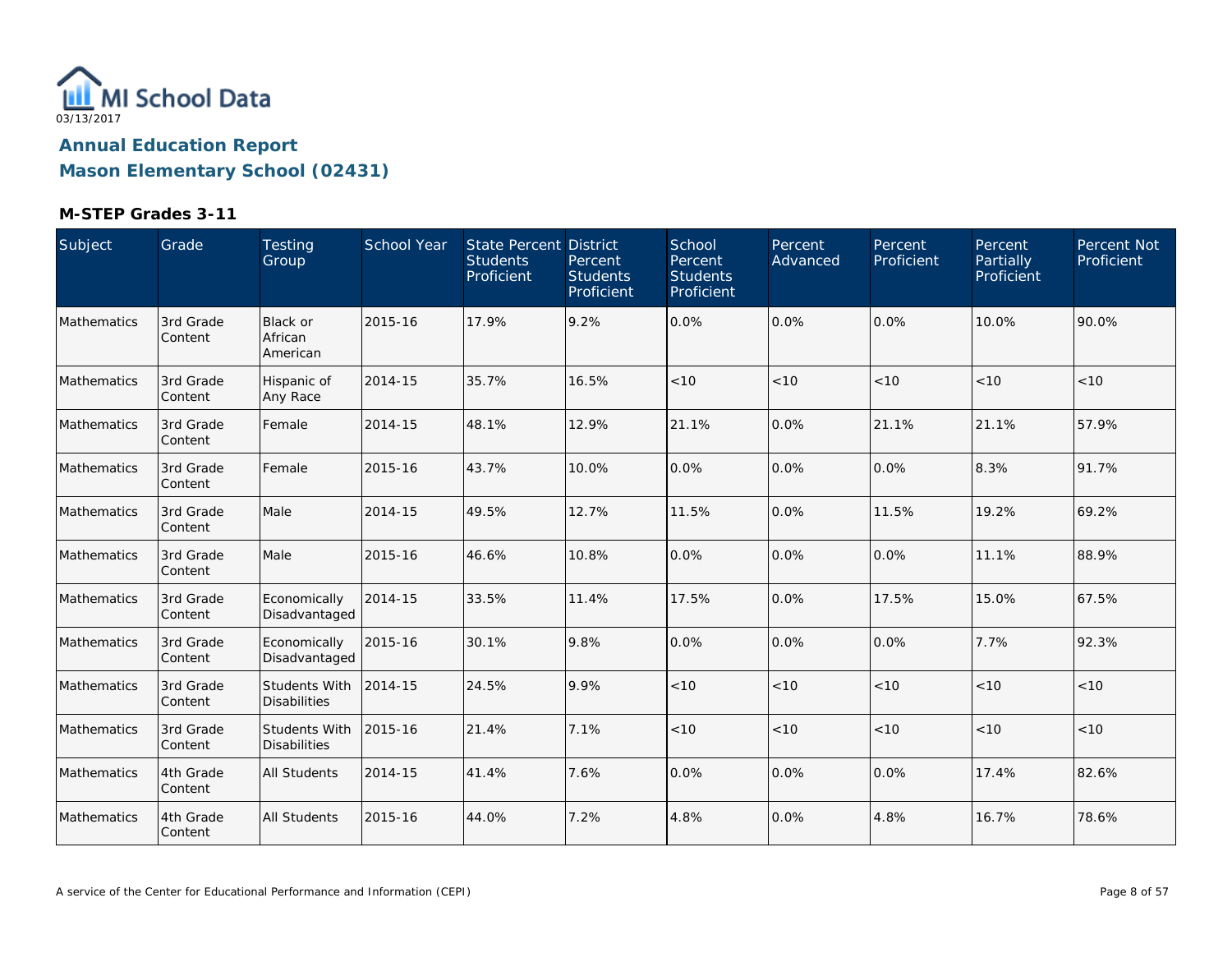

| Subject     | Grade                | Testing<br>Group                       | School Year | State Percent District<br><b>Students</b><br>Proficient | Percent<br><b>Students</b><br>Proficient | School<br>Percent<br><b>Students</b><br>Proficient | Percent<br>Advanced | Percent<br>Proficient | Percent<br>Partially<br>Proficient | Percent Not<br>Proficient |
|-------------|----------------------|----------------------------------------|-------------|---------------------------------------------------------|------------------------------------------|----------------------------------------------------|---------------------|-----------------------|------------------------------------|---------------------------|
| Mathematics | 4th Grade<br>Content | American<br>Indian or<br>Alaska Native | 2014-15     | 31.9%                                                   | 7.1%                                     | < 10                                               | < 10                | < 10                  | < 10                               | < 10                      |
| Mathematics | 4th Grade<br>Content | <b>Black or</b><br>African<br>American | 2014-15     | 13.2%                                                   | 6.2%                                     | 0.0%                                               | 0.0%                | $0.0\%$               | 17.8%                              | 82.2%                     |
| Mathematics | 4th Grade<br>Content | <b>Black or</b><br>African<br>American | 2015-16     | 15.1%                                                   | 5.9%                                     | 4.9%                                               | 0.0%                | 4.9%                  | 17.1%                              | 78.0%                     |
| Mathematics | 4th Grade<br>Content | Hispanic of<br>Any Race                | 2015-16     | 30.6%                                                   | 12.9%                                    | < 10                                               | < 10                | < 10                  | < 10                               | < 10                      |
| Mathematics | 4th Grade<br>Content | Female                                 | 2014-15     | 40.3%                                                   | 7.9%                                     | 0.0%                                               | 0.0%                | 0.0%                  | 26.1%                              | 73.9%                     |
| Mathematics | 4th Grade<br>Content | Female                                 | 2015-16     | 42.1%                                                   | 7.8%                                     | 3.7%                                               | 0.0%                | 3.7%                  | 22.2%                              | 74.1%                     |
| Mathematics | 4th Grade<br>Content | Male                                   | 2014-15     | 42.4%                                                   | 7.4%                                     | 0.0%                                               | 0.0%                | 0.0%                  | 8.7%                               | 91.3%                     |
| Mathematics | 4th Grade<br>Content | Male                                   | 2015-16     | 45.8%                                                   | 6.6%                                     | 6.7%                                               | 0.0%                | 6.7%                  | 6.7%                               | 86.7%                     |
| Mathematics | 4th Grade<br>Content | Economically<br>Disadvantaged          | 2014-15     | 25.4%                                                   | 6.9%                                     | 0.0%                                               | 0.0%                | 0.0%                  | 21.6%                              | 78.4%                     |
| Mathematics | 4th Grade<br>Content | Economically<br>Disadvantaged          | 2015-16     | 27.9%                                                   | 6.6%                                     | 5.4%                                               | 0.0%                | 5.4%                  | 13.5%                              | 81.1%                     |
| Mathematics | 4th Grade<br>Content | Students With<br><b>Disabilities</b>   | 2014-15     | 17.2%                                                   | 3.7%                                     | < 10                                               | < 10                | < 10                  | < 10                               | < 10                      |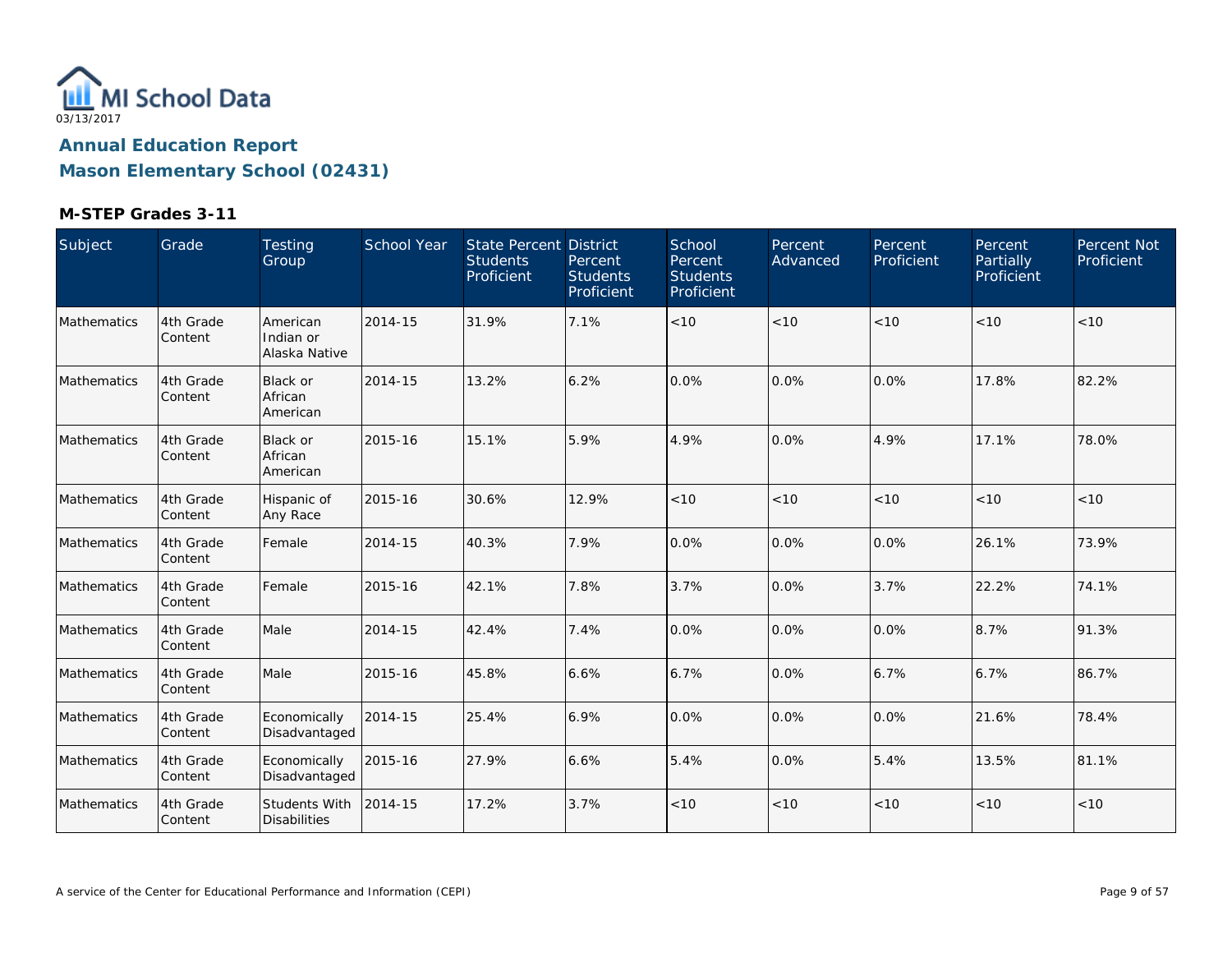

| Subject            | Grade                 | Testing<br>Group                       | School Year | <b>State Percent District</b><br><b>Students</b><br>Proficient | Percent<br><b>Students</b><br>Proficient | School<br>Percent<br><b>Students</b><br>Proficient | Percent<br>Advanced | Percent<br>Proficient | Percent<br>Partially<br>Proficient | Percent Not<br>Proficient |
|--------------------|-----------------------|----------------------------------------|-------------|----------------------------------------------------------------|------------------------------------------|----------------------------------------------------|---------------------|-----------------------|------------------------------------|---------------------------|
| <b>Mathematics</b> | 4th Grade<br>Content  | Students With<br><b>Disabilities</b>   | 2015-16     | 19.2%                                                          | 3.7%                                     | $<10$                                              | < 10                | < 10                  | < 10                               | < 10                      |
| Mathematics        | 5th Grade<br>Content  | <b>All Students</b>                    | 2014-15     | 33.4%                                                          | 4.1%                                     | 2.0%                                               | 0.0%                | 2.0%                  | 9.8%                               | 88.2%                     |
| Mathematics        | 5th Grade<br>Content  | <b>All Students</b>                    | 2015-16     | 33.8%                                                          | 2.5%                                     | 0.0%                                               | 0.0%                | 0.0%                  | 5.1%                               | 94.9%                     |
| Mathematics        | 5th Grade<br>Content  | American<br>Indian or<br>Alaska Native | 2015-16     | 26.0%                                                          | 0.0%                                     | $<10$                                              | < 10                | $<10$                 | < 10                               | < 10                      |
| Mathematics        | 5th Grade<br>Content  | Black or<br>African<br>American        | 2014-15     | 9.1%                                                           | 3.2%                                     | 2.0%                                               | 0.0%                | 2.0%                  | 9.8%                               | 88.2%                     |
| Mathematics        | 5th Grade<br>Content  | Black or<br>African<br>American        | 2015-16     | 8.2%                                                           | 2.1%                                     | 0.0%                                               | 0.0%                | 0.0%                  | 5.3%                               | 94.7%                     |
| Mathematics        | 5th Grade<br>Content  | Female                                 | 2014-15     | 32.6%                                                          | 4.0%                                     | 0.0%                                               | 0.0%                | 0.0%                  | 11.5%                              | 88.5%                     |
| Mathematics        | 5th Grade<br>Content  | Female                                 | 2015-16     | 31.7%                                                          | 2.2%                                     | 0.0%                                               | 0.0%                | 0.0%                  | 10.0%                              | 90.0%                     |
| Mathematics        | 5th Grade<br>Content  | Male                                   | 2014-15     | 34.1%                                                          | 4.1%                                     | 4.0%                                               | 0.0%                | 4.0%                  | 8.0%                               | 88.0%                     |
| Mathematics        | 5th Grade<br>Content  | Male                                   | 2015-16     | 35.8%                                                          | 2.8%                                     | 0.0%                                               | 0.0%                | 0.0%                  | 0.0%                               | 100.0%                    |
| Mathematics        | 5th Grade<br> Content | Economically<br>Disadvantaged          | 2014-15     | 18.2%                                                          | 3.4%                                     | 2.3%                                               | 0.0%                | 2.3%                  | 11.4%                              | 86.4%                     |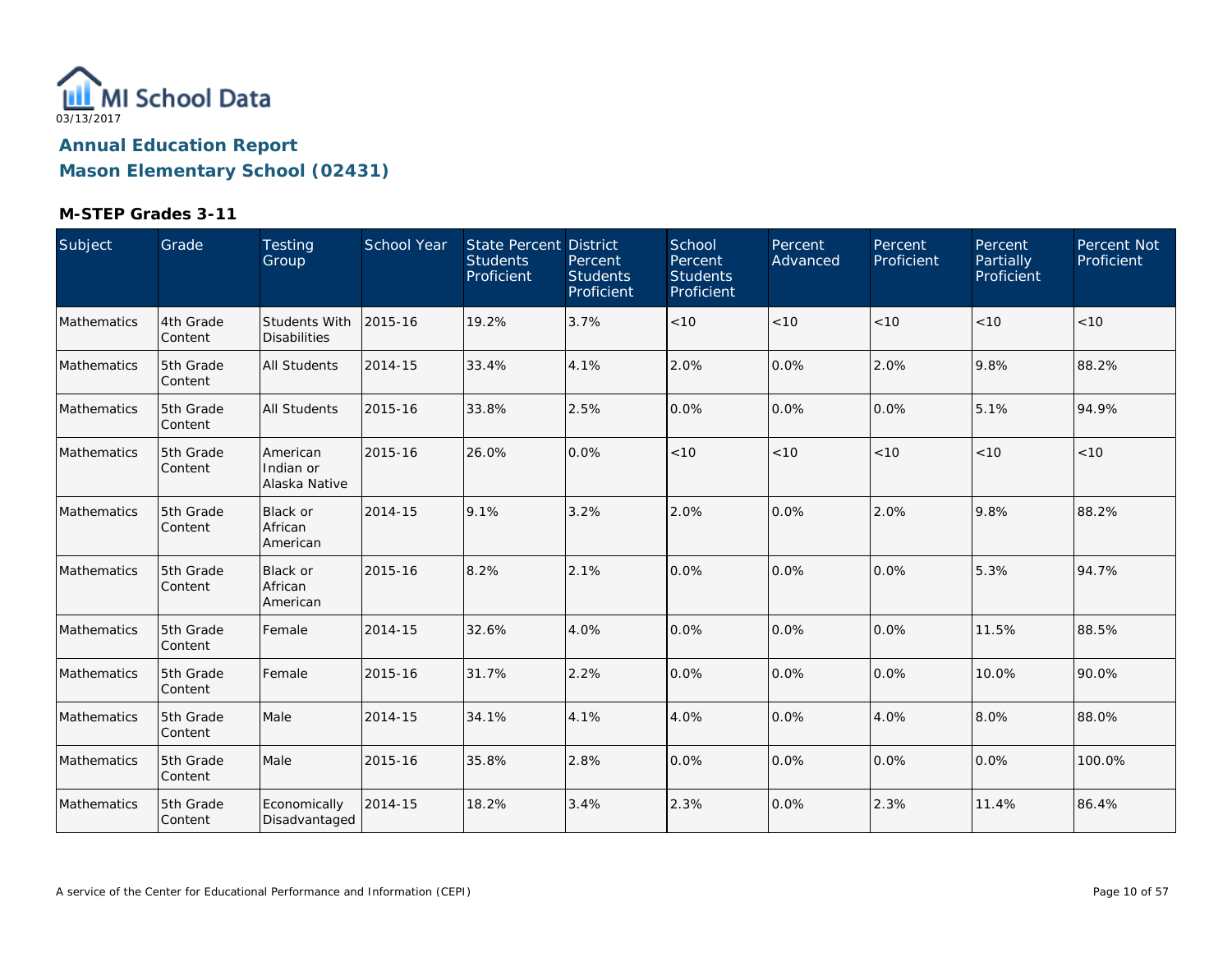

| Subject            | Grade                 | Testing<br>Group                       | School Year | State Percent District<br><b>Students</b><br>Proficient | Percent<br><b>Students</b><br>Proficient | School<br>Percent<br><b>Students</b><br>Proficient | Percent<br>Advanced | Percent<br>Proficient | Percent<br><b>Partially</b><br>Proficient | Percent Not<br>Proficient |
|--------------------|-----------------------|----------------------------------------|-------------|---------------------------------------------------------|------------------------------------------|----------------------------------------------------|---------------------|-----------------------|-------------------------------------------|---------------------------|
| Mathematics        | 5th Grade<br>Content  | Economically<br>Disadvantaged          | 2015-16     | 17.7%                                                   | 2.0%                                     | 0.0%                                               | 0.0%                | 0.0%                  | 3.2%                                      | 96.8%                     |
| Mathematics        | 5th Grade<br>Content  | Students With<br><b>Disabilities</b>   | 2014-15     | 9.4%                                                    | 1.3%                                     | 0.0%                                               | 0.0%                | $0.0\%$               | 0.0%                                      | 100.0%                    |
| Mathematics        | 5th Grade<br>Content  | Students With<br><b>Disabilities</b>   | 2015-16     | 10.2%                                                   | 1.1%                                     | < 10                                               | < 10                | < 10                  | < 10                                      | < 10                      |
| Mathematics        | 6th Grade<br>Content  | <b>All Students</b>                    | 2014-15     | 33.3%                                                   | 5.2%                                     | 0.0%                                               | 0.0%                | $0.0\%$               | 20.0%                                     | 80.0%                     |
| Mathematics        | 6th Grade<br>Content  | <b>All Students</b>                    | 2015-16     | 32.8%                                                   | 3.9%                                     | 0.0%                                               | 0.0%                | $0.0\%$               | 8.3%                                      | 91.7%                     |
| Mathematics        | l6th Grade<br>Content | <b>Black or</b><br>African<br>American | 2014-15     | 9.4%                                                    | 3.9%                                     | 0.0%                                               | 0.0%                | 0.0%                  | 20.5%                                     | 79.5%                     |
| Mathematics        | 6th Grade<br>Content  | <b>Black or</b><br>African<br>American | 2015-16     | 8.2%                                                    | 3.1%                                     | 0.0%                                               | 0.0%                | 0.0%                  | 8.3%                                      | 91.7%                     |
| Mathematics        | 6th Grade<br>Content  | White                                  | 2014-15     | 39.3%                                                   | 7.4%                                     | < 10                                               | < 10                | < 10                  | < 10                                      | < 10                      |
| <b>Mathematics</b> | 6th Grade<br>Content  | Female                                 | 2014-15     | 34.1%                                                   | 5.8%                                     | 0.0%                                               | 0.0%                | 0.0%                  | 23.5%                                     | 76.5%                     |
| Mathematics        | 6th Grade<br>Content  | Female                                 | 2015-16     | 31.4%                                                   | 3.1%                                     | 0.0%                                               | 0.0%                | 0.0%                  | 5.9%                                      | 94.1%                     |
| Mathematics        | 6th Grade<br>Content  | Male                                   | 2014-15     | 32.5%                                                   | 4.5%                                     | 0.0%                                               | 0.0%                | 0.0%                  | 17.9%                                     | 82.1%                     |
| Mathematics        | 6th Grade<br>Content  | Male                                   | 2015-16     | 34.1%                                                   | 4.6%                                     | 0.0%                                               | 0.0%                | 0.0%                  | 10.5%                                     | 89.5%                     |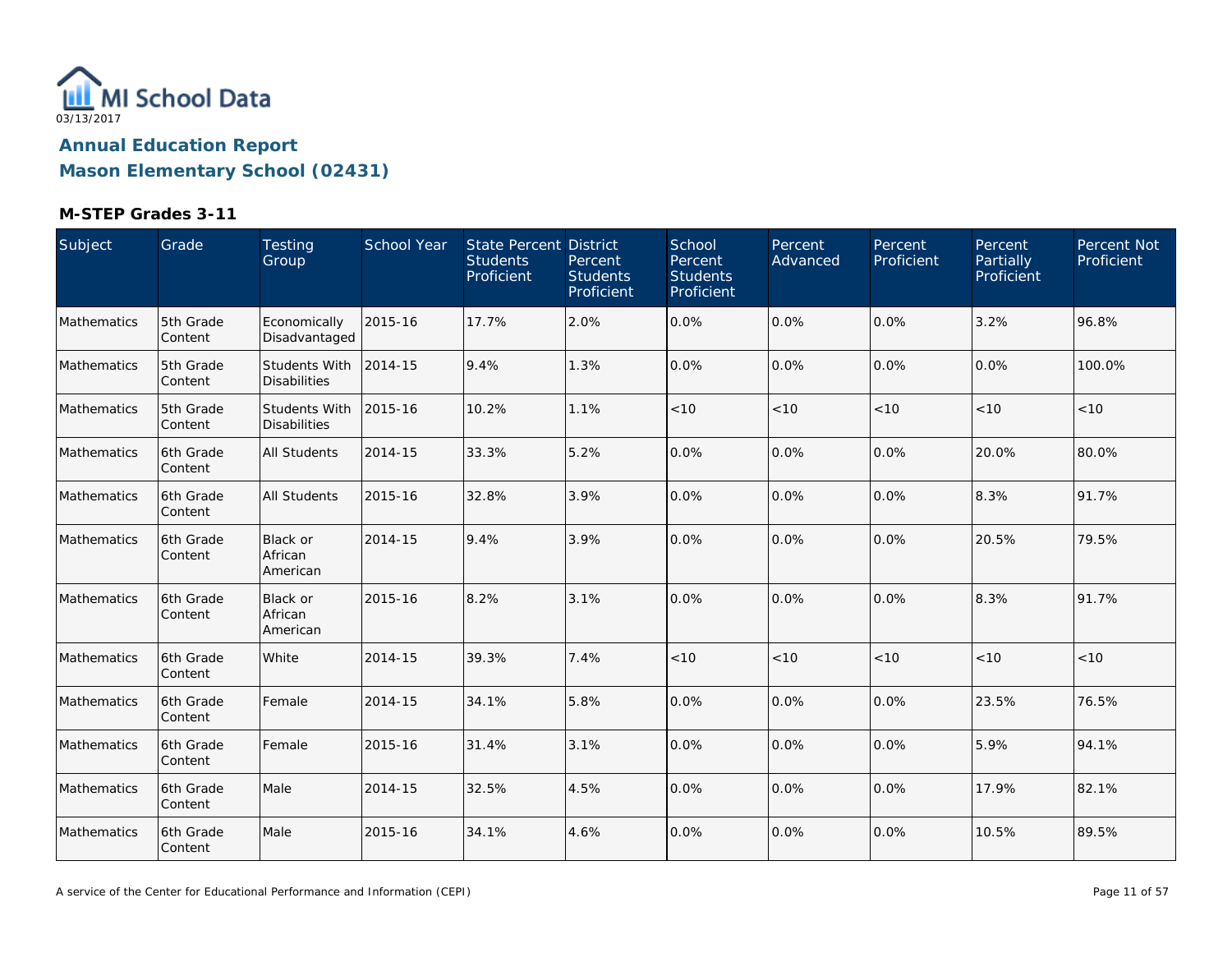

| Subject     | Grade                | Testing<br>Group                            | School Year | State Percent District<br><b>Students</b><br>Proficient | Percent<br><b>Students</b><br>Proficient | School<br>Percent<br><b>Students</b><br>Proficient | Percent<br>Advanced | Percent<br>Proficient | Percent,<br>Partially<br>Proficient | Percent Not<br>Proficient |
|-------------|----------------------|---------------------------------------------|-------------|---------------------------------------------------------|------------------------------------------|----------------------------------------------------|---------------------|-----------------------|-------------------------------------|---------------------------|
| Mathematics | 6th Grade<br>Content | Economically<br>Disadvantaged               | 2014-15     | 17.6%                                                   | 4.3%                                     | 0.0%                                               | 0.0%                | 0.0%                  | 18.2%                               | 81.8%                     |
| Mathematics | 6th Grade<br>Content | Economically<br>Disadvantaged               | 2015-16     | 16.8%                                                   | 3.3%                                     | 0.0%                                               | 0.0%                | $0.0\%$               | 7.7%                                | 92.3%                     |
| Mathematics | 6th Grade<br>Content | <b>Students With</b><br><b>Disabilities</b> | 2014-15     | 7.8%                                                    | 1.4%                                     | $<10$                                              | $<10$               | < 10                  | < 10                                | < 10                      |
| Mathematics | 6th Grade<br>Content | <b>Students With</b><br><b>Disabilities</b> | 2015-16     | 7.2%                                                    | 1.3%                                     | < 10                                               | < 10                | < 10                  | < 10                                | < 10                      |
| Mathematics | 7th Grade<br>Content | All Students                                | 2014-15     | 33.3%                                                   | 6.3%                                     | 0.0%                                               | 0.0%                | 0.0%                  | 28.3%                               | 71.7%                     |
| Mathematics | 7th Grade<br>Content | <b>All Students</b>                         | 2015-16     | 35.3%                                                   | 5.1%                                     | 0.0%                                               | 0.0%                | 0.0%                  | 5.9%                                | 94.1%                     |
| Mathematics | 7th Grade<br>Content | Black or<br>African<br>American             | 2014-15     | 10.6%                                                   | 5.7%                                     | 0.0%                                               | 0.0%                | $0.0\%$               | 28.3%                               | 71.7%                     |
| Mathematics | 7th Grade<br>Content | Black or<br>African<br>American             | 2015-16     | 10.4%                                                   | 3.8%                                     | 0.0%                                               | 0.0%                | 0.0%                  | 5.9%                                | 94.1%                     |
| Mathematics | 7th Grade<br>Content | Female                                      | 2014-15     | 33.0%                                                   | 6.8%                                     | 0.0%                                               | 0.0%                | 0.0%                  | 35.7%                               | 64.3%                     |
| Mathematics | 7th Grade<br>Content | Female                                      | 2015-16     | 34.5%                                                   | 5.0%                                     | 0.0%                                               | 0.0%                | 0.0%                  | 8.3%                                | 91.7%                     |
| Mathematics | 7th Grade<br>Content | Male                                        | 2014-15     | 33.5%                                                   | 5.9%                                     | 0.0%                                               | 0.0%                | $0.0\%$               | 16.7%                               | 83.3%                     |
| Mathematics | 7th Grade<br>Content | Male                                        | 2015-16     | 36.1%                                                   | 5.3%                                     | 0.0%                                               | 0.0%                | 0.0%                  | 3.7%                                | 96.3%                     |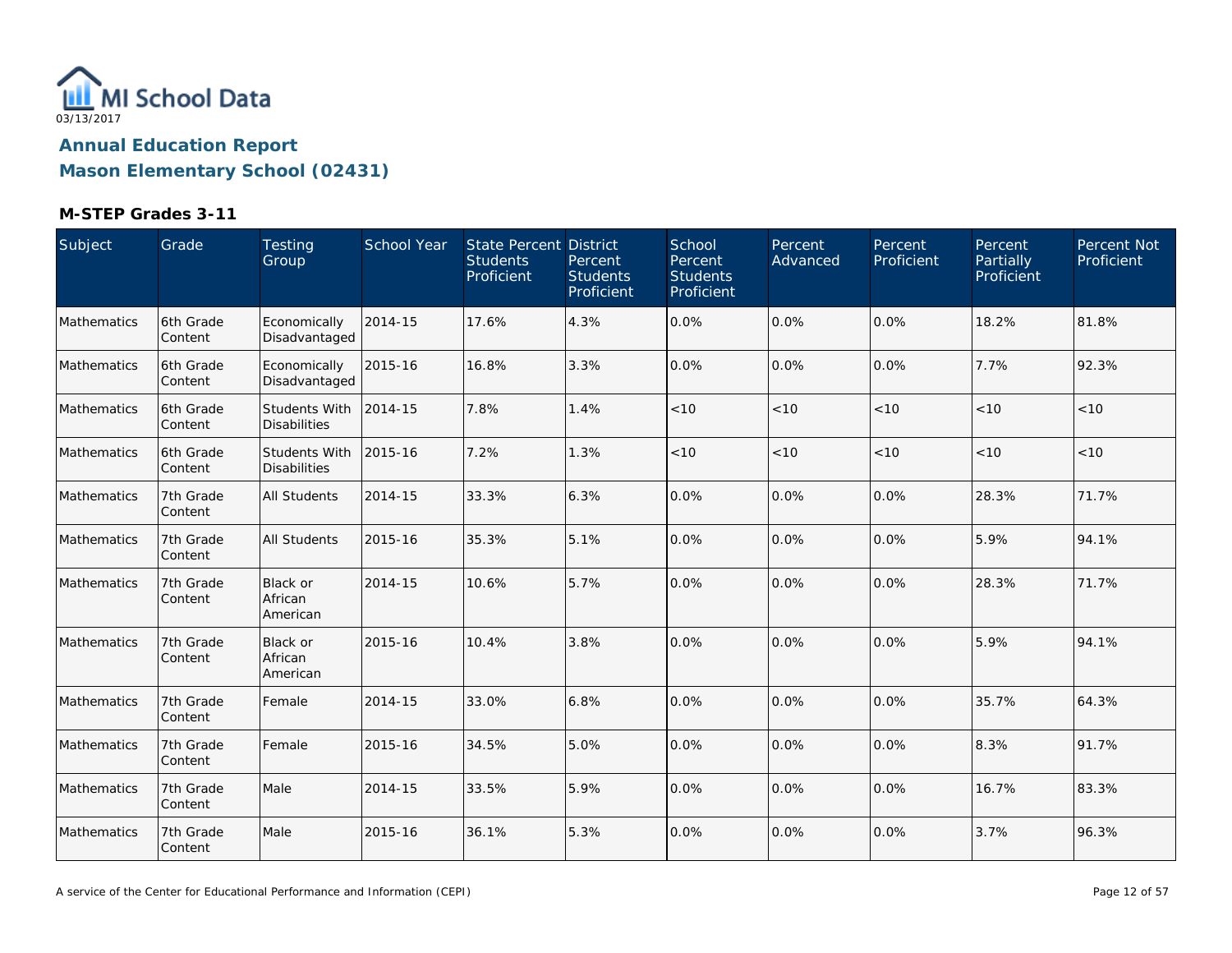

| Subject     | Grade                | Testing<br>Group                            | School Year | State Percent District<br><b>Students</b><br>Proficient | Percent<br><b>Students</b><br>Proficient | School<br>Percent<br><b>Students</b><br>Proficient | Percent<br>Advanced | Percent<br>Proficient | Percent<br><b>Partially</b><br>Proficient | Percent Not<br>Proficient |
|-------------|----------------------|---------------------------------------------|-------------|---------------------------------------------------------|------------------------------------------|----------------------------------------------------|---------------------|-----------------------|-------------------------------------------|---------------------------|
| Mathematics | 7th Grade<br>Content | Economically<br>Disadvantaged               | 2014-15     | 17.8%                                                   | 5.1%                                     | 0.0%                                               | 0.0%                | 0.0%                  | 29.3%                                     | 70.7%                     |
| Mathematics | 7th Grade<br>Content | Economically<br>Disadvantaged               | 2015-16     | 18.7%                                                   | 4.7%                                     | 0.0%                                               | 0.0%                | $0.0\%$               | 2.4%                                      | 97.6%                     |
| Mathematics | 7th Grade<br>Content | <b>Students With</b><br><b>Disabilities</b> | 2014-15     | 6.5%                                                    | 1.4%                                     | 0.0%                                               | 0.0%                | 0.0%                  | 0.0%                                      | 100.0%                    |
| Mathematics | 7th Grade<br>Content | <b>Students With</b><br><b>Disabilities</b> | 2015-16     | 7.7%                                                    | 1.3%                                     | 0.0%                                               | 0.0%                | $0.0\%$               | 0.0%                                      | 100.0%                    |
| Mathematics | 8th Grade<br>Content | <b>All Students</b>                         | 2014-15     | 32.2%                                                   | 6.9%                                     | 0.0%                                               | 0.0%                | $0.0\%$               | 25.0%                                     | 75.0%                     |
| Mathematics | 8th Grade<br>Content | <b>All Students</b>                         | 2015-16     | 32.7%                                                   | 6.8%                                     | 0.0%                                               | 0.0%                | 0.0%                  | 18.9%                                     | 81.1%                     |
| Mathematics | 8th Grade<br>Content | American<br>Indian or<br>Alaska Native      | 2014-15     | 19.8%                                                   | < 10                                     | < 10                                               | < 10                | < 10                  | < 10                                      | < 10                      |
| Mathematics | 8th Grade<br>Content | <b>Black or</b><br>African<br>American      | 2014-15     | 9.7%                                                    | 5.4%                                     | 0.0%                                               | 0.0%                | 0.0%                  | 24.2%                                     | 75.8%                     |
| Mathematics | 8th Grade<br>Content | Black or<br>African<br>American             | 2015-16     | 9.9%                                                    | 5.7%                                     | 0.0%                                               | 0.0%                | $0.0\%$               | 18.9%                                     | 81.1%                     |
| Mathematics | 8th Grade<br>Content | Female                                      | 2014-15     | 32.6%                                                   | 7.6%                                     | 0.0%                                               | 0.0%                | 0.0%                  | 25.0%                                     | 75.0%                     |
| Mathematics | 8th Grade<br>Content | Female                                      | 2015-16     | 34.1%                                                   | 7.4%                                     | 0.0%                                               | 0.0%                | $0.0\%$               | 19.0%                                     | 81.0%                     |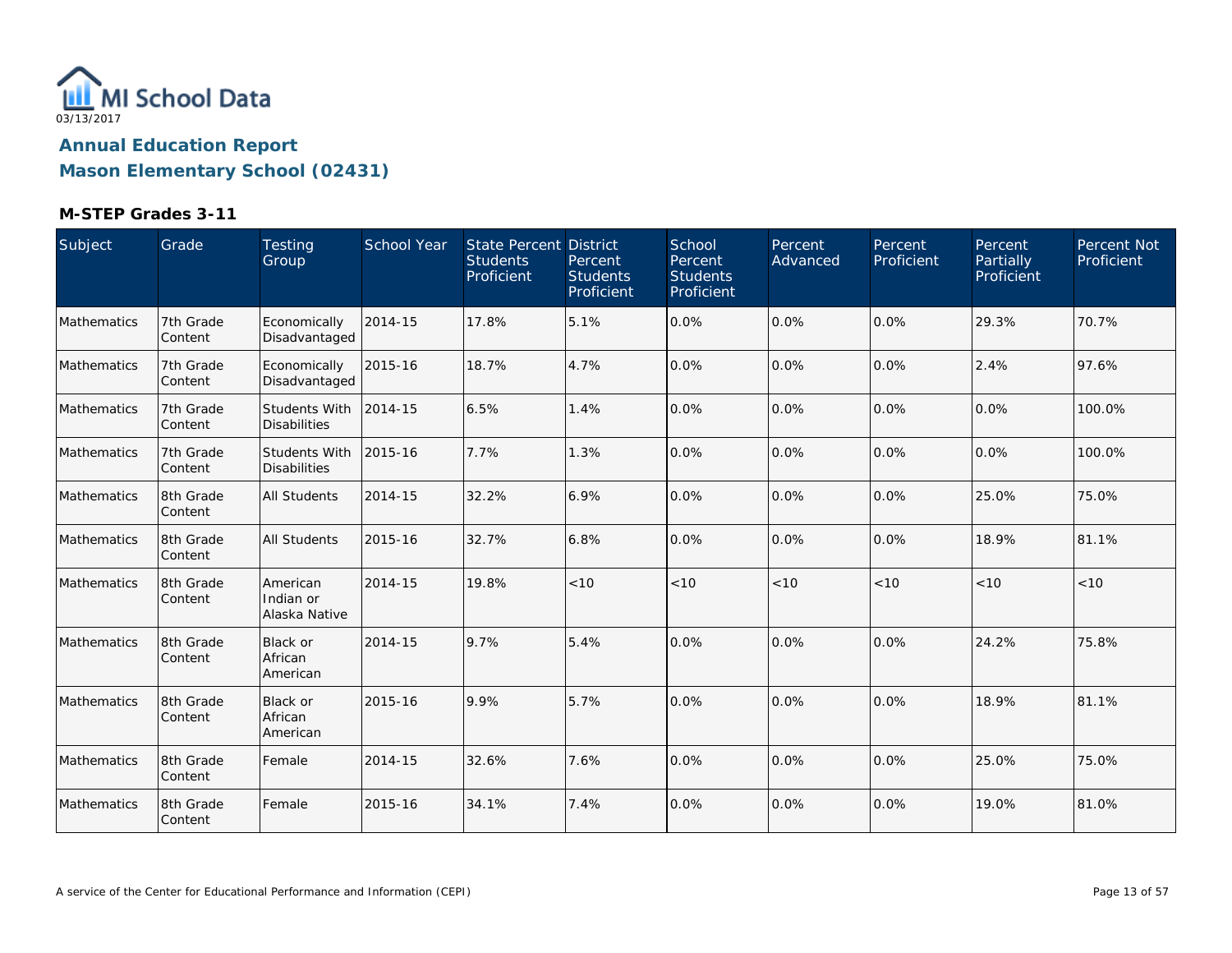

| Subject            | Grade                 | <b>Testing</b><br>Group                     | School Year | <b>State Percent District</b><br><b>Students</b><br>Proficient | Percent<br><b>Students</b><br>Proficient | School<br>Percent<br><b>Students</b><br>Proficient | Percent<br>Advanced | Percent<br>Proficient | Percent<br><b>Partially</b><br>Proficient | Percent Not<br>Proficient |
|--------------------|-----------------------|---------------------------------------------|-------------|----------------------------------------------------------------|------------------------------------------|----------------------------------------------------|---------------------|-----------------------|-------------------------------------------|---------------------------|
| <b>Mathematics</b> | 8th Grade<br>Content  | Male                                        | 2014-15     | 31.8%                                                          | 6.2%                                     | 0.0%                                               | 0.0%                | $0.0\%$               | 25.0%                                     | 75.0%                     |
| Mathematics        | 18th Grade<br>Content | Male                                        | 2015-16     | 31.4%                                                          | 6.2%                                     | 0.0%                                               | 0.0%                | 0.0%                  | 18.8%                                     | 81.3%                     |
| Mathematics        | 18th Grade<br>Content | Economically<br>Disadvantaged               | 2014-15     | 17.0%                                                          | 5.9%                                     | 0.0%                                               | 0.0%                | 0.0%                  | 21.4%                                     | 78.6%                     |
| Mathematics        | 8th Grade<br>Content  | Economically<br>Disadvantaged               | 2015-16     | 16.7%                                                          | 6.3%                                     | 0.0%                                               | 0.0%                | 0.0%                  | 21.9%                                     | 78.1%                     |
| Mathematics        | 8th Grade<br>Content  | <b>Students With</b><br><b>Disabilities</b> | 2014-15     | 5.1%                                                           | 0.0%                                     | < 10                                               | < 10                | < 10                  | < 10                                      | < 10                      |
| Mathematics        | 8th Grade<br> Content | <b>Students With</b><br><b>Disabilities</b> | 2015-16     | 5.3%                                                           | 0.7%                                     | 0.0%                                               | 0.0%                | $0.0\%$               | 10.0%                                     | 90.0%                     |
| Science            | 4th Grade<br>Content  | <b>All Students</b>                         | 2014-15     | 12.4%                                                          | 1.4%                                     | 0.0%                                               | 0.0%                | 0.0%                  | 2.2%                                      | 97.8%                     |
| Science            | 4th Grade<br>Content  | All Students                                | 2015-16     | 14.7%                                                          | 1.8%                                     | 0.0%                                               | 0.0%                | 0.0%                  | 4.8%                                      | 95.2%                     |
| Science            | 4th Grade<br>Content  | American<br>Indian or<br>Alaska Native      | 2014-15     | 8.7%                                                           | 0.0%                                     | < 10                                               | < 10                | < 10                  | < 10                                      | < 10                      |
| Science            | 4th Grade<br>Content  | Black or<br>African<br>American             | 2014-15     | 2.0%                                                           | 1.0%                                     | 0.0%                                               | 0.0%                | 0.0%                  | 2.2%                                      | 97.8%                     |
| Science            | 4th Grade<br>Content  | <b>Black or</b><br>African<br>American      | 2015-16     | 2.4%                                                           | 1.8%                                     | 0.0%                                               | 0.0%                | 0.0%                  | 4.9%                                      | 95.1%                     |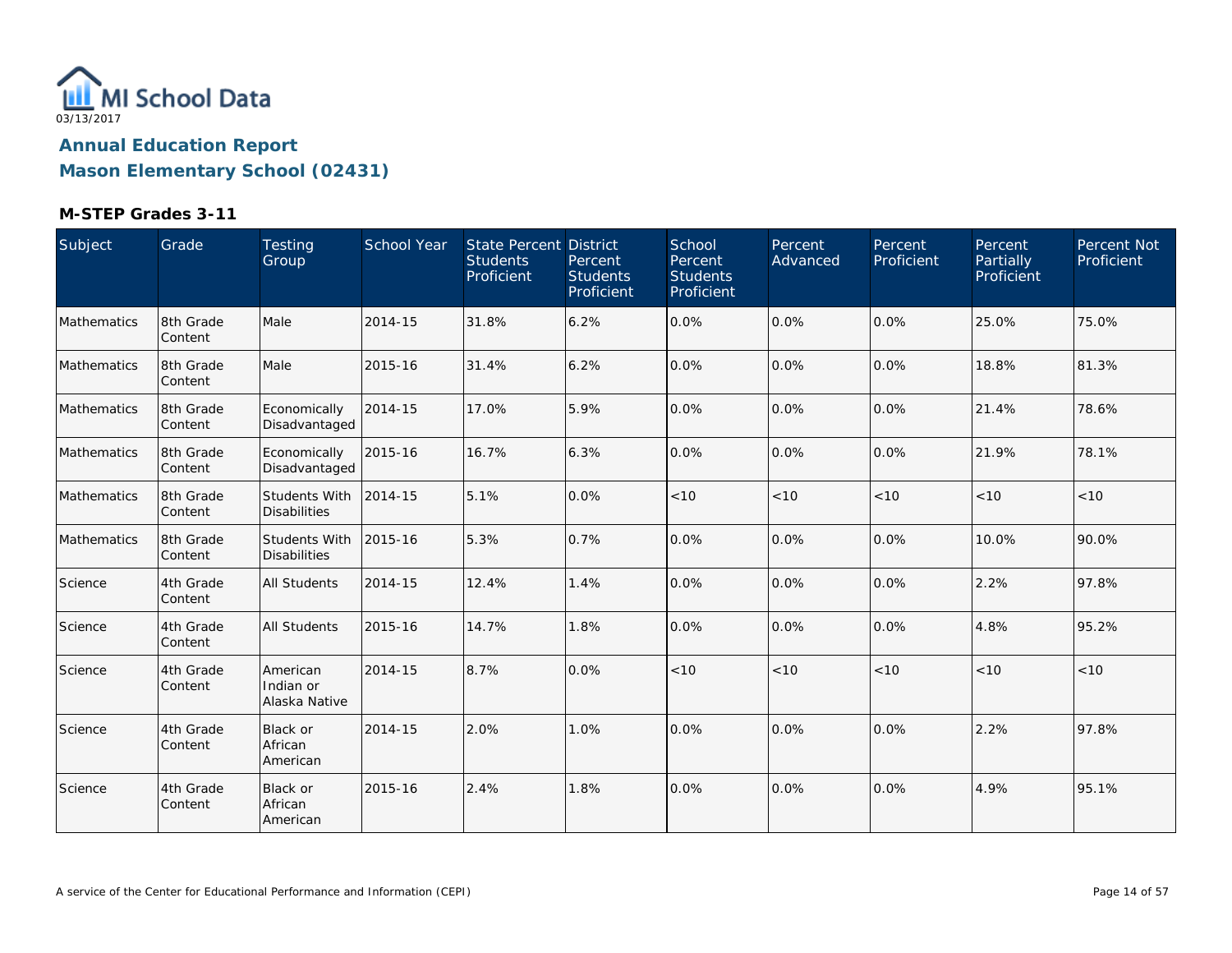

| Subject | Grade                | Testing<br>Group                            | School Year | State Percent District<br><b>Students</b><br>Proficient | Percent<br><b>Students</b><br>Proficient | School<br>Percent<br><b>Students</b><br>Proficient | Percent<br>Advanced | Percent<br>Proficient | Percent<br>Partially<br>Proficient | Percent Not<br>Proficient |
|---------|----------------------|---------------------------------------------|-------------|---------------------------------------------------------|------------------------------------------|----------------------------------------------------|---------------------|-----------------------|------------------------------------|---------------------------|
| Science | 4th Grade<br>Content | Hispanic of<br>Any Race                     | 2015-16     | 6.6%                                                    | 1.2%                                     | $<10$                                              | < 10                | < 10                  | < 10                               | < 10                      |
| Science | 4th Grade<br>Content | Female                                      | 2014-15     | 10.4%                                                   | 1.0%                                     | 0.0%                                               | 0.0%                | 0.0%                  | 0.0%                               | 100.0%                    |
| Science | 4th Grade<br>Content | Female                                      | 2015-16     | 13.0%                                                   | 1.8%                                     | 0.0%                                               | 0.0%                | 0.0%                  | 7.4%                               | 92.6%                     |
| Science | 4th Grade<br>Content | Male                                        | 2014-15     | 14.3%                                                   | 1.8%                                     | 0.0%                                               | 0.0%                | 0.0%                  | 4.3%                               | 95.7%                     |
| Science | 4th Grade<br>Content | Male                                        | 2015-16     | 16.4%                                                   | 1.8%                                     | 0.0%                                               | 0.0%                | 0.0%                  | 0.0%                               | 100.0%                    |
| Science | 4th Grade<br>Content | Economically<br>Disadvantaged               | 2014-15     | 5.5%                                                    | 1.3%                                     | 0.0%                                               | 0.0%                | 0.0%                  | 2.7%                               | 97.3%                     |
| Science | 4th Grade<br>Content | Economically<br>Disadvantaged               | 2015-16     | 6.6%                                                    | 1.8%                                     | 0.0%                                               | 0.0%                | 0.0%                  | 5.4%                               | 94.6%                     |
| Science | 4th Grade<br>Content | <b>Students With</b><br><b>Disabilities</b> | 2014-15     | 4.6%                                                    | 0.5%                                     | < 10                                               | < 10                | < 10                  | < 10                               | < 10                      |
| Science | 4th Grade<br>Content | Students With<br><b>Disabilities</b>        | 2015-16     | 5.3%                                                    | 0.7%                                     | $<10$                                              | < 10                | $<10$                 | < 10                               | < 10                      |
| Science | 7th Grade<br>Content | All Students                                | 2014-15     | 22.7%                                                   | 2.7%                                     | 0.0%                                               | 0.0%                | 0.0%                  | 0.0%                               | 100.0%                    |
| Science | 7th Grade<br>Content | <b>All Students</b>                         | 2015-16     | 23.9%                                                   | 2.9%                                     | 2.0%                                               | 0.0%                | 2.0%                  | 0.0%                               | 98.0%                     |
| Science | 7th Grade<br>Content | Black or<br>African<br>American             | 2014-15     | 5.0%                                                    | 2.4%                                     | 0.0%                                               | 0.0%                | 0.0%                  | 0.0%                               | 100.0%                    |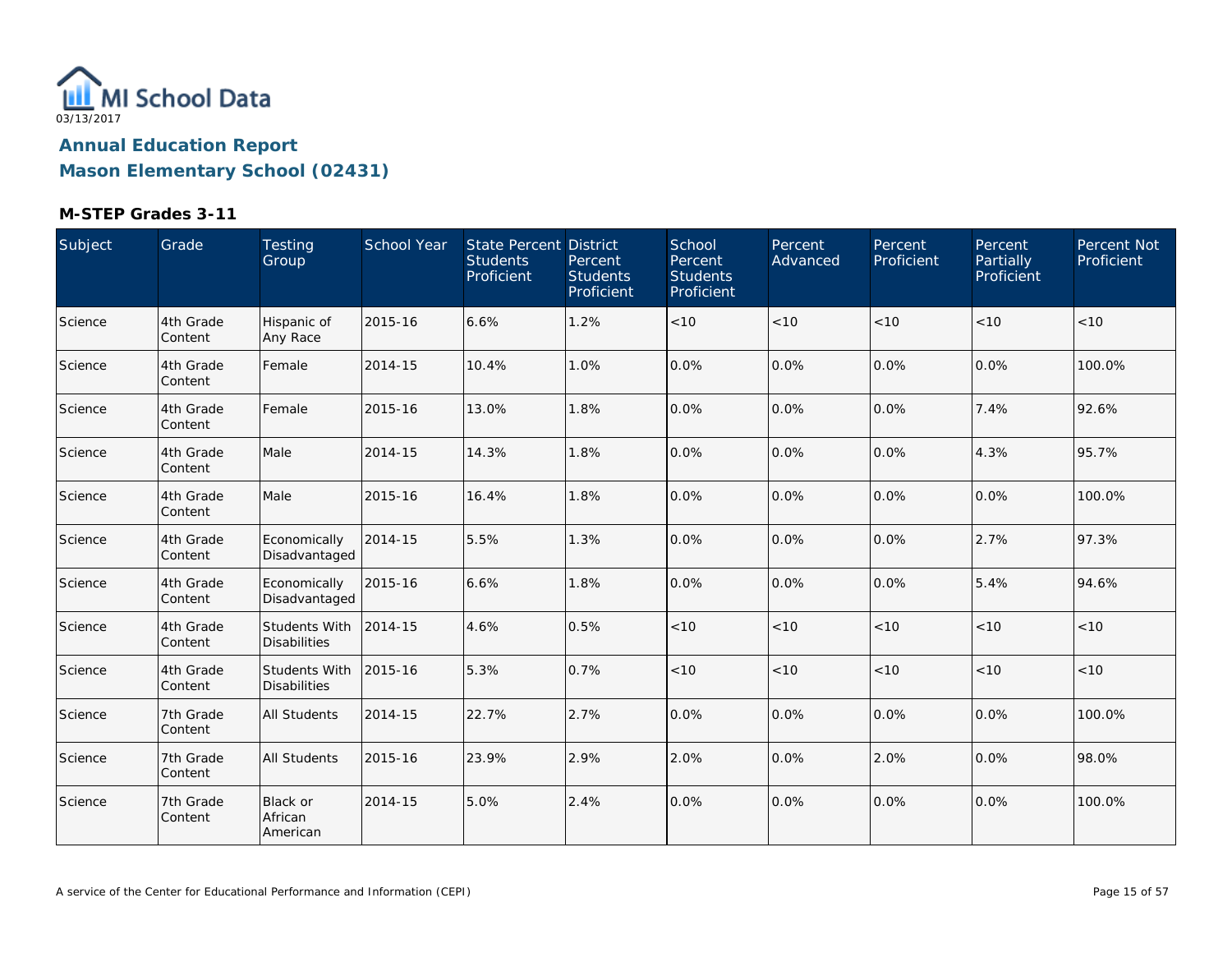

| Subject        | Grade                | <b>Testing</b><br>Group                     | School Year | State Percent District<br><b>Students</b><br>Proficient | Percent<br><b>Students</b><br>Proficient | School<br>Percent<br><b>Students</b><br>Proficient | Percent<br>Advanced | Percent<br>Proficient | Percent<br>Partially<br>Proficient | Percent Not<br>Proficient |
|----------------|----------------------|---------------------------------------------|-------------|---------------------------------------------------------|------------------------------------------|----------------------------------------------------|---------------------|-----------------------|------------------------------------|---------------------------|
| Science        | 7th Grade<br>Content | Black or<br>African<br>American             | 2015-16     | 5.4%                                                    | 2.0%                                     | 2.0%                                               | 0.0%                | 2.0%                  | 0.0%                               | 98.0%                     |
| Science        | 7th Grade<br>Content | Female                                      | 2014-15     | 20.8%                                                   | 1.9%                                     | 0.0%                                               | 0.0%                | 0.0%                  | 0.0%                               | 100.0%                    |
| Science        | 7th Grade<br>Content | Female                                      | 2015-16     | 22.6%                                                   | 2.8%                                     | 0.0%                                               | 0.0%                | 0.0%                  | 0.0%                               | 100.0%                    |
| Science        | 7th Grade<br>Content | Male                                        | 2014-15     | 24.6%                                                   | 3.6%                                     | 0.0%                                               | 0.0%                | $0.0\%$               | 0.0%                               | 100.0%                    |
| Science        | 7th Grade<br>Content | Male                                        | 2015-16     | 25.1%                                                   | 2.9%                                     | 3.7%                                               | 0.0%                | 3.7%                  | 0.0%                               | 96.3%                     |
| Science        | 7th Grade<br>Content | Economically<br>Disadvantaged               | 2014-15     | 10.9%                                                   | 2.2%                                     | 0.0%                                               | 0.0%                | 0.0%                  | 0.0%                               | 100.0%                    |
| Science        | 7th Grade<br>Content | Economically<br>Disadvantaged               | 2015-16     | 11.7%                                                   | 2.4%                                     | 2.4%                                               | 0.0%                | 2.4%                  | 0.0%                               | 97.6%                     |
| Science        | 7th Grade<br>Content | <b>Students With</b><br><b>Disabilities</b> | 2014-15     | 4.7%                                                    | 0.7%                                     | 0.0%                                               | 0.0%                | $0.0\%$               | 0.0%                               | 100.0%                    |
| Science        | 7th Grade<br>Content | <b>Students With</b><br><b>Disabilities</b> | 2015-16     | 5.6%                                                    | 0.5%                                     | 0.0%                                               | 0.0%                | 0.0%                  | 0.0%                               | 100.0%                    |
| Social Studies | 5th Grade<br>Content | All Students                                | 2014-15     | 22.2%                                                   | 3.2%                                     | 0.0%                                               | 0.0%                | 0.0%                  | 43.1%                              | 56.9%                     |
| Social Studies | 5th Grade<br>Content | All Students                                | 2015-16     | 18.9%                                                   | 2.8%                                     | 0.0%                                               | 0.0%                | 0.0%                  | 32.5%                              | 67.5%                     |
| Social Studies | 5th Grade<br>Content | American<br>Indian or<br>Alaska Native      | 2015-16     | 16.5%                                                   | 0.0%                                     | $<10$                                              | < 10                | < 10                  | < 10                               | $<10$                     |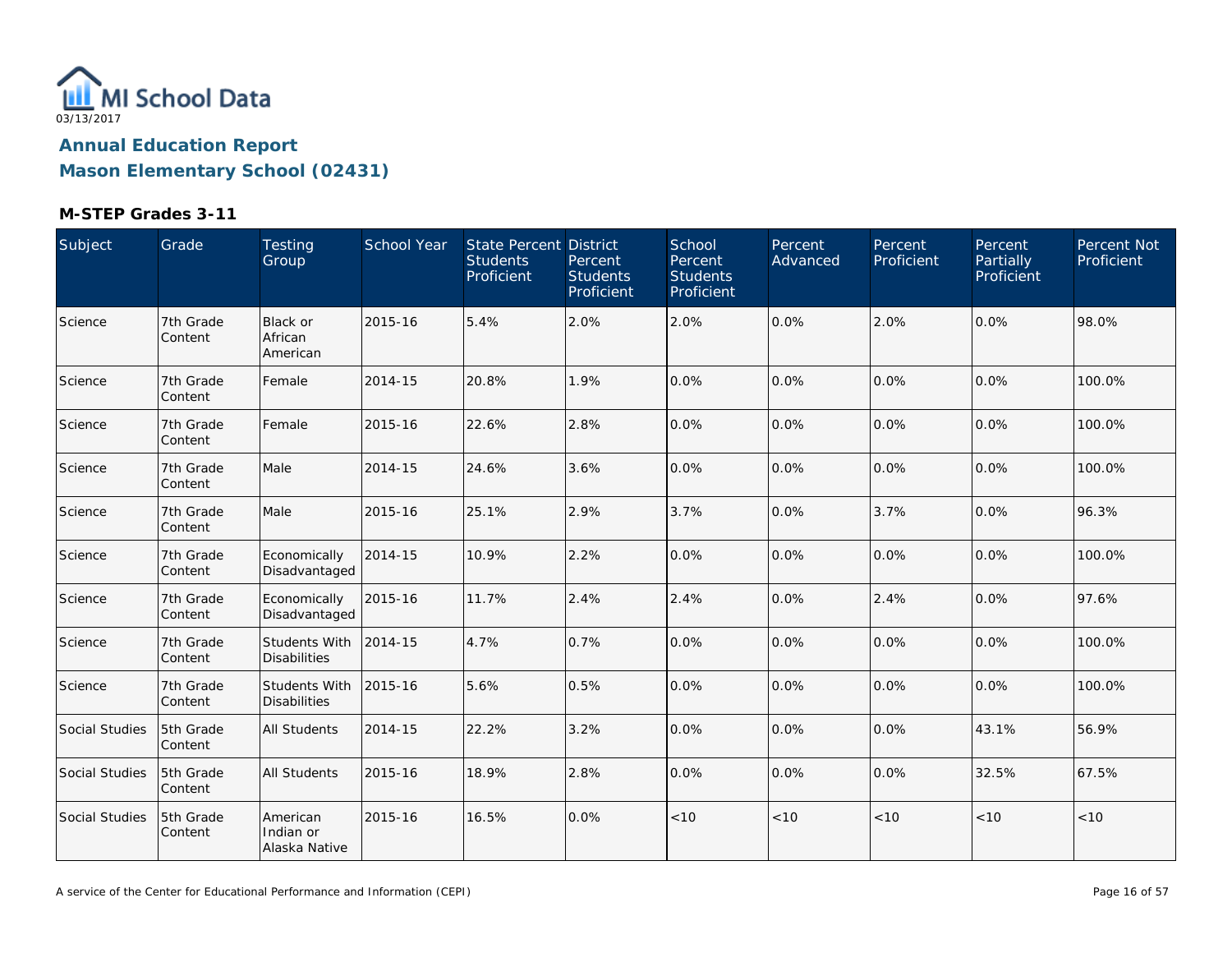

| Subject        | Grade                | Testing<br>Group                            | School Year | State Percent District<br><b>Students</b><br>Proficient | Percent<br><b>Students</b><br>Proficient | School<br>Percent<br><b>Students</b><br>Proficient | Percent<br>Advanced | Percent<br>Proficient | Percent<br>Partially<br>Proficient | Percent Not<br>Proficient |
|----------------|----------------------|---------------------------------------------|-------------|---------------------------------------------------------|------------------------------------------|----------------------------------------------------|---------------------|-----------------------|------------------------------------|---------------------------|
| Social Studies | 5th Grade<br>Content | <b>Black or</b><br>African<br>American      | 2014-15     | 5.4%                                                    | 2.5%                                     | 0.0%                                               | 0.0%                | 0.0%                  | 43.1%                              | 56.9%                     |
| Social Studies | 5th Grade<br>Content | Black or<br>African<br>American             | 2015-16     | 4.3%                                                    | 1.8%                                     | 0.0%                                               | 0.0%                | 0.0%                  | 33.3%                              | 66.7%                     |
| Social Studies | 5th Grade<br>Content | Female                                      | 2014-15     | 20.6%                                                   | 3.3%                                     | 0.0%                                               | 0.0%                | $0.0\%$               | 42.3%                              | 57.7%                     |
| Social Studies | 5th Grade<br>Content | Female                                      | 2015-16     | 16.7%                                                   | 2.8%                                     | 0.0%                                               | 0.0%                | 0.0%                  | 15.0%                              | 85.0%                     |
| Social Studies | 5th Grade<br>Content | Male                                        | 2014-15     | 23.8%                                                   | 3.2%                                     | 0.0%                                               | 0.0%                | 0.0%                  | 44.0%                              | 56.0%                     |
| Social Studies | 5th Grade<br>Content | Male                                        | 2015-16     | 21.0%                                                   | 2.8%                                     | 0.0%                                               | 0.0%                | 0.0%                  | 50.0%                              | 50.0%                     |
| Social Studies | 5th Grade<br>Content | Economically<br>Disadvantaged               | 2014-15     | 10.9%                                                   | 2.6%                                     | 0.0%                                               | 0.0%                | 0.0%                  | 45.5%                              | 54.5%                     |
| Social Studies | 5th Grade<br>Content | Economically<br>Disadvantaged               | 2015-16     | 8.5%                                                    | 2.4%                                     | 0.0%                                               | 0.0%                | 0.0%                  | 31.3%                              | 68.8%                     |
| Social Studies | 5th Grade<br>Content | Students With<br><b>Disabilities</b>        | 2014-15     | 6.9%                                                    | 2.4%                                     | 0.0%                                               | 0.0%                | 0.0%                  | 30.0%                              | 70.0%                     |
| Social Studies | 5th Grade<br>Content | <b>Students With</b><br><b>Disabilities</b> | 2015-16     | 5.6%                                                    | 1.2%                                     | < 10                                               | < 10                | < 10                  | < 10                               | $<10$                     |
| Social Studies | 8th Grade<br>Content | <b>All Students</b>                         | 2014-15     | 29.7%                                                   | 7.0%                                     | 0.0%                                               | 0.0%                | 0.0%                  | 13.9%                              | 86.1%                     |
| Social Studies | 8th Grade<br>Content | <b>All Students</b>                         | 2015-16     | 29.3%                                                   | 6.8%                                     | 0.0%                                               | 0.0%                | $0.0\%$               | 21.6%                              | 78.4%                     |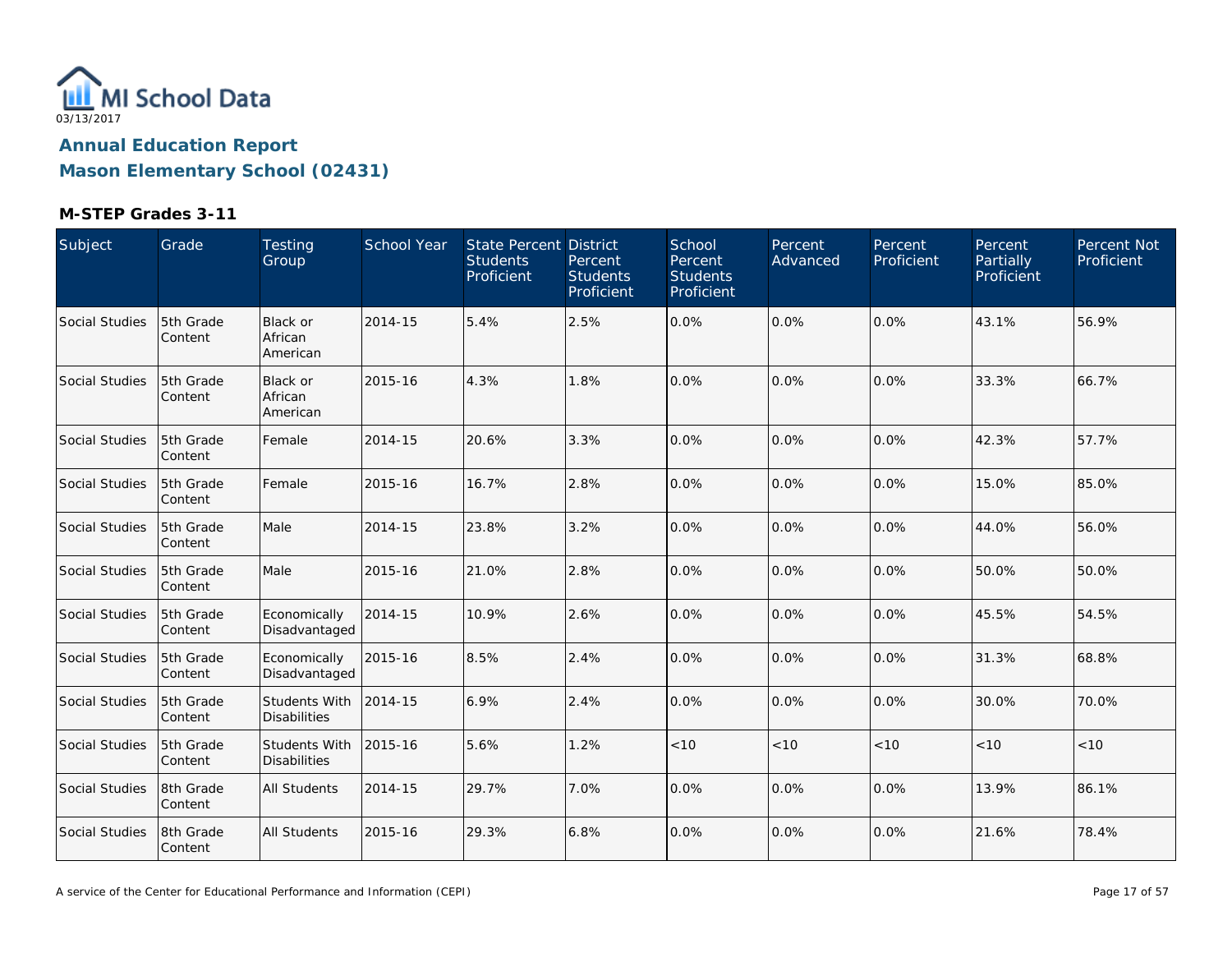

| Subject        | Grade                | Testing<br>Group                            | School Year | State Percent District<br><b>Students</b><br>Proficient | Percent<br><b>Students</b><br>Proficient | School<br>Percent<br><b>Students</b><br>Proficient | Percent<br>Advanced | Percent<br>Proficient | Percent<br><b>Partially</b><br>Proficient | Percent Not<br>Proficient |
|----------------|----------------------|---------------------------------------------|-------------|---------------------------------------------------------|------------------------------------------|----------------------------------------------------|---------------------|-----------------------|-------------------------------------------|---------------------------|
| Social Studies | 8th Grade<br>Content | American<br>Indian or<br>Alaska Native      | 2014-15     | 19.4%                                                   | < 10                                     | < 10                                               | < 10                | < 10                  | < 10                                      | < 10                      |
| Social Studies | 8th Grade<br>Content | <b>Black or</b><br>African<br>American      | 2014-15     | 9.1%                                                    | 5.5%                                     | 0.0%                                               | 0.0%                | 0.0%                  | 15.2%                                     | 84.8%                     |
| Social Studies | 8th Grade<br>Content | <b>Black or</b><br>African<br>American      | 2015-16     | 9.3%                                                    | 4.9%                                     | 0.0%                                               | 0.0%                | 0.0%                  | 21.6%                                     | 78.4%                     |
| Social Studies | 8th Grade<br>Content | Female                                      | 2014-15     | 25.2%                                                   | 5.3%                                     | 0.0%                                               | 0.0%                | 0.0%                  | 12.5%                                     | 87.5%                     |
| Social Studies | 8th Grade<br>Content | Female                                      | 2015-16     | 26.0%                                                   | 6.1%                                     | 0.0%                                               | 0.0%                | 0.0%                  | 23.8%                                     | 76.2%                     |
| Social Studies | 8th Grade<br>Content | Male                                        | 2014-15     | 34.0%                                                   | 8.8%                                     | 0.0%                                               | 0.0%                | 0.0%                  | 15.0%                                     | 85.0%                     |
| Social Studies | 8th Grade<br>Content | Male                                        | 2015-16     | 32.6%                                                   | 7.5%                                     | 0.0%                                               | 0.0%                | 0.0%                  | 18.8%                                     | 81.3%                     |
| Social Studies | 8th Grade<br>Content | Economically<br>Disadvantaged               | 2014-15     | 15.9%                                                   | 5.9%                                     | 0.0%                                               | 0.0%                | 0.0%                  | 10.7%                                     | 89.3%                     |
| Social Studies | 8th Grade<br>Content | Economically<br>Disadvantaged               | 2015-16     | 15.8%                                                   | 6.2%                                     | 0.0%                                               | 0.0%                | 0.0%                  | 18.8%                                     | 81.3%                     |
| Social Studies | 8th Grade<br>Content | <b>Students With</b><br><b>Disabilities</b> | 2014-15     | 7.3%                                                    | 0.5%                                     | < 10                                               | < 10                | < 10                  | < 10                                      | < 10                      |
| Social Studies | 8th Grade<br>Content | Students With<br><b>Disabilities</b>        | 2015-16     | 7.6%                                                    | 1.2%                                     | 0.0%                                               | 0.0%                | 0.0%                  | 10.0%                                     | 90.0%                     |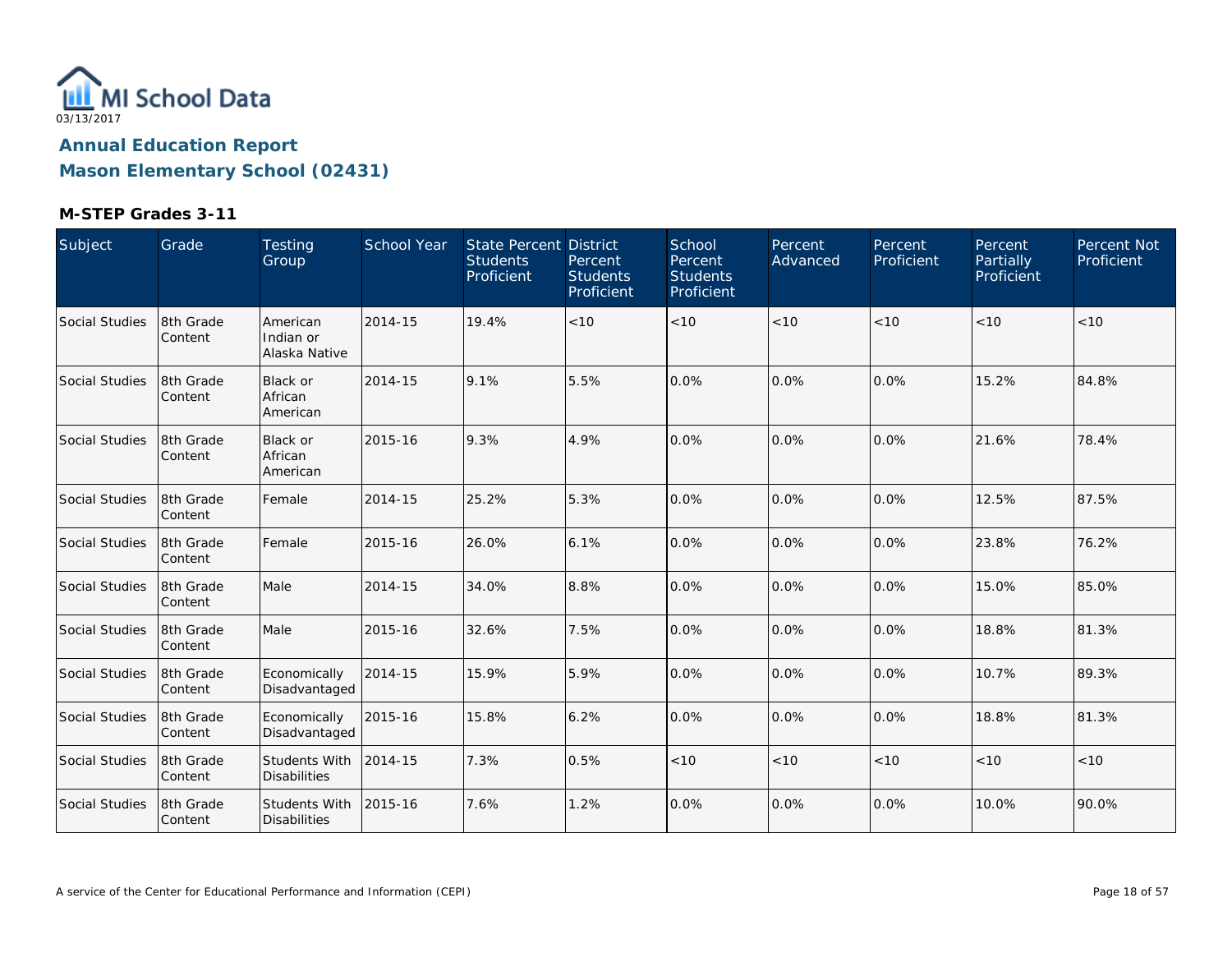

**SAT**

| Location<br><b>Name</b> | School Year | Subject | <b>Student</b><br>Group | Mean SAT<br>Score | <b>Benchmark</b> | Met or<br>Exceeded | % Met or<br>Exceeded <sup>1</sup> | Did Not Meet 9% Did Not \ | Meet | <b>Number</b><br>Assessed |
|-------------------------|-------------|---------|-------------------------|-------------------|------------------|--------------------|-----------------------------------|---------------------------|------|---------------------------|
|-------------------------|-------------|---------|-------------------------|-------------------|------------------|--------------------|-----------------------------------|---------------------------|------|---------------------------|

No Data to Display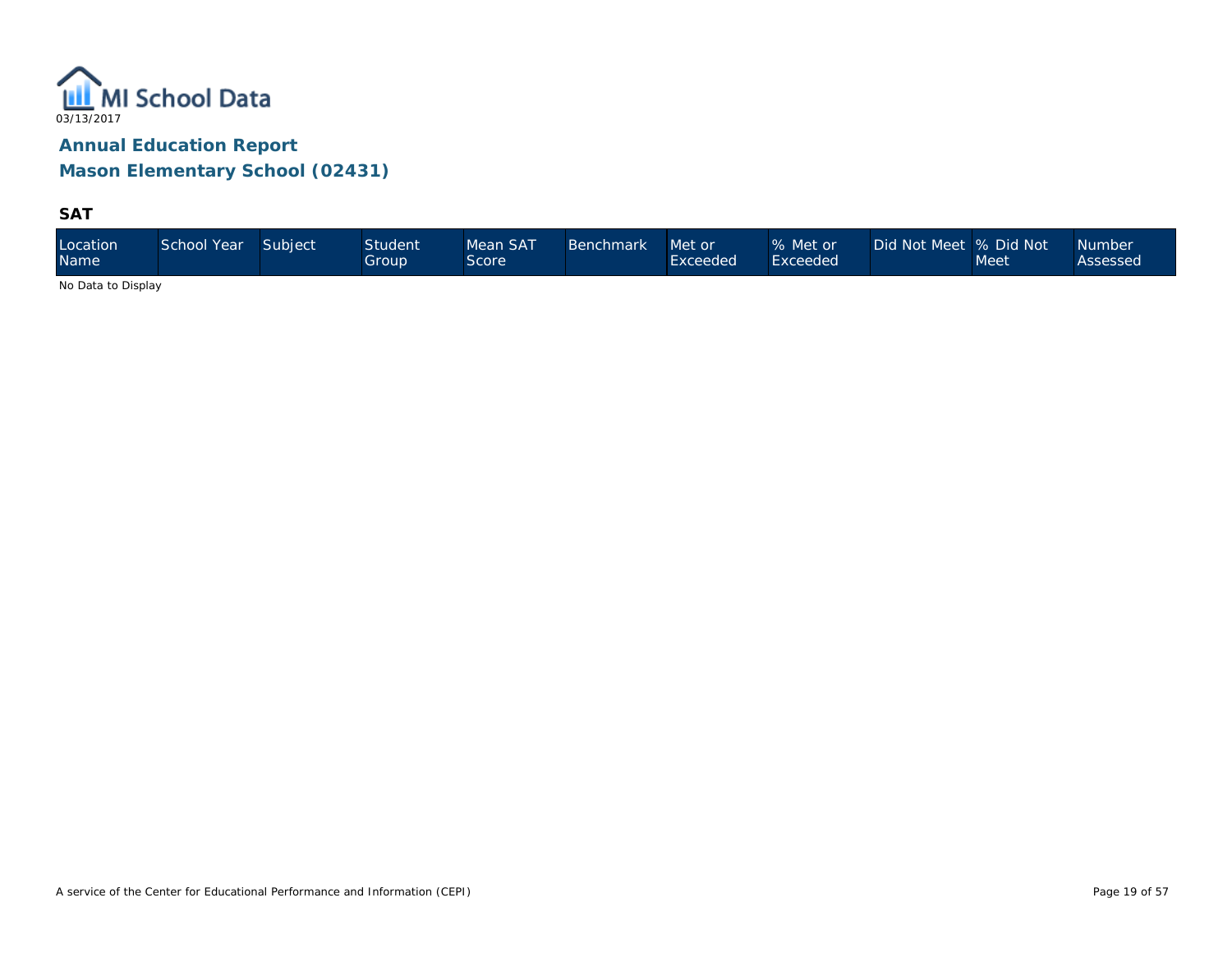

**Mason Elementary School (02431)**

| Subject     | Grade                | Testing Group School Year    |         | <b>State Percent</b><br><b>Students</b><br>Proficient | <b>District</b><br>Percent<br><b>Students</b><br>Proficient | <b>School Percent Percent</b><br><b>Students</b><br>Proficient | Surpassed | Percent<br>Attained | Percent<br>Emerging |
|-------------|----------------------|------------------------------|---------|-------------------------------------------------------|-------------------------------------------------------------|----------------------------------------------------------------|-----------|---------------------|---------------------|
| ELA         | 3rd Grade<br>Content | <b>All Students</b>          | 2014-15 | 69.2%                                                 | 57.7%                                                       | $<10$                                                          | < 10      | $<10$               | < 10                |
| ELA         | 3rd Grade<br>Content | <b>All Students</b>          | 2015-16 | 86.0%                                                 | 75.3%                                                       | < 10                                                           | < 10      | <10                 | < 10                |
| Mathematics | 3rd Grade<br>Content | All Students                 | 2014-15 | 71.1%                                                 | 50.8%                                                       | $<10$                                                          | < 10      | <10                 | $<10$               |
| Mathematics | 3rd Grade<br>Content | <b>All Students</b>          | 2015-16 | 64.9%                                                 | 37.7%                                                       | $<10$                                                          | < 10      | < 10                | < 10                |
| ELA         | 3rd Grade<br>Content | Asian                        | 2015-16 | 76.9%                                                 | $<10$                                                       | < 10                                                           | $<10$     | < 10                | < 10                |
| Mathematics | 3rd Grade<br>Content | Asian                        | 2015-16 | 45.5%                                                 | < 10                                                        | < 10                                                           | < 10      | < 10                | < 10                |
| <b>ELA</b>  | 3rd Grade<br>Content | Black or African<br>American | 2014-15 | 64.2%                                                 | 57.7%                                                       | < 10                                                           | < 10      | < 10                | < 10                |
| <b>ELA</b>  | 3rd Grade<br>Content | Black or African<br>American | 2015-16 | 82.2%                                                 | 77.8%                                                       | < 10                                                           | < 10      | < 10                | < 10                |
| Mathematics | 3rd Grade<br>Content | Black or African<br>American | 2014-15 | 65.4%                                                 | 50.8%                                                       | $<10$                                                          | < 10      | <10                 | < 10                |
| Mathematics | 3rd Grade<br>Content | Black or African<br>American | 2015-16 | 59.7%                                                 | 38.8%                                                       | < 10                                                           | < 10      | < 10                | < 10                |
| <b>ELA</b>  | 3rd Grade<br>Content | Female                       | 2014-15 | 69.3%                                                 | 50.0%                                                       | < 10                                                           | < 10      | < 10                | < 10                |
| <b>ELA</b>  | 3rd Grade<br>Content | Female                       | 2015-16 | 85.4%                                                 | 63.6%                                                       | $<10$                                                          | $<10$     | < 10                | < 10                |
| Mathematics | 3rd Grade<br>Content | Female                       | 2014-15 | 69.4%                                                 | 45.5%                                                       | < 10                                                           | < 10      | < 10                | < 10                |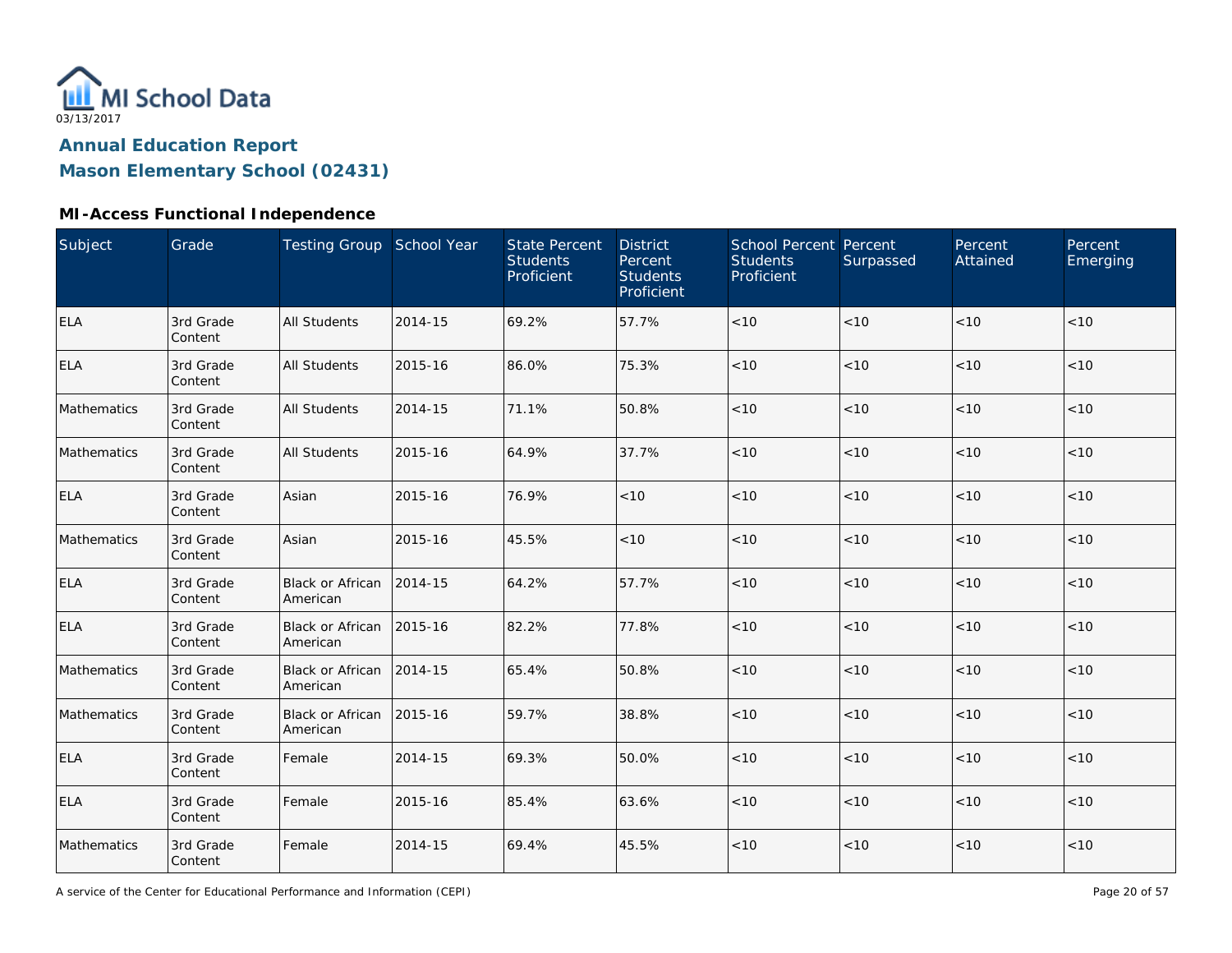

**Mason Elementary School (02431)**

| Subject     | Grade                | Testing Group School Year       |         | <b>State Percent</b><br><b>Students</b><br>Proficient | <b>District</b><br>Percent<br><b>Students</b><br>Proficient | <b>School Percent Percent</b><br><b>Students</b><br>Proficient | Surpassed | Percent<br>Attained | Percent<br>Emerging |
|-------------|----------------------|---------------------------------|---------|-------------------------------------------------------|-------------------------------------------------------------|----------------------------------------------------------------|-----------|---------------------|---------------------|
| Mathematics | 3rd Grade<br>Content | Female                          | 2015-16 | 61.4%                                                 | 34.3%                                                       | < 10                                                           | < 10      | < 10                | < 10                |
| <b>ELA</b>  | 3rd Grade<br>Content | Male                            | 2014-15 | 69.2%                                                 | 61.8%                                                       | < 10                                                           | < 10      | < 10                | < 10                |
| <b>ELA</b>  | 3rd Grade<br>Content | Male                            | 2015-16 | 86.2%                                                 | 85.0%                                                       | $<10$                                                          | $<10$     | < 10                | < 10                |
| Mathematics | 3rd Grade<br>Content | Male                            | 2014-15 | 71.9%                                                 | 53.7%                                                       | $<10$                                                          | < 10      | < 10                | < 10                |
| Mathematics | 3rd Grade<br>Content | Male                            | 2015-16 | 66.6%                                                 | 40.5%                                                       | $<10$                                                          | < 10      | $<10$               | $<10$               |
| <b>ELA</b>  | 3rd Grade<br>Content | Economically<br>Disadvantaged   | 2014-15 | 68.9%                                                 | 57.1%                                                       | < 10                                                           | < 10      | < 10                | < 10                |
| <b>ELA</b>  | 3rd Grade<br>Content | Economically<br>Disadvantaged   | 2015-16 | 85.6%                                                 | 79.4%                                                       | < 10                                                           | < 10      | < 10                | < 10                |
| Mathematics | 3rd Grade<br>Content | Economically<br>Disadvantaged   | 2014-15 | 71.7%                                                 | 49.1%                                                       | < 10                                                           | < 10      | < 10                | < 10                |
| Mathematics | 3rd Grade<br>Content | Economically<br>Disadvantaged   | 2015-16 | 65.3%                                                 | 42.4%                                                       | < 10                                                           | < 10      | < 10                | < 10                |
| <b>ELA</b>  | 3rd Grade<br>Content | English<br>Language<br>Learners | 2015-16 | 73.9%                                                 | < 10                                                        | < 10                                                           | < 10      | < 10                | $<10$               |
| Mathematics | 3rd Grade<br>Content | English<br>Language<br>Learners | 2015-16 | 51.7%                                                 | < 10                                                        | < 10                                                           | < 10      | < 10                | < 10                |
| <b>ELA</b>  | 4th Grade<br>Content | <b>All Students</b>             | 2014-15 | 69.7%                                                 | 48.8%                                                       | $<10$                                                          | < 10      | < 10                | < 10                |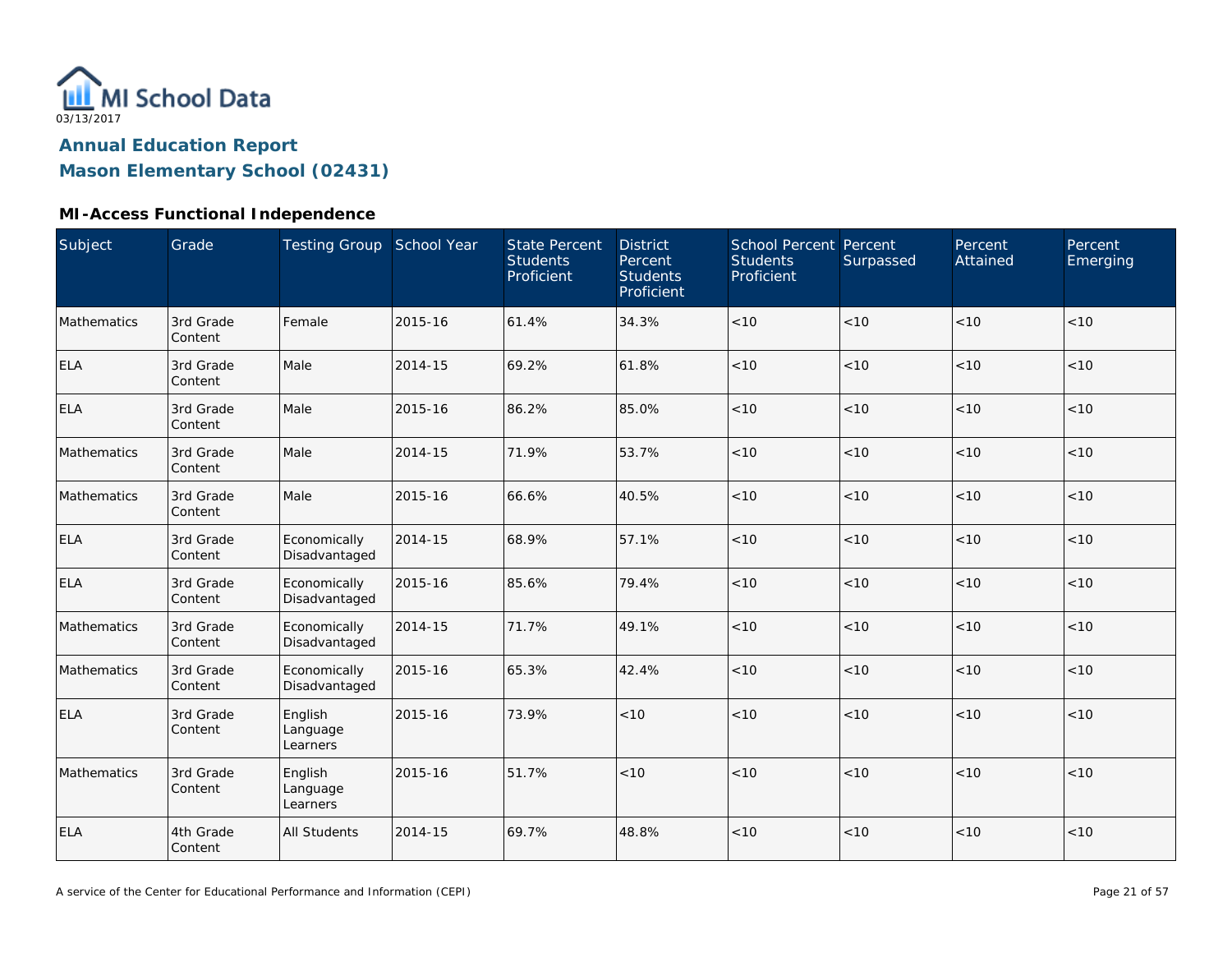

**Mason Elementary School (02431)**

| Subject     | Grade                | Testing Group School Year            |         | <b>State Percent</b><br><b>Students</b><br>Proficient | <b>District</b><br>Percent<br><b>Students</b><br>Proficient | School Percent Percent<br><b>Students</b><br>Proficient | Surpassed | Percent<br>Attained | Percent<br>Emerging |
|-------------|----------------------|--------------------------------------|---------|-------------------------------------------------------|-------------------------------------------------------------|---------------------------------------------------------|-----------|---------------------|---------------------|
| <b>ELA</b>  | 4th Grade<br>Content | <b>All Students</b>                  | 2015-16 | 78.2%                                                 | 59.3%                                                       | $<10$                                                   | < 10      | <10                 | < 10                |
| Mathematics | 4th Grade<br>Content | <b>All Students</b>                  | 2014-15 | 72.4%                                                 | 50.0%                                                       | < 10                                                    | < 10      | < 10                | < 10                |
| Mathematics | 4th Grade<br>Content | <b>All Students</b>                  | 2015-16 | 73.2%                                                 | 50.5%                                                       | $<10$                                                   | < 10      | < 10                | < 10                |
| Science     | 4th Grade<br>Content | All Students                         | 2014-15 | 59.1%                                                 | 36.4%                                                       | < 10                                                    | < 10      | < 10                | < 10                |
| Science     | 4th Grade<br>Content | <b>All Students</b>                  | 2015-16 | 54.3%                                                 | 28.1%                                                       | $<10$                                                   | < 10      | < 10                | < 10                |
| <b>ELA</b>  | 4th Grade<br>Content | <b>Black or African</b><br>American  | 2014-15 | 64.9%                                                 | 50.7%                                                       | < 10                                                    | < 10      | < 10                | < 10                |
| <b>ELA</b>  | 4th Grade<br>Content | Black or African<br>American         | 2015-16 | 71.6%                                                 | 57.1%                                                       | $<10$                                                   | < 10      | < 10                | < 10                |
| Mathematics | 4th Grade<br>Content | <b>Black or African</b><br>American  | 2014-15 | 63.6%                                                 | 49.4%                                                       | $<10$                                                   | < 10      | < 10                | < 10                |
| Mathematics | 4th Grade<br>Content | <b>Black or African</b><br>American  | 2015-16 | 66.0%                                                 | 49.4%                                                       | $<10$                                                   | < 10      | < 10                | < 10                |
| Science     | 4th Grade<br>Content | Black or African 2014-15<br>American |         | 46.7%                                                 | 35.2%                                                       | < 10                                                    | < 10      | < 10                | < 10                |
| Science     | 4th Grade<br>Content | Black or African<br>American         | 2015-16 | 44.4%                                                 | 25.9%                                                       | < 10                                                    | < 10      | < 10                | < 10                |
| <b>ELA</b>  | 4th Grade<br>Content | Male                                 | 2014-15 | 68.4%                                                 | 50.9%                                                       | $<10$                                                   | < 10      | < 10                | < 10                |
| ELA         | 4th Grade<br>Content | Male                                 | 2015-16 | 78.0%                                                 | 60.8%                                                       | < 10                                                    | $<10$     | < 10                | < 10                |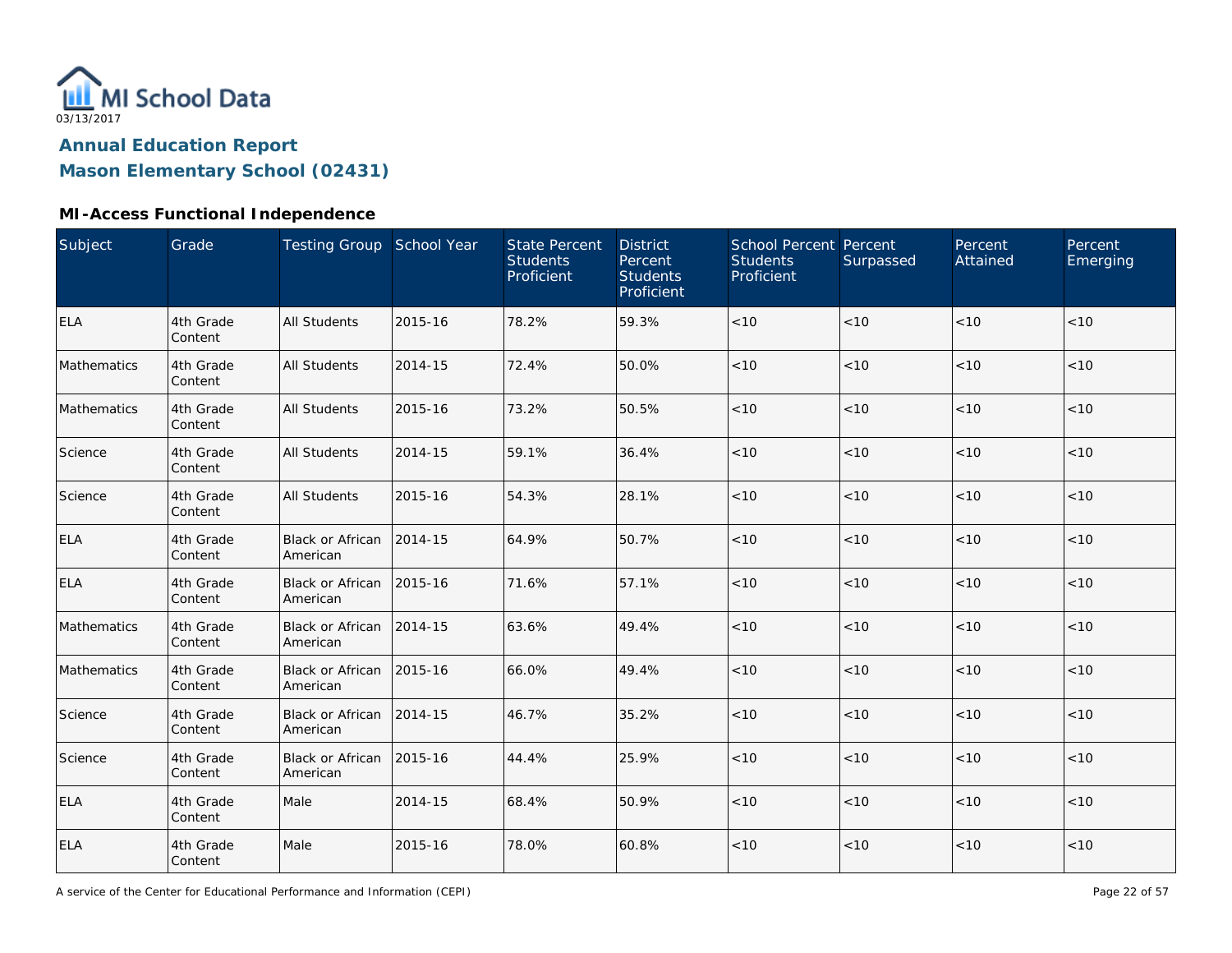

**Mason Elementary School (02431)**

#### **MI-Access Functional Independence**

| Subject     | Grade                | Testing Group School Year     |         | <b>State Percent</b><br><b>Students</b><br>Proficient | <b>District</b><br>Percent<br><b>Students</b><br>Proficient | School Percent Percent<br><b>Students</b><br>Proficient | Surpassed | Percent<br>Attained | Percent<br>Emerging |
|-------------|----------------------|-------------------------------|---------|-------------------------------------------------------|-------------------------------------------------------------|---------------------------------------------------------|-----------|---------------------|---------------------|
| Mathematics | 4th Grade<br>Content | Male                          | 2014-15 | 74.0%                                                 | 52.2%                                                       | $<10$                                                   | < 10      | <10                 | < 10                |
| Mathematics | 4th Grade<br>Content | Male                          | 2015-16 | 75.3%                                                 | 48.3%                                                       | < 10                                                    | < 10      | < 10                | < 10                |
| Science     | 4th Grade<br>Content | Male                          | 2014-15 | 61.7%                                                 | 36.2%                                                       | $<10$                                                   | < 10      | < 10                | $<10$               |
| Science     | 4th Grade<br>Content | Male                          | 2015-16 | 55.9%                                                 | 25.0%                                                       | < 10                                                    | < 10      | < 10                | < 10                |
| <b>ELA</b>  | 4th Grade<br>Content | Economically<br>Disadvantaged | 2014-15 | 69.7%                                                 | 48.6%                                                       | $<10$                                                   | < 10      | < 10                | < 10                |
| <b>ELA</b>  | 4th Grade<br>Content | Economically<br>Disadvantaged | 2015-16 | 79.1%                                                 | 55.1%                                                       | < 10                                                    | < 10      | < 10                | < 10                |
| Mathematics | 4th Grade<br>Content | Economically<br>Disadvantaged | 2014-15 | 73.3%                                                 | 53.1%                                                       | < 10                                                    | < 10      | < 10                | < 10                |
| Mathematics | 4th Grade<br>Content | Economically<br>Disadvantaged | 2015-16 | 73.3%                                                 | 48.7%                                                       | $<10$                                                   | < 10      | < 10                | < 10                |
| Science     | 4th Grade<br>Content | Economically<br>Disadvantaged | 2014-15 | 60.7%                                                 | 37.3%                                                       | $<10$                                                   | < 10      | < 10                | < 10                |
| Science     | 4th Grade<br>Content | Economically<br>Disadvantaged | 2015-16 | 55.7%                                                 | 26.3%                                                       | < 10                                                    | < 10      | < 10                | < 10                |
| <b>ELA</b>  | 5th Grade<br>Content | <b>All Students</b>           | 2014-15 | 66.4%                                                 | 48.7%                                                       | $<10$                                                   | < 10      | < 10                | < 10                |
| <b>ELA</b>  | 5th Grade<br>Content | All Students                  | 2015-16 | 80.4%                                                 | 63.9%                                                       | $<10$                                                   | < 10      | <10                 | < 10                |
| Mathematics | 5th Grade<br>Content | All Students                  | 2014-15 | 65.5%                                                 | 50.5%                                                       | < 10                                                    | < 10      | < 10                | < 10                |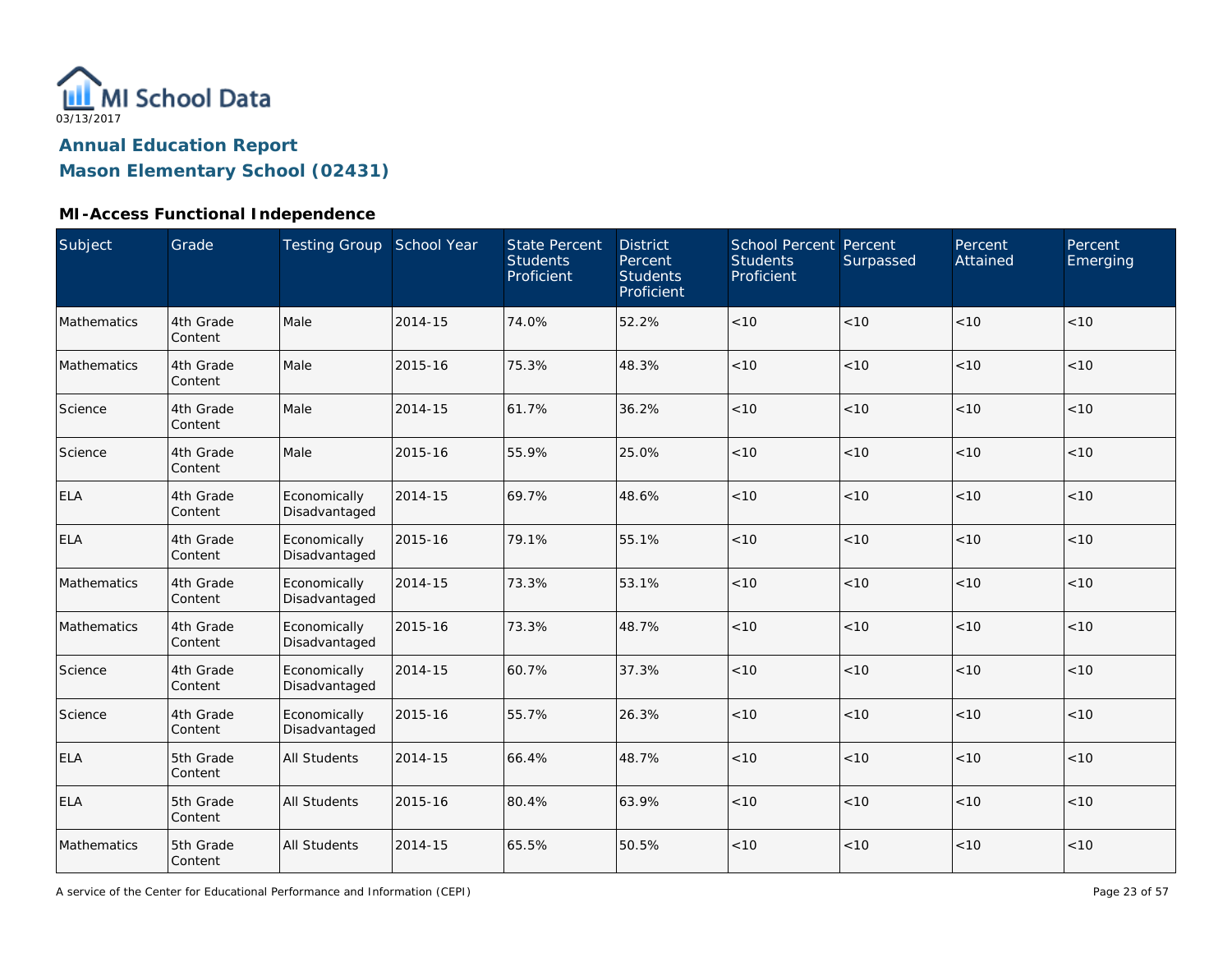

**Mason Elementary School (02431)**

| <b>Subject</b>        | Grade                | Testing Group School Year           |         | <b>State Percent</b><br><b>Students</b><br>Proficient | <b>District</b><br>Percent<br><b>Students</b><br>Proficient | School Percent Percent<br><b>Students</b><br>Proficient | Surpassed | Percent<br>Attained | Percent<br>Emerging |
|-----------------------|----------------------|-------------------------------------|---------|-------------------------------------------------------|-------------------------------------------------------------|---------------------------------------------------------|-----------|---------------------|---------------------|
| Mathematics           | 5th Grade<br>Content | <b>All Students</b>                 | 2015-16 | 59.5%                                                 | 30.1%                                                       | $<10$                                                   | < 10      | < 10                | < 10                |
| <b>Social Studies</b> | 5th Grade<br>Content | <b>All Students</b>                 | 2014-15 | 39.7%                                                 | 18.8%                                                       | < 10                                                    | < 10      | < 10                | < 10                |
| Social Studies        | 5th Grade<br>Content | <b>All Students</b>                 | 2015-16 | 37.3%                                                 | 23.0%                                                       | $<10$                                                   | < 10      | < 10                | < 10                |
| <b>ELA</b>            | 5th Grade<br>Content | <b>Black or African</b><br>American | 2014-15 | 56.1%                                                 | 53.6%                                                       | $<10$                                                   | < 10      | < 10                | < 10                |
| <b>ELA</b>            | 5th Grade<br>Content | <b>Black or African</b><br>American | 2015-16 | 72.7%                                                 | 64.3%                                                       | < 10                                                    | < 10      | < 10                | < 10                |
| Mathematics           | 5th Grade<br>Content | <b>Black or African</b><br>American | 2014-15 | 57.9%                                                 | 51.6%                                                       | < 10                                                    | < 10      | < 10                | < 10                |
| Mathematics           | 5th Grade<br>Content | <b>Black or African</b><br>American | 2015-16 | 48.8%                                                 | 30.2%                                                       | < 10                                                    | < 10      | < 10                | < 10                |
| <b>Social Studies</b> | 5th Grade<br>Content | <b>Black or African</b><br>American | 2014-15 | 30.4%                                                 | 18.3%                                                       | < 10                                                    | < 10      | < 10                | < 10                |
| <b>Social Studies</b> | 5th Grade<br>Content | <b>Black or African</b><br>American | 2015-16 | 28.2%                                                 | 21.8%                                                       | $<10$                                                   | < 10      | < 10                | < 10                |
| <b>ELA</b>            | 5th Grade<br>Content | Female                              | 2014-15 | 68.3%                                                 | 50.0%                                                       | < 10                                                    | < 10      | < 10                | < 10                |
| <b>ELA</b>            | 5th Grade<br>Content | Female                              | 2015-16 | 81.1%                                                 | 69.8%                                                       | < 10                                                    | < 10      | < 10                | < 10                |
| Mathematics           | 5th Grade<br>Content | Female                              | 2014-15 | 61.4%                                                 | 44.7%                                                       | $<10$                                                   | $<10$     | < 10                | < 10                |
| Mathematics           | 5th Grade<br>Content | Female                              | 2015-16 | 53.1%                                                 | 29.8%                                                       | < 10                                                    | < 10      | < 10                | < 10                |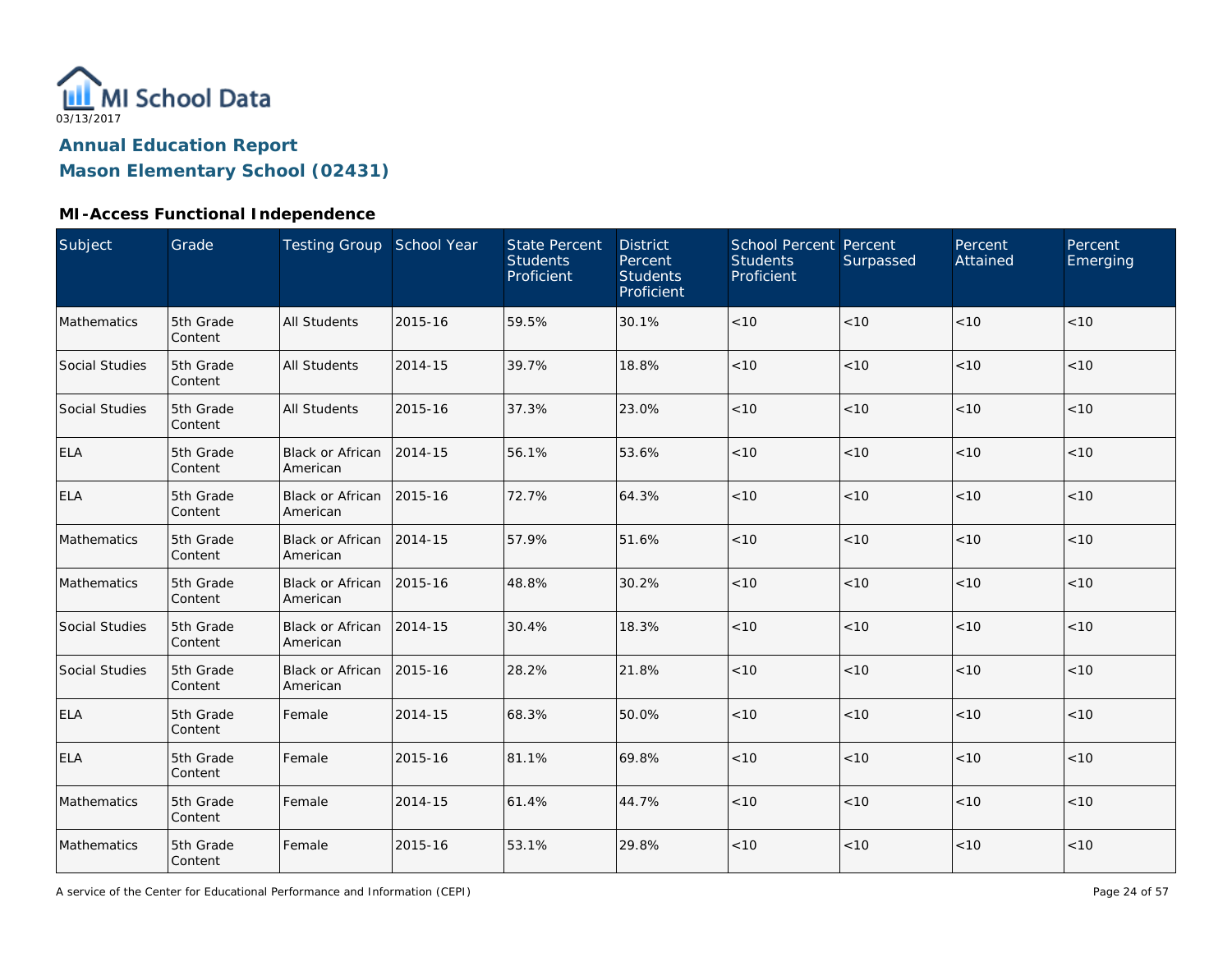

**Mason Elementary School (02431)**

#### **MI-Access Functional Independence**

| Subject        | Grade                | Testing Group School Year     |         | <b>State Percent</b><br><b>Students</b><br>Proficient | <b>District</b><br>Percent<br><b>Students</b><br>Proficient | School Percent Percent<br><b>Students</b><br>Proficient | Surpassed | Percent<br>Attained | Percent<br>Emerging |
|----------------|----------------------|-------------------------------|---------|-------------------------------------------------------|-------------------------------------------------------------|---------------------------------------------------------|-----------|---------------------|---------------------|
| Social Studies | 5th Grade<br>Content | Female                        | 2014-15 | 38.5%                                                 | 18.4%                                                       | $<10$                                                   | < 10      | < 10                | < 10                |
| Social Studies | 5th Grade<br>Content | Female                        | 2015-16 | 34.0%                                                 | 33.3%                                                       | $<10$                                                   | < 10      | < 10                | < 10                |
| <b>ELA</b>     | 5th Grade<br>Content | Male                          | 2014-15 | 65.3%                                                 | 48.0%                                                       | $<10$                                                   | < 10      | < 10                | < 10                |
| <b>ELA</b>     | 5th Grade<br>Content | Male                          | 2015-16 | 80.1%                                                 | 60.8%                                                       | < 10                                                    | < 10      | <10                 | < 10                |
| Mathematics    | 5th Grade<br>Content | Male                          | 2014-15 | 67.8%                                                 | 53.8%                                                       | < 10                                                    | < 10      | < 10                | < 10                |
| Mathematics    | 5th Grade<br>Content | Male                          | 2015-16 | 62.9%                                                 | 30.2%                                                       | < 10                                                    | < 10      | < 10                | < 10                |
| Social Studies | 5th Grade<br>Content | Male                          | 2014-15 | 40.4%                                                 | 19.0%                                                       | < 10                                                    | < 10      | < 10                | < 10                |
| Social Studies | 5th Grade<br>Content | Male                          | 2015-16 | 39.1%                                                 | 17.3%                                                       | < 10                                                    | < 10      | < 10                | < 10                |
| <b>ELA</b>     | 5th Grade<br>Content | Economically<br>Disadvantaged | 2014-15 | 66.0%                                                 | 47.1%                                                       | < 10                                                    | < 10      | < 10                | < 10                |
| <b>ELA</b>     | 5th Grade<br>Content | Economically<br>Disadvantaged | 2015-16 | 82.1%                                                 | 64.4%                                                       | < 10                                                    | < 10      | < 10                | < 10                |
| Mathematics    | 5th Grade<br>Content | Economically<br>Disadvantaged | 2014-15 | 66.3%                                                 | 50.5%                                                       | < 10                                                    | < 10      | < 10                | < 10                |
| Mathematics    | 5th Grade<br>Content | Economically<br>Disadvantaged | 2015-16 | 60.3%                                                 | 33.3%                                                       | $<10$                                                   | < 10      | < 10                | < 10                |
| Social Studies | 5th Grade<br>Content | Economically<br>Disadvantaged | 2014-15 | 40.8%                                                 | 20.2%                                                       | < 10                                                    | $<10$     | < 10                | < 10                |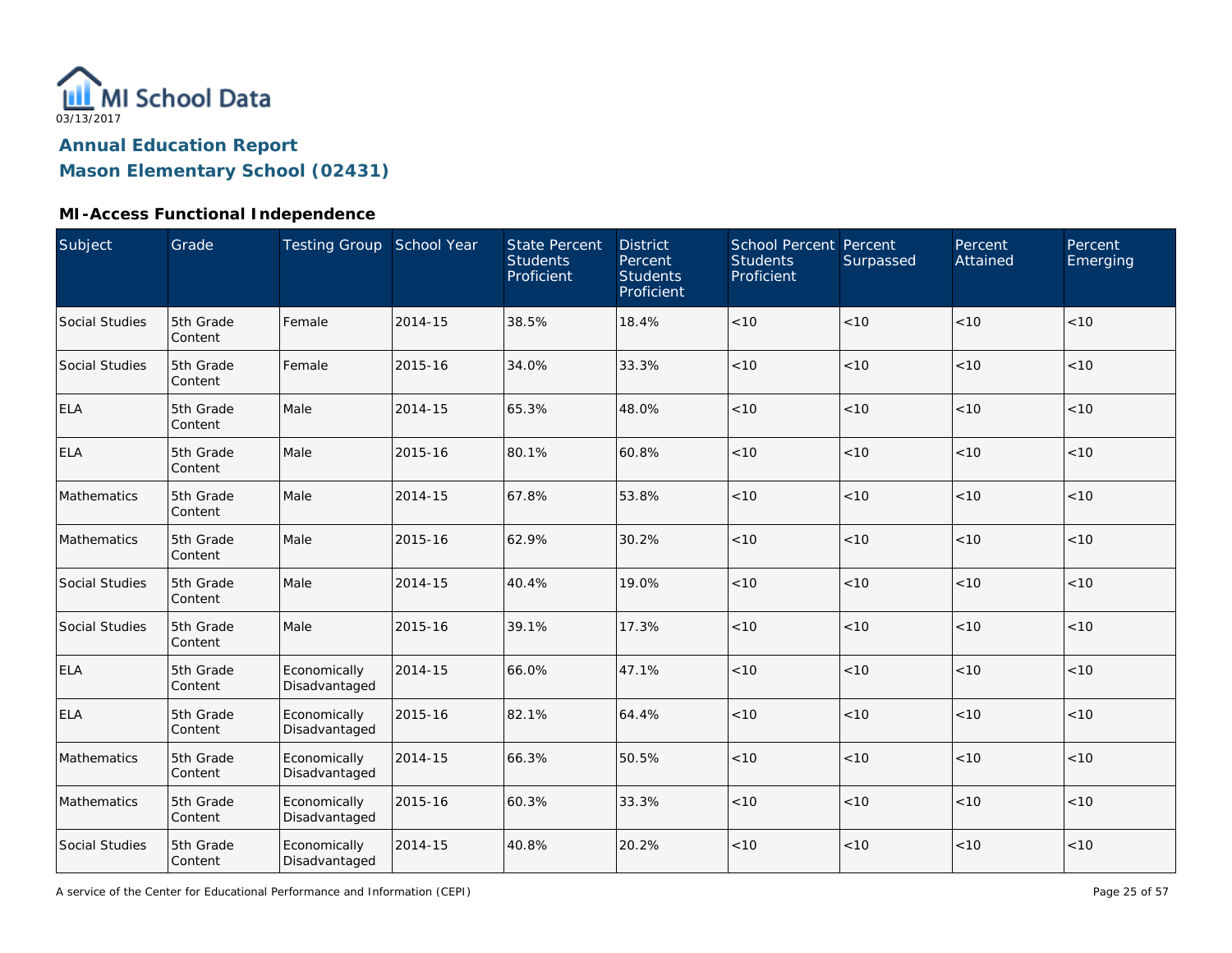

**Mason Elementary School (02431)**

| Subject               | Grade                | Testing Group School Year           |         | <b>State Percent</b><br><b>Students</b><br>Proficient | <b>District</b><br>Percent<br><b>Students</b><br>Proficient | School Percent Percent<br><b>Students</b><br>Proficient | Surpassed | Percent<br>Attained | Percent<br>Emerging |
|-----------------------|----------------------|-------------------------------------|---------|-------------------------------------------------------|-------------------------------------------------------------|---------------------------------------------------------|-----------|---------------------|---------------------|
| <b>Social Studies</b> | 5th Grade<br>Content | Economically<br>Disadvantaged       | 2015-16 | 38.0%                                                 | 24.0%                                                       | < 10                                                    | < 10      | < 10                | < 10                |
| <b>ELA</b>            | 6th Grade<br>Content | <b>All Students</b>                 | 2014-15 | 68.1%                                                 | 48.2%                                                       | < 10                                                    | < 10      | < 10                | < 10                |
| <b>ELA</b>            | 6th Grade<br>Content | <b>All Students</b>                 | 2015-16 | 84.5%                                                 | 71.3%                                                       | < 10                                                    | < 10      | < 10                | < 10                |
| Mathematics           | 6th Grade<br>Content | All Students                        | 2014-15 | 67.8%                                                 | 56.5%                                                       | $<10$                                                   | < 10      | < 10                | < 10                |
| Mathematics           | 6th Grade<br>Content | <b>All Students</b>                 | 2015-16 | 68.1%                                                 | 50.4%                                                       | < 10                                                    | < 10      | < 10                | < 10                |
| <b>ELA</b>            | 6th Grade<br>Content | <b>Black or African</b><br>American | 2014-15 | 64.0%                                                 | 45.7%                                                       | $<10$                                                   | < 10      | < 10                | < 10                |
| <b>ELA</b>            | 6th Grade<br>Content | <b>Black or African</b><br>American | 2015-16 | 79.8%                                                 | 76.0%                                                       | $<10$                                                   | < 10      | < 10                | < 10                |
| Mathematics           | 6th Grade<br>Content | <b>Black or African</b><br>American | 2014-15 | 64.6%                                                 | 54.1%                                                       | < 10                                                    | < 10      | < 10                | < 10                |
| Mathematics           | 6th Grade<br>Content | <b>Black or African</b><br>American | 2015-16 | 59.5%                                                 | 52.7%                                                       | $<10$                                                   | < 10      | < 10                | < 10                |
| <b>ELA</b>            | 6th Grade<br>Content | Female                              | 2014-15 | 72.5%                                                 | 53.8%                                                       | < 10                                                    | $<10$     | < 10                | < 10                |
| <b>ELA</b>            | 6th Grade<br>Content | Female                              | 2015-16 | 85.4%                                                 | 71.1%                                                       | $<10$                                                   | < 10      | < 10                | < 10                |
| Mathematics           | 6th Grade<br>Content | Female                              | 2014-15 | 64.2%                                                 | 51.4%                                                       | $<10$                                                   | < 10      | < 10                | < 10                |
| Mathematics           | 6th Grade<br>Content | Female                              | 2015-16 | 68.9%                                                 | 53.3%                                                       | $<10$                                                   | < 10      | < 10                | < 10                |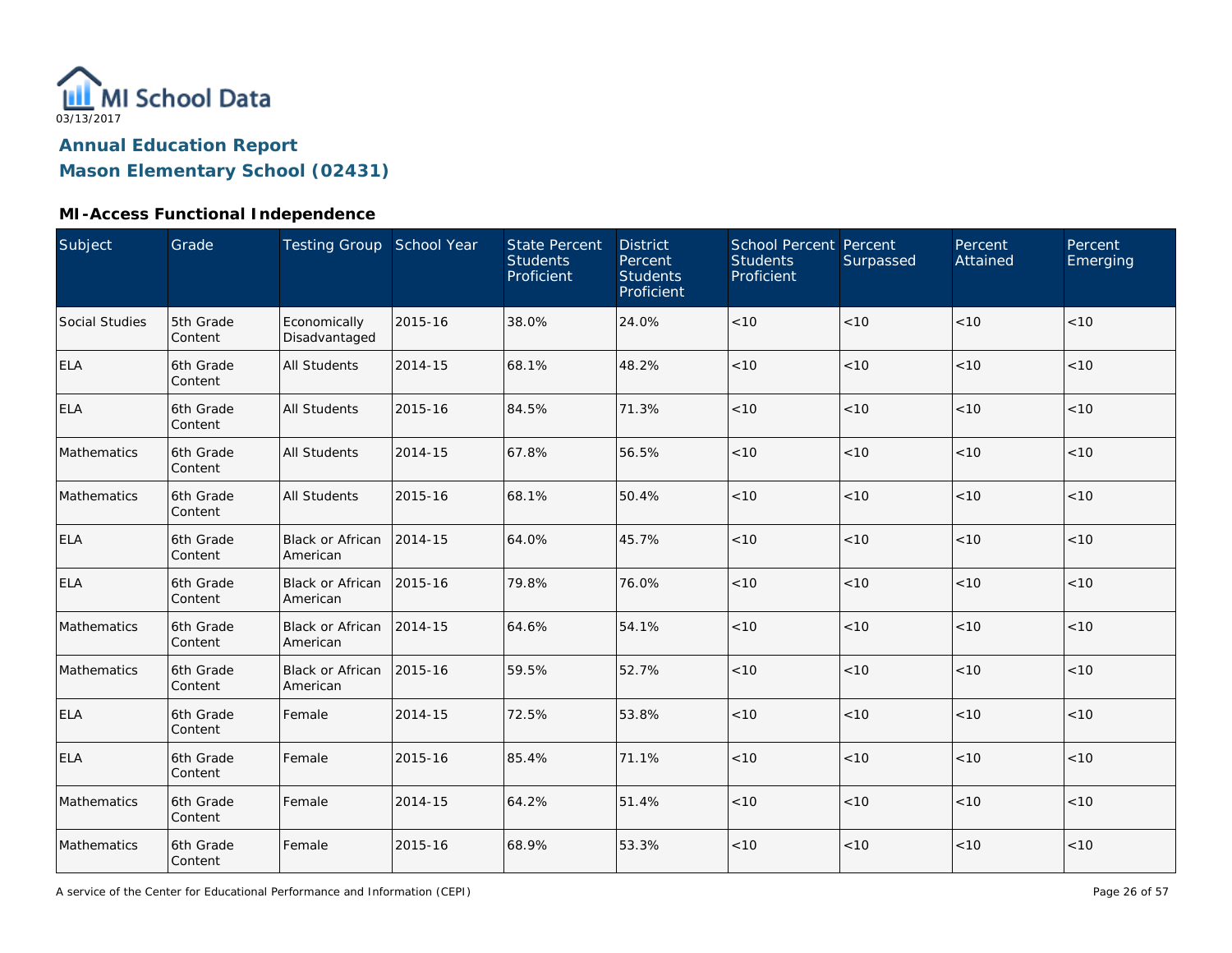

**Mason Elementary School (02431)**

#### **MI-Access Functional Independence**

| Subject     | Grade                | Testing Group School Year     |         | <b>State Percent</b><br><b>Students</b><br>Proficient | <b>District</b><br>Percent<br><b>Students</b><br>Proficient | School Percent Percent<br><b>Students</b><br>Proficient | Surpassed | Percent<br>Attained | Percent<br>Emerging |
|-------------|----------------------|-------------------------------|---------|-------------------------------------------------------|-------------------------------------------------------------|---------------------------------------------------------|-----------|---------------------|---------------------|
| <b>ELA</b>  | 6th Grade<br>Content | Male                          | 2014-15 | 66.0%                                                 | 45.8%                                                       | < 10                                                    | < 10      | < 10                | < 10                |
| <b>ELA</b>  | 6th Grade<br>Content | Male                          | 2015-16 | 84.1%                                                 | 71.4%                                                       | < 10                                                    | < 10      | < 10                | < 10                |
| Mathematics | 6th Grade<br>Content | Male                          | 2014-15 | 69.7%                                                 | 59.0%                                                       | < 10                                                    | < 10      | < 10                | < 10                |
| Mathematics | 6th Grade<br>Content | Male                          | 2015-16 | 67.6%                                                 | 48.7%                                                       | $<10$                                                   | < 10      | <10                 | < 10                |
| <b>ELA</b>  | 6th Grade<br>Content | Economically<br>Disadvantaged | 2014-15 | 69.3%                                                 | 48.6%                                                       | < 10                                                    | < 10      | < 10                | < 10                |
| <b>ELA</b>  | 6th Grade<br>Content | Economically<br>Disadvantaged | 2015-16 | 86.3%                                                 | 75.5%                                                       | < 10                                                    | < 10      | < 10                | < 10                |
| Mathematics | 6th Grade<br>Content | Economically<br>Disadvantaged | 2014-15 | 69.9%                                                 | 59.4%                                                       | $<10$                                                   | < 10      | < 10                | < 10                |
| Mathematics | 6th Grade<br>Content | Economically<br>Disadvantaged | 2015-16 | 69.6%                                                 | 54.4%                                                       | < 10                                                    | < 10      | < 10                | < 10                |
| <b>ELA</b>  | 7th Grade<br>Content | <b>All Students</b>           | 2014-15 | 68.8%                                                 | 54.1%                                                       | < 10                                                    | < 10      | < 10                | < 10                |
| <b>ELA</b>  | 7th Grade<br>Content | <b>All Students</b>           | 2015-16 | 77.2%                                                 | 56.9%                                                       | $<10$                                                   | $<10$     | < 10                | < 10                |
| Mathematics | 7th Grade<br>Content | <b>All Students</b>           | 2014-15 | 67.8%                                                 | 46.3%                                                       | $<10$                                                   | < 10      | < 10                | < 10                |
| Mathematics | 7th Grade<br>Content | <b>All Students</b>           | 2015-16 | 69.9%                                                 | 47.6%                                                       | $<10$                                                   | < 10      | <10                 | $<10$               |
| Science     | 7th Grade<br>Content | <b>All Students</b>           | 2014-15 | 51.8%                                                 | 34.4%                                                       | < 10                                                    | < 10      | < 10                | < 10                |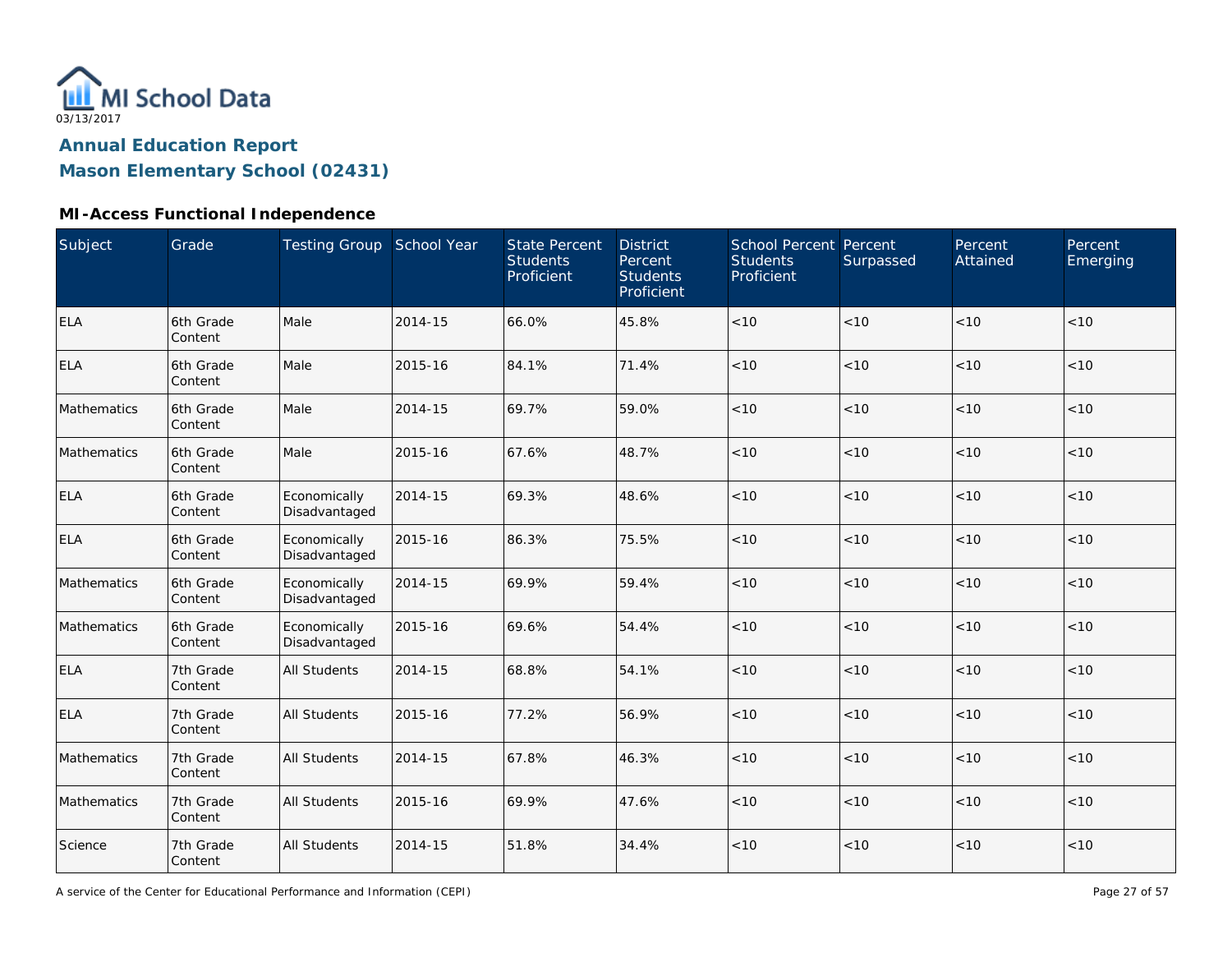

**Mason Elementary School (02431)**

#### **MI-Access Functional Independence**

| Subject     | Grade                | Testing Group School Year            |         | <b>State Percent</b><br><b>Students</b><br>Proficient | <b>District</b><br>Percent<br><b>Students</b><br>Proficient | School Percent Percent<br><b>Students</b><br>Proficient | Surpassed | Percent<br>Attained | Percent<br>Emerging |
|-------------|----------------------|--------------------------------------|---------|-------------------------------------------------------|-------------------------------------------------------------|---------------------------------------------------------|-----------|---------------------|---------------------|
| Science     | 7th Grade<br>Content | <b>All Students</b>                  | 2015-16 | 48.2%                                                 | 16.5%                                                       | $<10$                                                   | < 10      | < 10                | < 10                |
| <b>ELA</b>  | 7th Grade<br>Content | Black or African<br>American         | 2014-15 | 62.5%                                                 | 52.9%                                                       | < 10                                                    | < 10      | < 10                | < 10                |
| <b>ELA</b>  | 7th Grade<br>Content | Black or African 2015-16<br>American |         | 70.6%                                                 | 55.9%                                                       | < 10                                                    | $<10$     | < 10                | < 10                |
| Mathematics | 7th Grade<br>Content | Black or African<br>American         | 2014-15 | 58.9%                                                 | 45.0%                                                       | $<10$                                                   | < 10      | < 10                | $<10$               |
| Mathematics | 7th Grade<br>Content | Black or African<br>American         | 2015-16 | 64.3%                                                 | 47.9%                                                       | < 10                                                    | < 10      | < 10                | < 10                |
| Science     | 7th Grade<br>Content | <b>Black or African</b><br>American  | 2014-15 | 39.2%                                                 | 32.8%                                                       | < 10                                                    | < 10      | < 10                | < 10                |
| Science     | 7th Grade<br>Content | <b>Black or African</b><br>American  | 2015-16 | 32.5%                                                 | 17.2%                                                       | < 10                                                    | < 10      | < 10                | < 10                |
| <b>ELA</b>  | 7th Grade<br>Content | Female                               | 2014-15 | 73.0%                                                 | 55.6%                                                       | < 10                                                    | < 10      | < 10                | < 10                |
| <b>ELA</b>  | 7th Grade<br>Content | Female                               | 2015-16 | 79.7%                                                 | 56.8%                                                       | $<10$                                                   | < 10      | < 10                | < 10                |
| Mathematics | 7th Grade<br>Content | Female                               | 2014-15 | 62.3%                                                 | 48.8%                                                       | $<10$                                                   | < 10      | < 10                | < 10                |
| Mathematics | 7th Grade<br>Content | Female                               | 2015-16 | 67.2%                                                 | 48.9%                                                       | < 10                                                    | < 10      | < 10                | < 10                |
| Science     | 7th Grade<br>Content | Female                               | 2014-15 | 46.5%                                                 | 28.6%                                                       | $<10$                                                   | < 10      | < 10                | < 10                |
| Science     | 7th Grade<br>Content | Female                               | 2015-16 | 43.5%                                                 | 17.0%                                                       | < 10                                                    | $<10$     | < 10                | < 10                |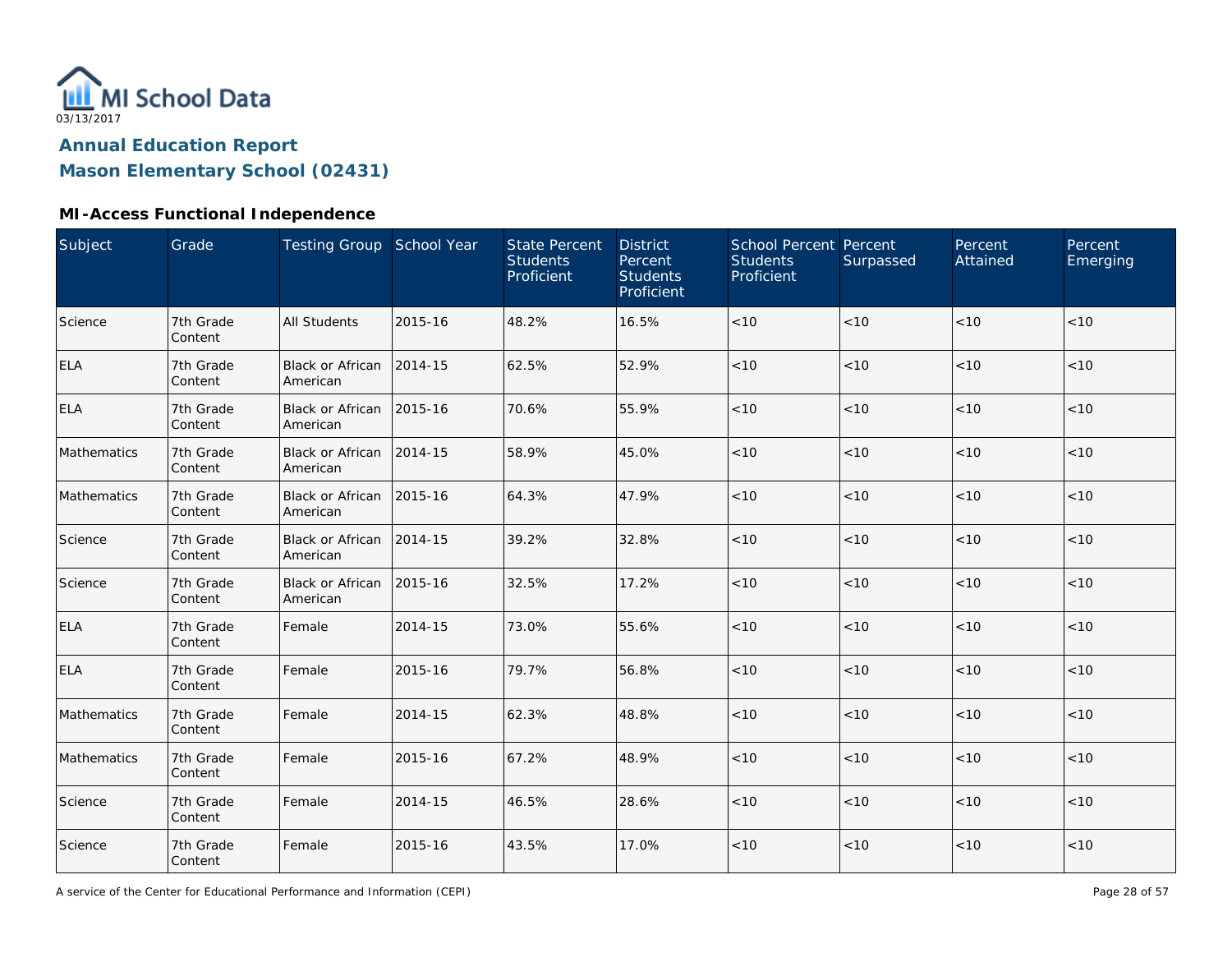

**Mason Elementary School (02431)**

#### **MI-Access Functional Independence**

| Subject     | Grade                | Testing Group School Year     |         | <b>State Percent</b><br><b>Students</b><br>Proficient | <b>District</b><br>Percent<br><b>Students</b><br>Proficient | School Percent Percent<br><b>Students</b><br>Proficient | Surpassed | Percent<br>Attained | Percent<br>Emerging |
|-------------|----------------------|-------------------------------|---------|-------------------------------------------------------|-------------------------------------------------------------|---------------------------------------------------------|-----------|---------------------|---------------------|
| <b>ELA</b>  | 7th Grade<br>Content | Male                          | 2014-15 | 66.6%                                                 | 53.4%                                                       | $<10$                                                   | < 10      | < 10                | < 10                |
| Mathematics | 7th Grade<br>Content | Male                          | 2014-15 | 70.8%                                                 | 45.2%                                                       | $<10$                                                   | < 10      | < 10                | < 10                |
| Science     | 7th Grade<br>Content | Male                          | 2014-15 | 54.8%                                                 | 37.3%                                                       | < 10                                                    | < 10      | < 10                | < 10                |
| <b>ELA</b>  | 7th Grade<br>Content | Economically<br>Disadvantaged | 2014-15 | 69.8%                                                 | 53.8%                                                       | < 10                                                    | < 10      | < 10                | < 10                |
| <b>ELA</b>  | 7th Grade<br>Content | Economically<br>Disadvantaged | 2015-16 | 78.7%                                                 | 56.2%                                                       | < 10                                                    | < 10      | < 10                | < 10                |
| Mathematics | 7th Grade<br>Content | Economically<br>Disadvantaged | 2014-15 | 68.9%                                                 | 45.3%                                                       | < 10                                                    | < 10      | < 10                | < 10                |
| Mathematics | 7th Grade<br>Content | Economically<br>Disadvantaged | 2015-16 | 70.5%                                                 | 47.9%                                                       | < 10                                                    | < 10      | < 10                | < 10                |
| Science     | 7th Grade<br>Content | Economically<br>Disadvantaged | 2014-15 | 52.4%                                                 | 33.6%                                                       | $<10$                                                   | < 10      | < 10                | < 10                |
| Science     | 7th Grade<br>Content | Economically<br>Disadvantaged | 2015-16 | 49.6%                                                 | 19.4%                                                       | < 10                                                    | < 10      | <10                 | < 10                |
| <b>ELA</b>  | 8th Grade<br>Content | <b>All Students</b>           | 2014-15 | 84.4%                                                 | 80.2%                                                       | < 10                                                    | < 10      | < 10                | < 10                |
| <b>ELA</b>  | 8th Grade<br>Content | <b>All Students</b>           | 2015-16 | 88.2%                                                 | 82.7%                                                       | < 10                                                    | < 10      | < 10                | < 10                |
| Mathematics | 8th Grade<br>Content | <b>All Students</b>           | 2014-15 | 65.2%                                                 | 46.6%                                                       | < 10                                                    | < 10      | < 10                | < 10                |
| Mathematics | 8th Grade<br>Content | <b>All Students</b>           | 2015-16 | 64.5%                                                 | 45.3%                                                       | $<10$                                                   | < 10      | < 10                | < 10                |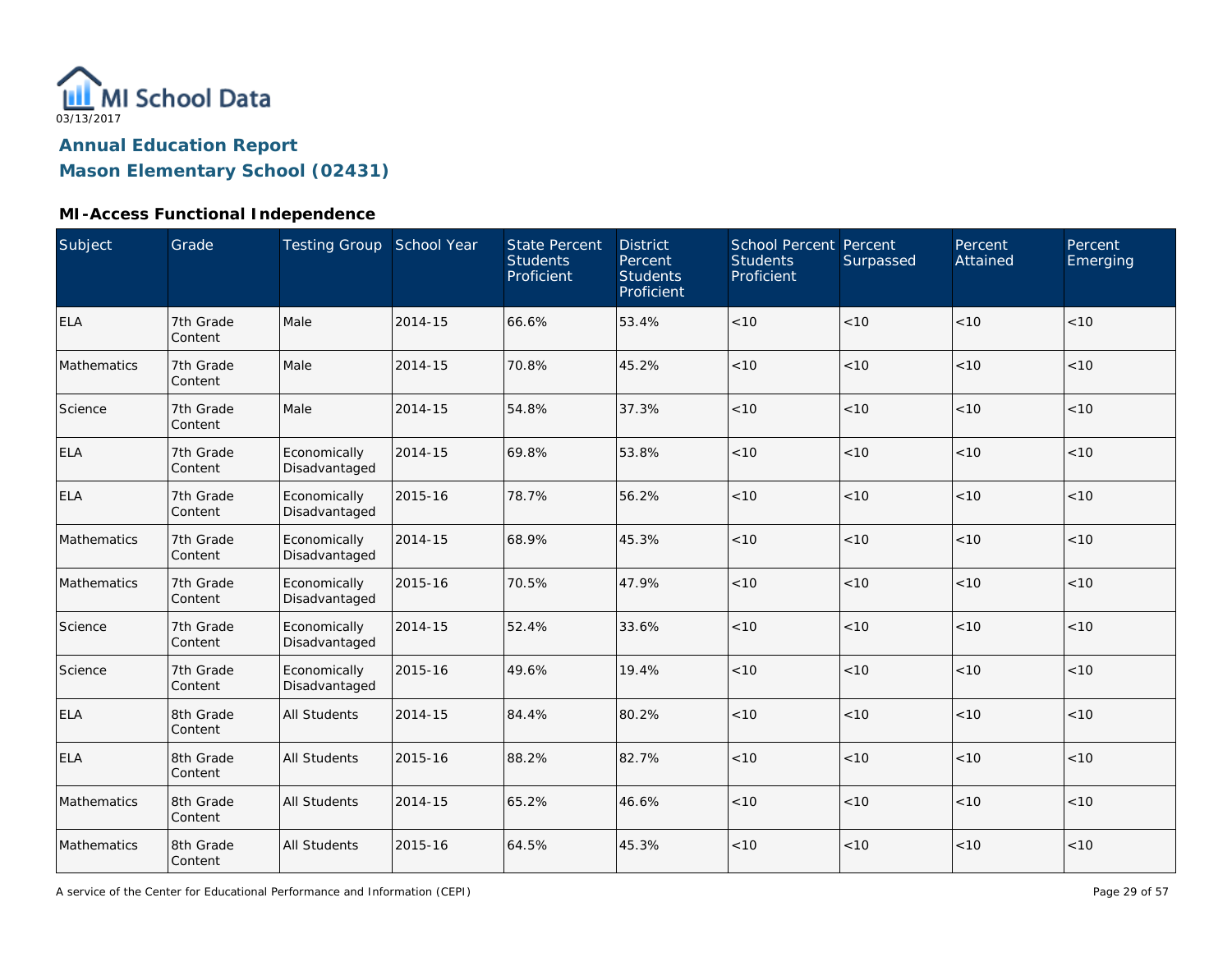

**Mason Elementary School (02431)**

| Subject        | Grade                | Testing Group School Year            |         | <b>State Percent</b><br><b>Students</b><br>Proficient | <b>District</b><br>Percent<br><b>Students</b><br>Proficient | School Percent Percent<br><b>Students</b><br>Proficient | Surpassed | Percent<br>Attained | Percent<br>Emerging |
|----------------|----------------------|--------------------------------------|---------|-------------------------------------------------------|-------------------------------------------------------------|---------------------------------------------------------|-----------|---------------------|---------------------|
| Social Studies | 8th Grade<br>Content | <b>All Students</b>                  | 2014-15 | 43.7%                                                 | 32.5%                                                       | < 10                                                    | < 10      | < 10                | < 10                |
| Social Studies | 8th Grade<br>Content | <b>All Students</b>                  | 2015-16 | 43.3%                                                 | 32.4%                                                       | $<10$                                                   | $<10$     | < 10                | < 10                |
| <b>ELA</b>     | 8th Grade<br>Content | <b>Black or African</b><br>American  | 2014-15 | 81.2%                                                 | 80.9%                                                       | < 10                                                    | < 10      | < 10                | < 10                |
| <b>ELA</b>     | 8th Grade<br>Content | Black or African 2015-16<br>American |         | 87.6%                                                 | 82.5%                                                       | < 10                                                    | < 10      | < 10                | < 10                |
| Mathematics    | 8th Grade<br>Content | <b>Black or African</b><br>American  | 2014-15 | 58.1%                                                 | 46.6%                                                       | < 10                                                    | < 10      | < 10                | < 10                |
| Mathematics    | 8th Grade<br>Content | <b>Black or African</b><br>American  | 2015-16 | 57.5%                                                 | 45.0%                                                       | < 10                                                    | < 10      | < 10                | < 10                |
| Social Studies | 8th Grade<br>Content | <b>Black or African</b><br>American  | 2014-15 | 38.2%                                                 | 32.2%                                                       | < 10                                                    | < 10      | < 10                | < 10                |
| Social Studies | 8th Grade<br>Content | Black or African<br>American         | 2015-16 | 38.4%                                                 | 32.1%                                                       | $<10$                                                   | $<10$     | < 10                | < 10                |
| ELA            | 8th Grade<br>Content | Female                               | 2014-15 | 87.6%                                                 | 78.9%                                                       | $<10$                                                   | $<10$     | < 10                | < 10                |
| <b>ELA</b>     | 8th Grade<br>Content | Female                               | 2015-16 | 91.9%                                                 | 91.5%                                                       | $<10$                                                   | < 10      | < 10                | < 10                |
| Mathematics    | 8th Grade<br>Content | Female                               | 2014-15 | 60.3%                                                 | 34.8%                                                       | < 10                                                    | < 10      | < 10                | < 10                |
| Mathematics    | 8th Grade<br>Content | Female                               | 2015-16 | 61.5%                                                 | 40.0%                                                       | < 10                                                    | < 10      | < 10                | < 10                |
| Social Studies | 8th Grade<br>Content | Female                               | 2014-15 | 43.3%                                                 | 32.6%                                                       | < 10                                                    | $<10$     | < 10                | < 10                |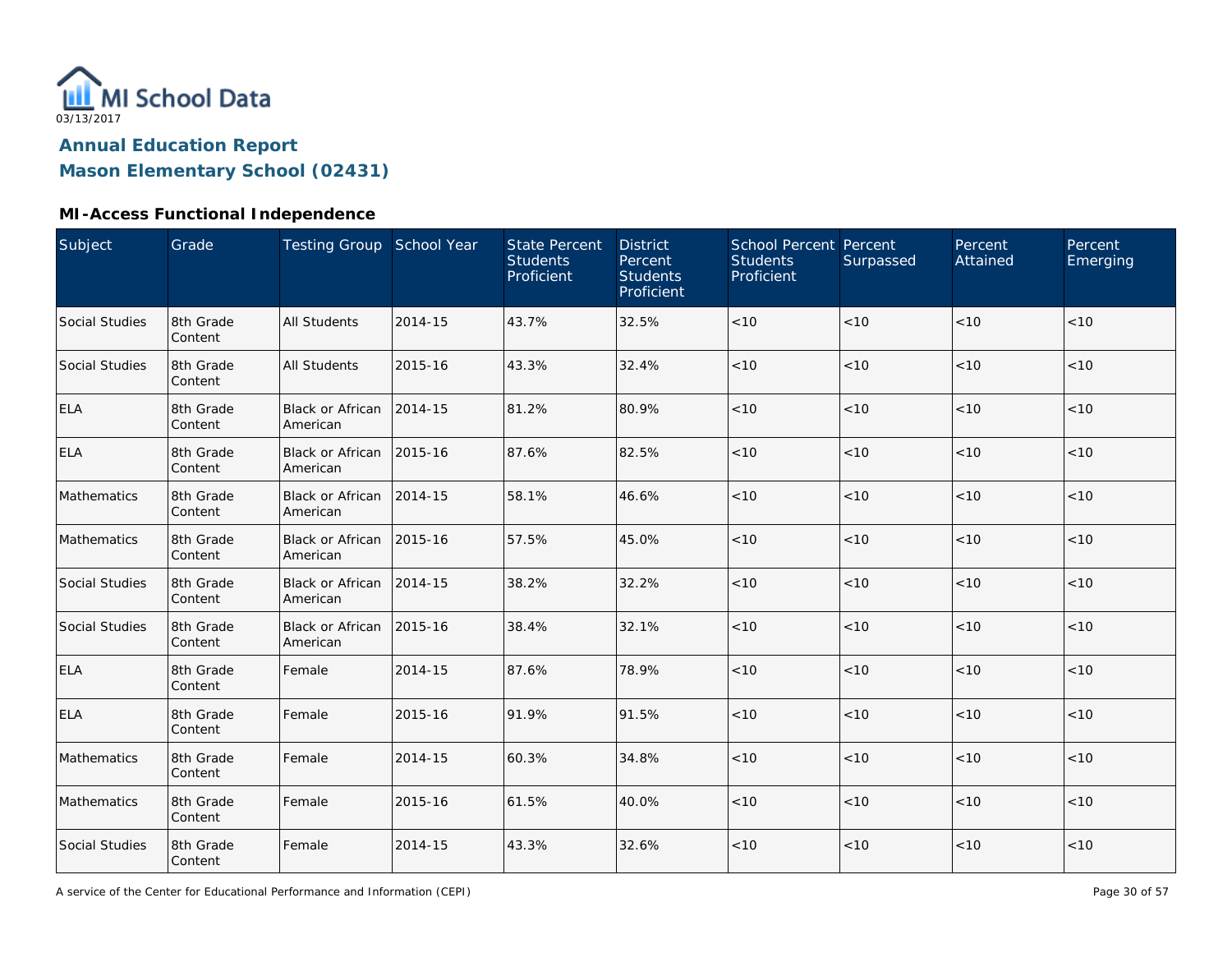

**Mason Elementary School (02431)**

#### **MI-Access Functional Independence**

| Subject        | Grade                | Testing Group School Year     |         | <b>State Percent</b><br><b>Students</b><br>Proficient | <b>District</b><br>Percent<br><b>Students</b><br>Proficient | School Percent Percent<br><b>Students</b><br>Proficient | Surpassed | Percent<br>Attained | Percent<br>Emerging |
|----------------|----------------------|-------------------------------|---------|-------------------------------------------------------|-------------------------------------------------------------|---------------------------------------------------------|-----------|---------------------|---------------------|
| Social Studies | 8th Grade<br>Content | Female                        | 2015-16 | 45.3%                                                 | 34.0%                                                       | $<10$                                                   | < 10      | < 10                | < 10                |
| <b>ELA</b>     | 8th Grade<br>Content | Male                          | 2014-15 | 82.8%                                                 | 81.1%                                                       | < 10                                                    | < 10      | < 10                | < 10                |
| <b>ELA</b>     | 8th Grade<br>Content | Male                          | 2015-16 | 86.1%                                                 | 77.5%                                                       | < 10                                                    | < 10      | < 10                | < 10                |
| Mathematics    | 8th Grade<br>Content | Male                          | 2014-15 | 67.8%                                                 | 54.2%                                                       | < 10                                                    | < 10      | < 10                | < 10                |
| Mathematics    | 8th Grade<br>Content | Male                          | 2015-16 | 66.3%                                                 | 48.3%                                                       | < 10                                                    | < 10      | < 10                | < 10                |
| Social Studies | 8th Grade<br>Content | Male                          | 2014-15 | 43.9%                                                 | 32.4%                                                       | < 10                                                    | < 10      | < 10                | < 10                |
| Social Studies | 8th Grade<br>Content | Male                          | 2015-16 | 42.2%                                                 | 31.5%                                                       | < 10                                                    | < 10      | < 10                | < 10                |
| <b>ELA</b>     | 8th Grade<br>Content | Economically<br>Disadvantaged | 2014-15 | 84.3%                                                 | 80.8%                                                       | $<10$                                                   | $<10$     | < 10                | < 10                |
| <b>ELA</b>     | 8th Grade<br>Content | Economically<br>Disadvantaged | 2015-16 | 89.0%                                                 | 83.5%                                                       | $<10$                                                   | < 10      | <10                 | < 10                |
| Mathematics    | 8th Grade<br>Content | Economically<br>Disadvantaged | 2014-15 | 67.0%                                                 | 45.7%                                                       | $<10$                                                   | < 10      | < 10                | < 10                |
| Mathematics    | 8th Grade<br>Content | Economically<br>Disadvantaged | 2015-16 | 66.3%                                                 | 45.4%                                                       | < 10                                                    | < 10      | < 10                | < 10                |
| Social Studies | 8th Grade<br>Content | Economically<br>Disadvantaged | 2014-15 | 44.1%                                                 | 33.3%                                                       | < 10                                                    | < 10      | < 10                | < 10                |
| Social Studies | 8th Grade<br>Content | Economically<br>Disadvantaged | 2015-16 | 43.9%                                                 | 36.1%                                                       | < 10                                                    | $<10$     | < 10                | < 10                |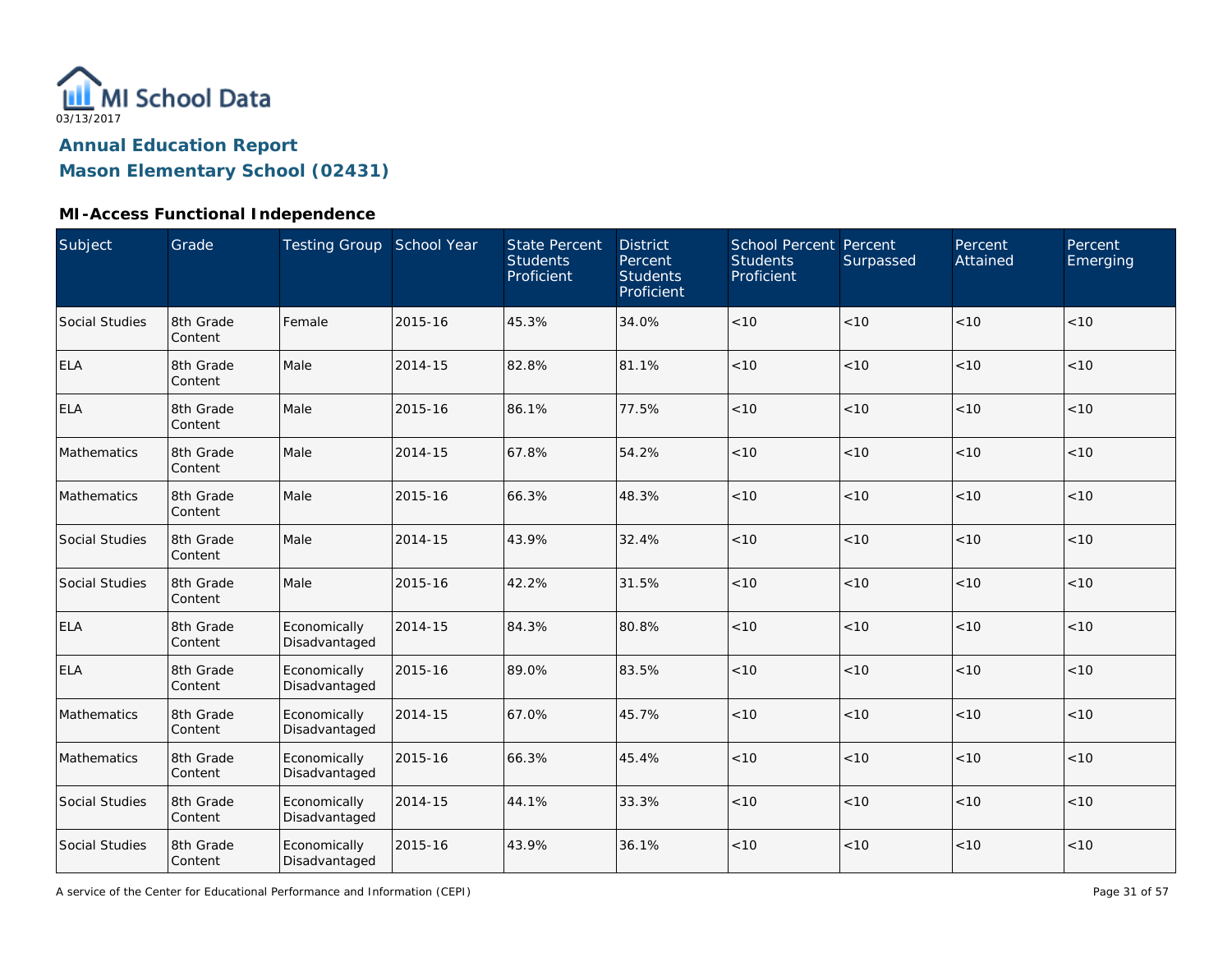

**Mason Elementary School (02431)**

#### **MI-Access Supported Independence**

| <b>Subject</b> | Grade                | <b>Testing Group School Year</b>    |         | <b>State Percent</b><br><b>Students</b><br>Proficient | <b>District</b><br>Percent<br><b>Students</b><br>Proficient | School Percent Percent<br><b>Students</b><br>Proficient | Surpassed | Percent<br>Attained | Percent<br>Emerging |
|----------------|----------------------|-------------------------------------|---------|-------------------------------------------------------|-------------------------------------------------------------|---------------------------------------------------------|-----------|---------------------|---------------------|
| <b>ELA</b>     | 3rd Grade<br>Content | <b>All Students</b>                 | 2014-15 | 80.6%                                                 | 87.0%                                                       | < 10                                                    | < 10      | < 10                | < 10                |
| Mathematics    | 3rd Grade<br>Content | <b>All Students</b>                 | 2014-15 | 73.8%                                                 | 84.8%                                                       | < 10                                                    | <10       | < 10                | < 10                |
| <b>ELA</b>     | 3rd Grade<br>Content | Black or African<br>American        | 2014-15 | 78.2%                                                 | 87.8%                                                       | < 10                                                    | <10       | < 10                | < 10                |
| Mathematics    | 3rd Grade<br>Content | <b>Black or African</b><br>American | 2014-15 | 76.3%                                                 | 82.9%                                                       | < 10                                                    | < 10      | < 10                | < 10                |
| <b>ELA</b>     | 3rd Grade<br>Content | Male                                | 2014-15 | 81.7%                                                 | 90.3%                                                       | < 10                                                    | <10       | < 10                | < 10                |
| Mathematics    | 3rd Grade<br>Content | Male                                | 2014-15 | 74.2%                                                 | 87.1%                                                       | < 10                                                    | <10       | < 10                | $<10$               |
| <b>ELA</b>     | 3rd Grade<br>Content | Economically<br>Disadvantaged       | 2014-15 | 81.0%                                                 | 89.5%                                                       | < 10                                                    | <10       | < 10                | < 10                |
| Mathematics    | 3rd Grade<br>Content | Economically<br>Disadvantaged       | 2014-15 | 76.9%                                                 | 86.8%                                                       | $<10$                                                   | < 10      | < 10                | < 10                |
| <b>ELA</b>     | 4th Grade<br>Content | <b>All Students</b>                 | 2014-15 | 83.3%                                                 | 81.6%                                                       | $<10$                                                   | <10       | $<10$               | $<10$               |
| <b>ELA</b>     | 4th Grade<br>Content | <b>All Students</b>                 | 2015-16 | 78.6%                                                 | 82.7%                                                       | $<10$                                                   | <10       | < 10                | < 10                |
| Mathematics    | 4th Grade<br>Content | <b>All Students</b>                 | 2014-15 | 79.2%                                                 | 92.1%                                                       | $<10$                                                   | <10       | < 10                | $<10$               |
| Mathematics    | 4th Grade<br>Content | <b>All Students</b>                 | 2015-16 | 69.4%                                                 | 70.6%                                                       | $<10$                                                   | <10       | < 10                | < 10                |
| Science        | 4th Grade<br>Content | <b>All Students</b>                 | 2014-15 | 89.3%                                                 | 92.1%                                                       | $<10$                                                   | <10       | < 10                | $<10$               |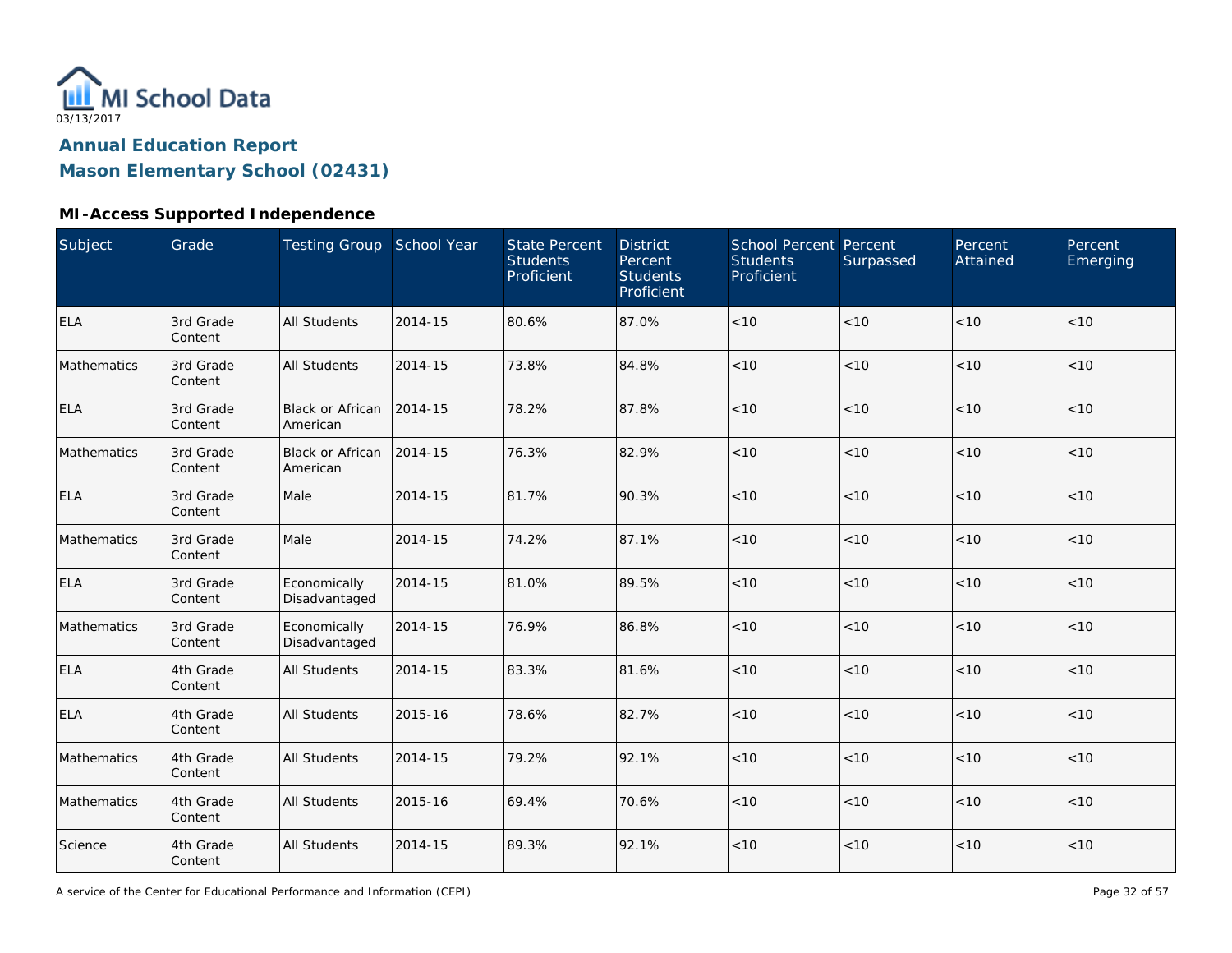

**Mason Elementary School (02431)**

#### **MI-Access Supported Independence**

| Subject     | Grade                | Testing Group School Year           |         | <b>State Percent</b><br><b>Students</b><br>Proficient | <b>District</b><br>Percent<br><b>Students</b><br>Proficient | School Percent Percent<br><b>Students</b><br>Proficient | Surpassed | Percent<br>Attained | Percent<br>Emerging |
|-------------|----------------------|-------------------------------------|---------|-------------------------------------------------------|-------------------------------------------------------------|---------------------------------------------------------|-----------|---------------------|---------------------|
| Science     | 4th Grade<br>Content | <b>All Students</b>                 | 2015-16 | 84.6%                                                 | 92.3%                                                       | < 10                                                    | < 10      | < 10                | < 10                |
| <b>ELA</b>  | 4th Grade<br>Content | <b>Black or African</b><br>American | 2014-15 | 86.1%                                                 | 80.6%                                                       | < 10                                                    | < 10      | < 10                | < 10                |
| <b>ELA</b>  | 4th Grade<br>Content | Black or African<br>American        | 2015-16 | 83.1%                                                 | 85.4%                                                       | < 10                                                    | < 10      | < 10                | < 10                |
| Mathematics | 4th Grade<br>Content | <b>Black or African</b><br>American | 2014-15 | 88.1%                                                 | 91.7%                                                       | $<10$                                                   | < 10      | < 10                | $<10$               |
| Mathematics | 4th Grade<br>Content | <b>Black or African</b><br>American | 2015-16 | 70.8%                                                 | 70.2%                                                       | < 10                                                    | <10       | < 10                | < 10                |
| Science     | 4th Grade<br>Content | <b>Black or African</b><br>American | 2014-15 | 89.6%                                                 | 91.7%                                                       | $<10$                                                   | <10       | < 10                | $<10$               |
| Science     | 4th Grade<br>Content | Black or African<br>American        | 2015-16 | 85.4%                                                 | 91.7%                                                       | < 10                                                    | < 10      | < 10                | < 10                |
| <b>ELA</b>  | 4th Grade<br>Content | Male                                | 2014-15 | 83.2%                                                 | 82.8%                                                       | < 10                                                    | < 10      | < 10                | < 10                |
| <b>ELA</b>  | 4th Grade<br>Content | Male                                | 2015-16 | 77.2%                                                 | 82.1%                                                       | $<10$                                                   | < 10      | < 10                | < 10                |
| Mathematics | 4th Grade<br>Content | Male                                | 2014-15 | 79.2%                                                 | 96.6%                                                       | < 10                                                    | < 10      | < 10                | < 10                |
| Mathematics | 4th Grade<br>Content | Male                                | 2015-16 | 67.6%                                                 | 65.8%                                                       | $<10$                                                   | < 10      | < 10                | < 10                |
| Science     | 4th Grade<br>Content | Male                                | 2014-15 | 89.4%                                                 | 93.1%                                                       | < 10                                                    | < 10      | < 10                | < 10                |
| Science     | 4th Grade<br>Content | Male                                | 2015-16 | 84.1%                                                 | 92.3%                                                       | < 10                                                    | < 10      | < 10                | $<10$               |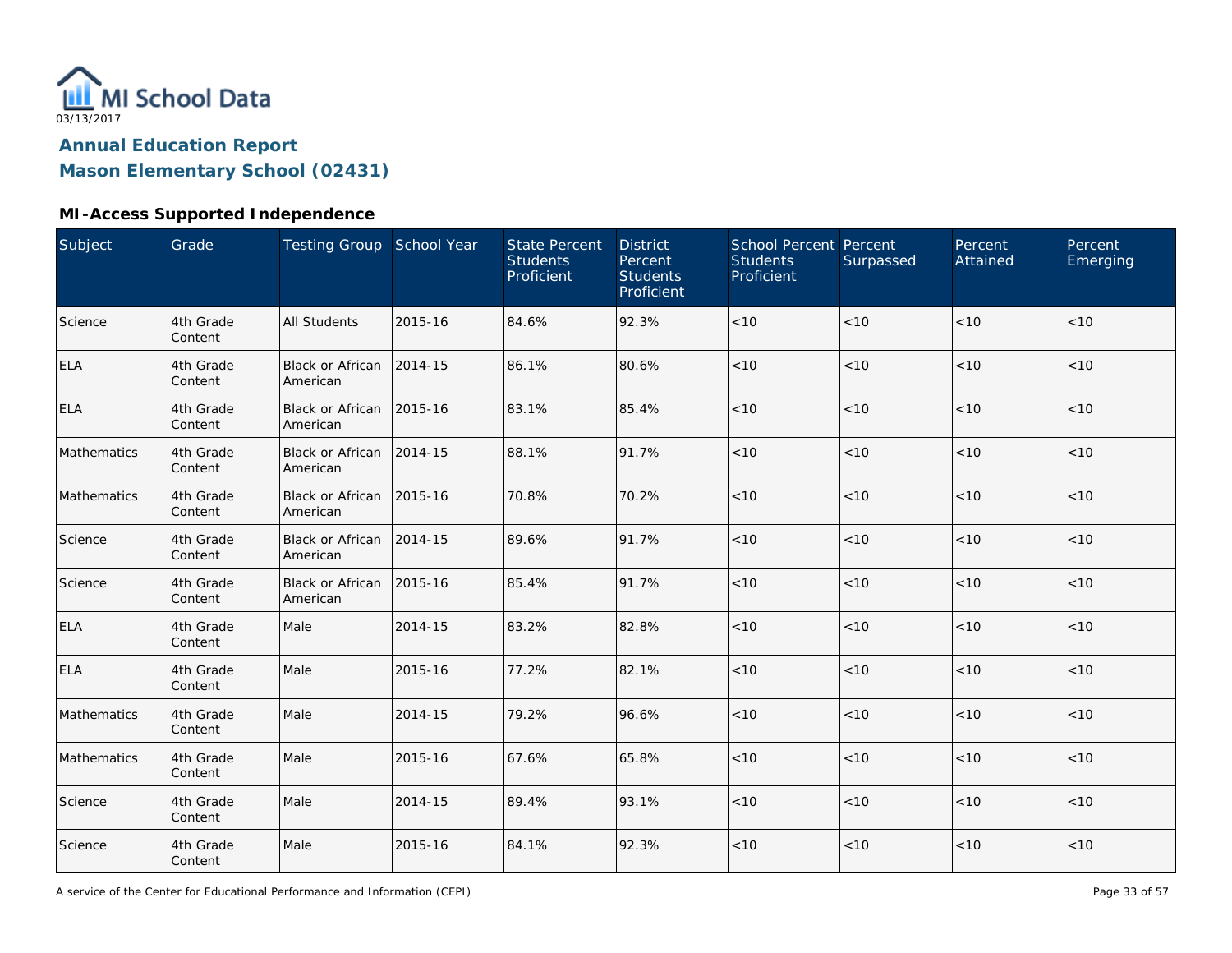

**Mason Elementary School (02431)**

#### **MI-Access Supported Independence**

| Subject     | Grade                | Testing Group School Year           |         | <b>State Percent</b><br><b>Students</b><br>Proficient | <b>District</b><br>Percent<br><b>Students</b><br>Proficient | School Percent Percent<br><b>Students</b><br>Proficient | Surpassed | Percent<br>Attained | Percent<br>Emerging |
|-------------|----------------------|-------------------------------------|---------|-------------------------------------------------------|-------------------------------------------------------------|---------------------------------------------------------|-----------|---------------------|---------------------|
| <b>ELA</b>  | 4th Grade<br>Content | Economically<br>Disadvantaged       | 2014-15 | 84.5%                                                 | 81.3%                                                       | $<10$                                                   | < 10      | < 10                | < 10                |
| <b>ELA</b>  | 4th Grade<br>Content | Economically<br>Disadvantaged       | 2015-16 | 79.5%                                                 | 84.6%                                                       | < 10                                                    | < 10      | < 10                | < 10                |
| Mathematics | 4th Grade<br>Content | Economically<br>Disadvantaged       | 2014-15 | 80.6%                                                 | 93.8%                                                       | < 10                                                    | <10       | < 10                | < 10                |
| Mathematics | 4th Grade<br>Content | Economically<br>Disadvantaged       | 2015-16 | 72.2%                                                 | 71.8%                                                       | < 10                                                    | < 10      | < 10                | < 10                |
| Science     | 4th Grade<br>Content | Economically<br>Disadvantaged       | 2014-15 | 91.3%                                                 | 90.6%                                                       | < 10                                                    | < 10      | < 10                | < 10                |
| Science     | 4th Grade<br>Content | Economically<br>Disadvantaged       | 2015-16 | 86.4%                                                 | 89.7%                                                       | < 10                                                    | < 10      | < 10                | < 10                |
| <b>ELA</b>  | 5th Grade<br>Content | <b>All Students</b>                 | 2014-15 | 86.8%                                                 | 90.7%                                                       | < 10                                                    | < 10      | < 10                | < 10                |
| Mathematics | 5th Grade<br>Content | <b>All Students</b>                 | 2014-15 | 82.6%                                                 | 88.4%                                                       | $<10$                                                   | < 10      | < 10                | $<10$               |
| ELA         | 5th Grade<br>Content | <b>Black or African</b><br>American | 2014-15 | 89.9%                                                 | 90.2%                                                       | < 10                                                    | < 10      | < 10                | < 10                |
| Mathematics | 5th Grade<br>Content | <b>Black or African</b><br>American | 2014-15 | 88.2%                                                 | 90.2%                                                       | < 10                                                    | < 10      | < 10                | < 10                |
| <b>ELA</b>  | 5th Grade<br>Content | Female                              | 2014-15 | 89.2%                                                 | 100.0%                                                      | < 10                                                    | < 10      | < 10                | < 10                |
| Mathematics | 5th Grade<br>Content | Female                              | 2014-15 | 82.5%                                                 | 90.9%                                                       | < 10                                                    | < 10      | < 10                | < 10                |
| <b>ELA</b>  | 5th Grade<br>Content | Male                                | 2014-15 | 85.6%                                                 | 87.5%                                                       | < 10                                                    | < 10      | < 10                | < 10                |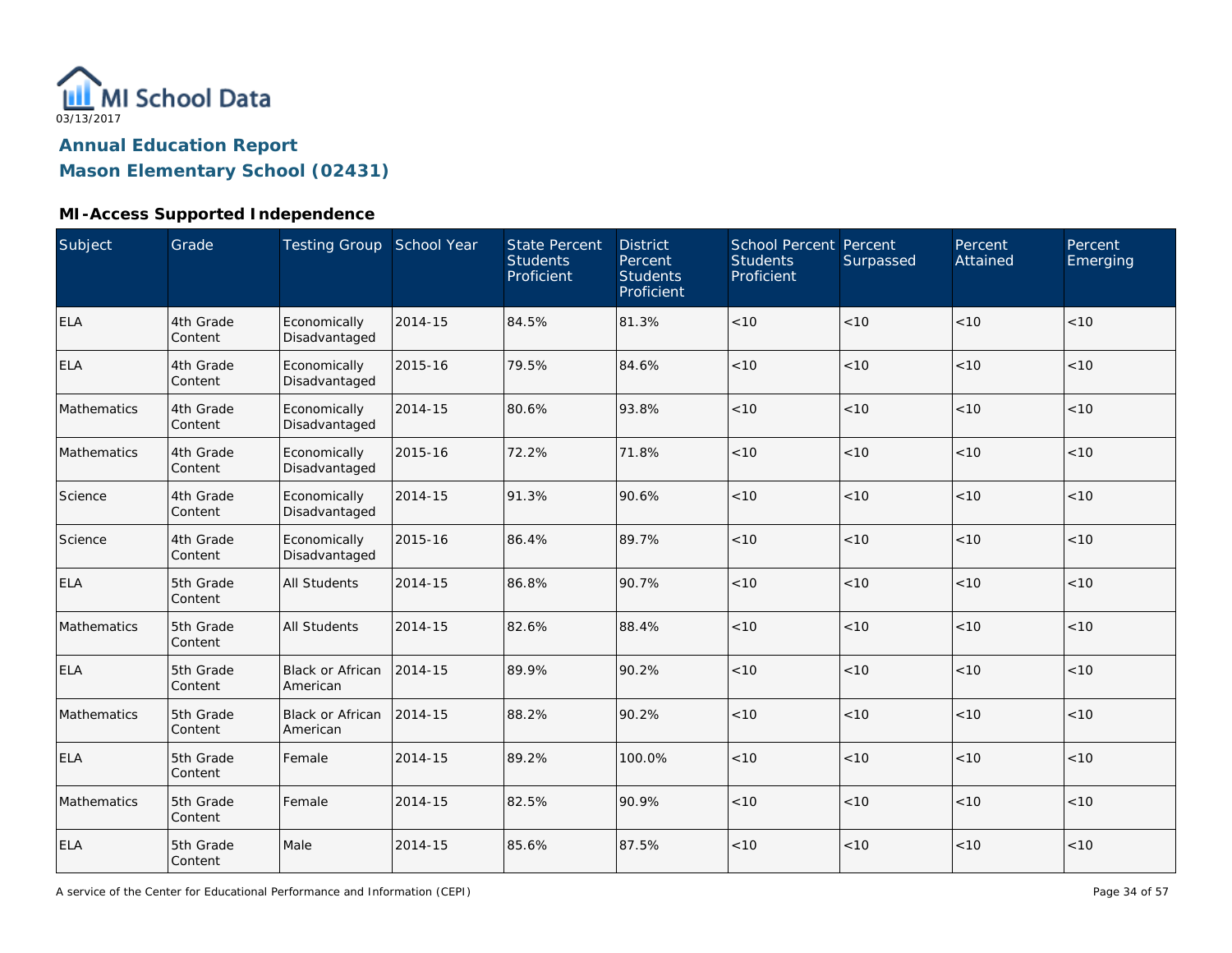

**Mason Elementary School (02431)**

#### **MI-Access Supported Independence**

| Subject     | Grade                | <b>Testing Group School Year</b>    |         | <b>State Percent</b><br><b>Students</b><br>Proficient | <b>District</b><br>Percent<br><b>Students</b><br>Proficient | School Percent Percent<br><b>Students</b><br>Proficient | Surpassed | Percent<br>Attained | Percent<br>Emerging |
|-------------|----------------------|-------------------------------------|---------|-------------------------------------------------------|-------------------------------------------------------------|---------------------------------------------------------|-----------|---------------------|---------------------|
| Mathematics | 5th Grade<br>Content | Male                                | 2014-15 | 82.6%                                                 | 87.5%                                                       | < 10                                                    | < 10      | < 10                | < 10                |
| <b>ELA</b>  | 5th Grade<br>Content | Economically<br>Disadvantaged       | 2014-15 | 87.9%                                                 | 87.9%                                                       | < 10                                                    | <10       | < 10                | < 10                |
| Mathematics | 5th Grade<br>Content | Economically<br>Disadvantaged       | 2014-15 | 84.1%                                                 | 93.9%                                                       | < 10                                                    | <10       | < 10                | < 10                |
| <b>ELA</b>  | 6th Grade<br>Content | <b>All Students</b>                 | 2014-15 | 80.9%                                                 | 75.6%                                                       | < 10                                                    | < 10      | < 10                | < 10                |
| <b>ELA</b>  | 6th Grade<br>Content | <b>All Students</b>                 | 2015-16 | 80.9%                                                 | 75.7%                                                       | < 10                                                    | <10       | < 10                | < 10                |
| Mathematics | 6th Grade<br>Content | <b>All Students</b>                 | 2014-15 | 80.2%                                                 | 76.2%                                                       | < 10                                                    | <10       | < 10                | < 10                |
| Mathematics | 6th Grade<br>Content | <b>All Students</b>                 | 2015-16 | 69.1%                                                 | 91.7%                                                       | < 10                                                    | <10       | < 10                | < 10                |
| <b>ELA</b>  | 6th Grade<br>Content | <b>Black or African</b><br>American | 2014-15 | 75.6%                                                 | 75.8%                                                       | < 10                                                    | < 10      | < 10                | < 10                |
| <b>ELA</b>  | 6th Grade<br>Content | <b>Black or African</b><br>American | 2015-16 | 84.2%                                                 | 75.0%                                                       | $<10$                                                   | <10       | < 10                | < 10                |
| Mathematics | 6th Grade<br>Content | Black or African<br>American        | 2014-15 | 79.0%                                                 | 76.5%                                                       | $<10$                                                   | <10       | < 10                | < 10                |
| Mathematics | 6th Grade<br>Content | Black or African<br>American        | 2015-16 | 80.7%                                                 | 94.3%                                                       | $<10$                                                   | <10       | < 10                | $<10$               |
| <b>ELA</b>  | 6th Grade<br>Content | Female                              | 2014-15 | 84.8%                                                 | 81.8%                                                       | $<10$                                                   | <10       | < 10                | < 10                |
| Mathematics | 6th Grade<br>Content | Female                              | 2014-15 | 78.6%                                                 | 72.7%                                                       | $<10$                                                   | <10       | < 10                | $<10$               |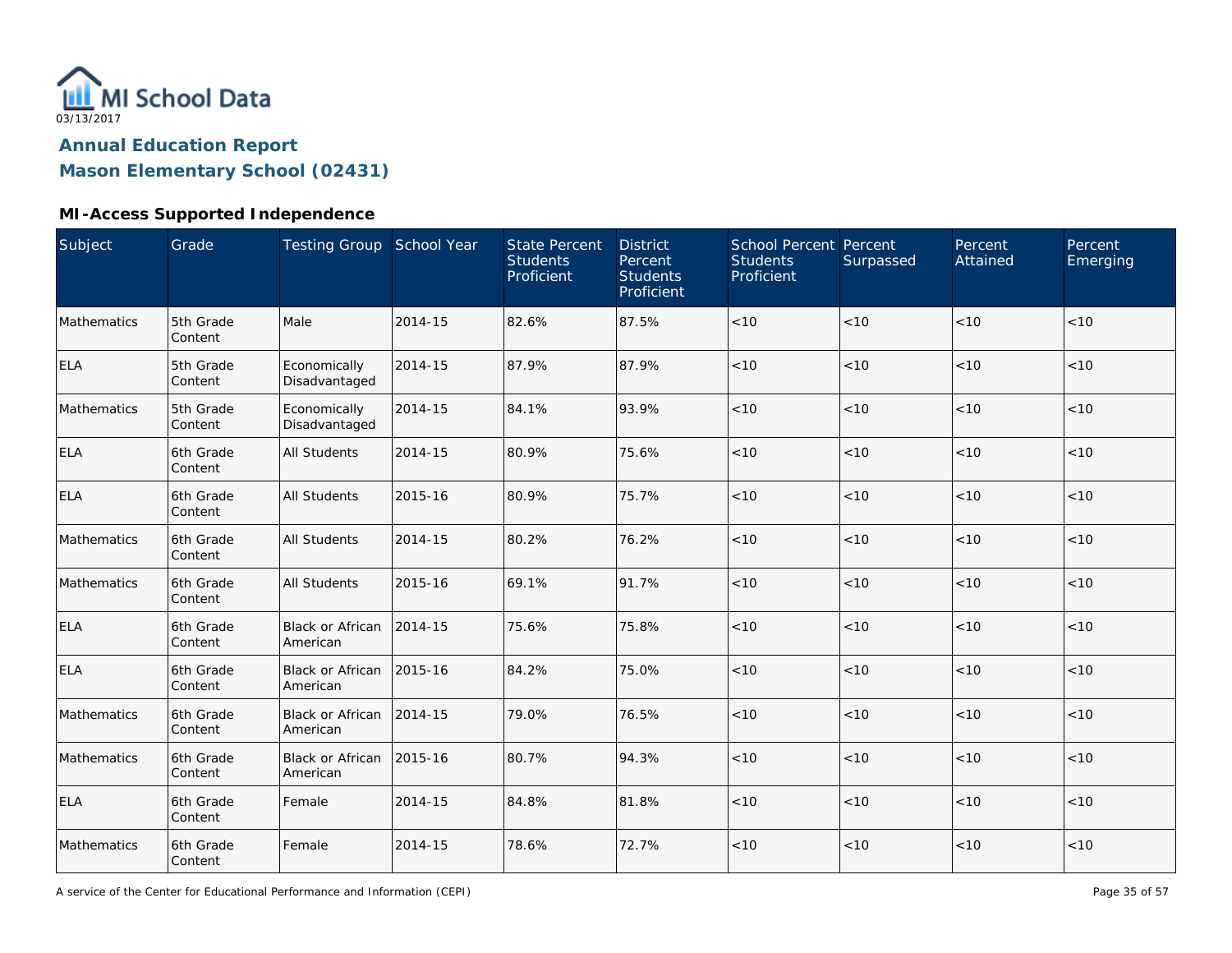

**Mason Elementary School (02431)**

#### **MI-Access Supported Independence**

| Subject     | Grade                | Testing Group School Year     |         | <b>State Percent</b><br><b>Students</b><br>Proficient | <b>District</b><br>Percent<br><b>Students</b><br>Proficient | School Percent Percent<br><b>Students</b><br>Proficient | Surpassed | Percent<br>Attained | Percent<br>Emerging |
|-------------|----------------------|-------------------------------|---------|-------------------------------------------------------|-------------------------------------------------------------|---------------------------------------------------------|-----------|---------------------|---------------------|
| ELA         | 6th Grade<br>Content | Male                          | 2014-15 | 78.8%                                                 | 73.3%                                                       | $<10$                                                   | < 10      | <10                 | < 10                |
| <b>ELA</b>  | 6th Grade<br>Content | Male                          | 2015-16 | 80.1%                                                 | 78.6%                                                       | < 10                                                    | < 10      | < 10                | < 10                |
| Mathematics | 6th Grade<br>Content | Male                          | 2014-15 | 81.0%                                                 | 77.4%                                                       | $<10$                                                   | < 10      | < 10                | $<10$               |
| Mathematics | 6th Grade<br>Content | Male                          | 2015-16 | 71.7%                                                 | 92.6%                                                       | < 10                                                    | < 10      | < 10                | < 10                |
| <b>ELA</b>  | 6th Grade<br>Content | Economically<br>Disadvantaged | 2014-15 | 80.6%                                                 | 73.5%                                                       | $<10$                                                   | <10       | < 10                | < 10                |
| <b>ELA</b>  | 6th Grade<br>Content | Economically<br>Disadvantaged | 2015-16 | 86.5%                                                 | 80.8%                                                       | < 10                                                    | < 10      | < 10                | < 10                |
| Mathematics | 6th Grade<br>Content | Economically<br>Disadvantaged | 2014-15 | 80.4%                                                 | 71.4%                                                       | $<10$                                                   | < 10      | < 10                | < 10                |
| Mathematics | 6th Grade<br>Content | Economically<br>Disadvantaged | 2015-16 | 74.8%                                                 | 92.0%                                                       | $<10$                                                   | < 10      | < 10                | < 10                |
| <b>ELA</b>  | 7th Grade<br>Content | <b>All Students</b>           | 2014-15 | 79.9%                                                 | 81.6%                                                       | $<10$                                                   | < 10      | < 10                | < 10                |
| <b>ELA</b>  | 7th Grade<br>Content | <b>All Students</b>           | 2015-16 | 85.2%                                                 | 87.5%                                                       | < 10                                                    | < 10      | < 10                | < 10                |
| Mathematics | 7th Grade<br>Content | <b>All Students</b>           | 2014-15 | 79.0%                                                 | 67.6%                                                       | $<10$                                                   | < 10      | < 10                | < 10                |
| Mathematics | 7th Grade<br>Content | All Students                  | 2015-16 | 76.4%                                                 | 87.5%                                                       | $<10$                                                   | < 10      | <10                 | < 10                |
| Science     | 7th Grade<br>Content | <b>All Students</b>           | 2014-15 | 84.2%                                                 | 76.3%                                                       | < 10                                                    | < 10      | < 10                | < 10                |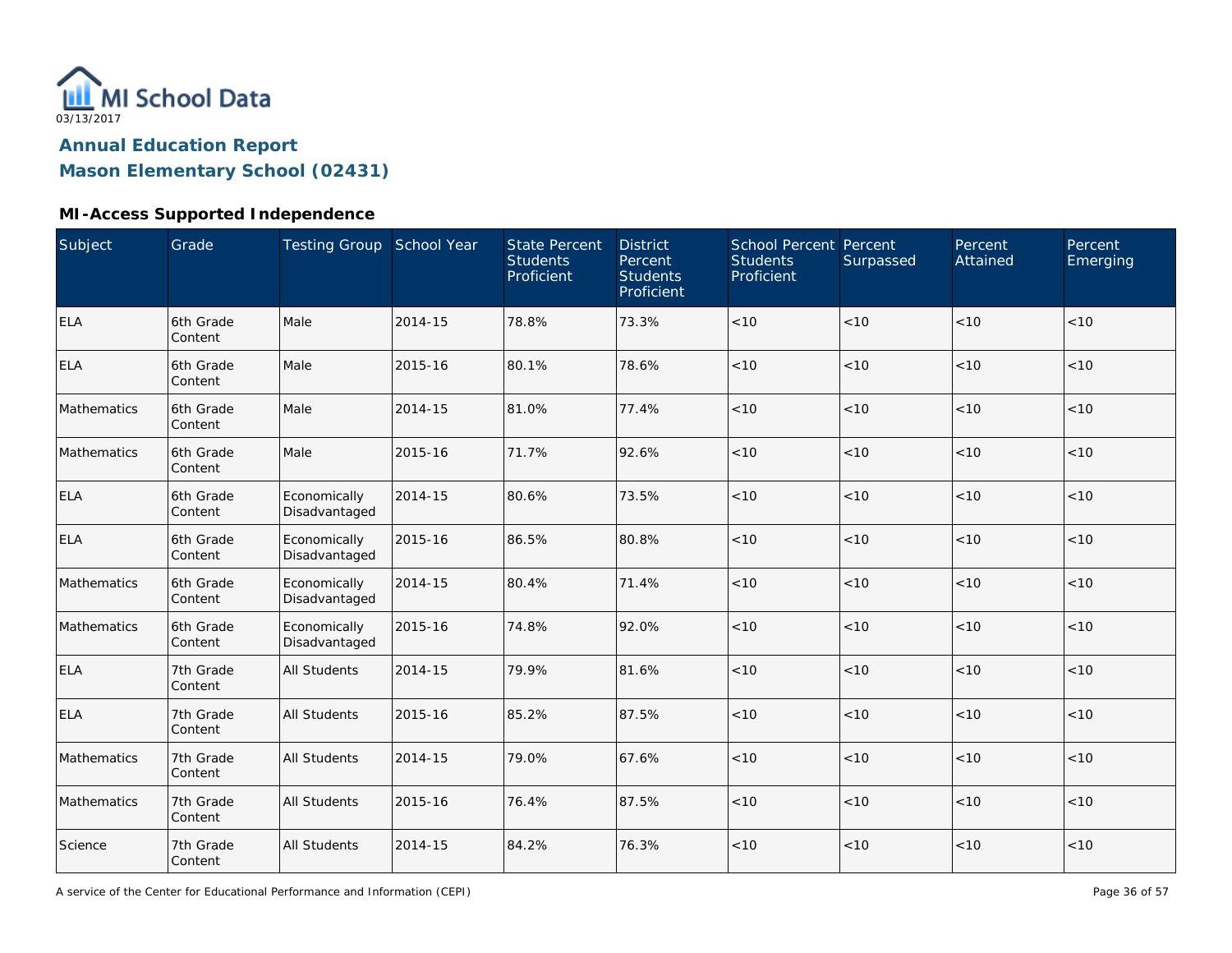

**Mason Elementary School (02431)**

#### **MI-Access Supported Independence**

| Subject     | Grade                | Testing Group School Year           |         | <b>State Percent</b><br><b>Students</b><br>Proficient | <b>District</b><br>Percent<br><b>Students</b><br>Proficient | School Percent Percent<br><b>Students</b><br>Proficient | Surpassed | Percent<br>Attained | Percent<br>Emerging |
|-------------|----------------------|-------------------------------------|---------|-------------------------------------------------------|-------------------------------------------------------------|---------------------------------------------------------|-----------|---------------------|---------------------|
| Science     | 7th Grade<br>Content | <b>All Students</b>                 | 2015-16 | 85.8%                                                 | 82.5%                                                       | < 10                                                    | < 10      | < 10                | < 10                |
| <b>ELA</b>  | 7th Grade<br>Content | Black or African<br>American        | 2014-15 | 84.7%                                                 | 81.3%                                                       | $<10$                                                   | < 10      | < 10                | < 10                |
| <b>ELA</b>  | 7th Grade<br>Content | Black or African<br>American        | 2015-16 | 83.6%                                                 | 85.7%                                                       | < 10                                                    | < 10      | < 10                | < 10                |
| Mathematics | 7th Grade<br>Content | Black or African<br>American        | 2014-15 | 77.6%                                                 | 68.8%                                                       | $<10$                                                   | < 10      | < 10                | $<10$               |
| Mathematics | 7th Grade<br>Content | <b>Black or African</b><br>American | 2015-16 | 82.0%                                                 | 88.6%                                                       | < 10                                                    | <10       | < 10                | < 10                |
| Science     | 7th Grade<br>Content | <b>Black or African</b><br>American | 2014-15 | 85.4%                                                 | 75.0%                                                       | $<10$                                                   | <10       | < 10                | $<10$               |
| Science     | 7th Grade<br>Content | <b>Black or African</b><br>American | 2015-16 | 82.6%                                                 | 82.9%                                                       | < 10                                                    | < 10      | < 10                | < 10                |
| <b>ELA</b>  | 7th Grade<br>Content | Female                              | 2014-15 | 83.7%                                                 | 84.6%                                                       | < 10                                                    | < 10      | < 10                | < 10                |
| <b>ELA</b>  | 7th Grade<br>Content | Female                              | 2015-16 | 91.1%                                                 | 100.0%                                                      | $<10$                                                   | < 10      | < 10                | $<10$               |
| Mathematics | 7th Grade<br>Content | Female                              | 2014-15 | 83.0%                                                 | 69.2%                                                       | < 10                                                    | < 10      | < 10                | < 10                |
| Mathematics | 7th Grade<br>Content | Female                              | 2015-16 | 80.1%                                                 | 76.9%                                                       | $<10$                                                   | < 10      | < 10                | $<10$               |
| Science     | 7th Grade<br>Content | Female                              | 2014-15 | 86.2%                                                 | 76.9%                                                       | $<10$                                                   | < 10      | < 10                | < 10                |
| Science     | 7th Grade<br>Content | Female                              | 2015-16 | 87.8%                                                 | 76.9%                                                       | < 10                                                    | < 10      | < 10                | $<10$               |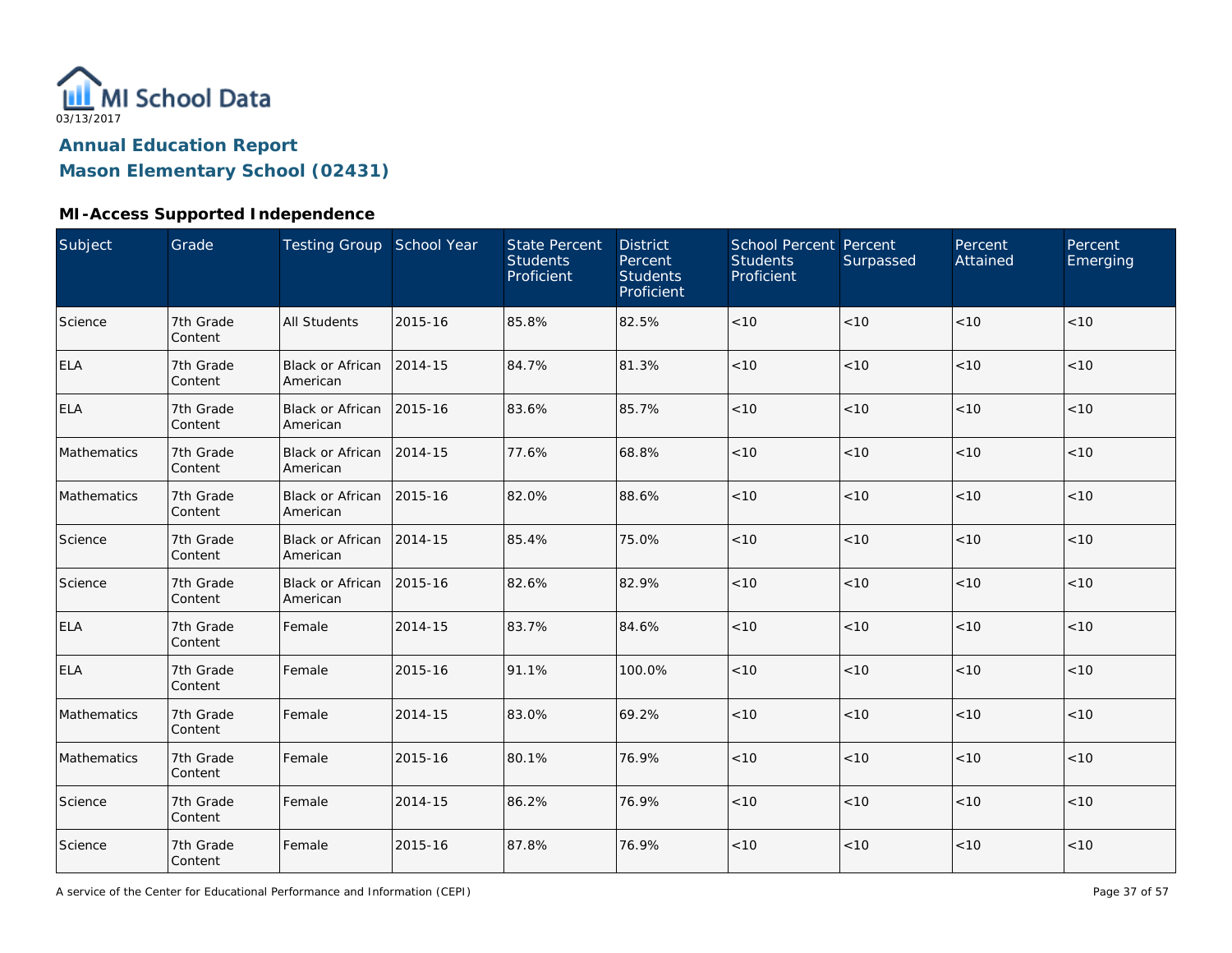

**Mason Elementary School (02431)**

#### **MI-Access Supported Independence**

| Subject     | Grade                | Testing Group School Year     |         | <b>State Percent</b><br><b>Students</b><br>Proficient | <b>District</b><br>Percent<br><b>Students</b><br>Proficient | School Percent Percent<br><b>Students</b><br>Proficient | Surpassed | Percent<br>Attained | Percent<br>Emerging |
|-------------|----------------------|-------------------------------|---------|-------------------------------------------------------|-------------------------------------------------------------|---------------------------------------------------------|-----------|---------------------|---------------------|
| <b>ELA</b>  | 7th Grade<br>Content | Male                          | 2014-15 | 78.2%                                                 | 80.0%                                                       | $<10$                                                   | < 10      | < 10                | < 10                |
| <b>ELA</b>  | 7th Grade<br>Content | Male                          | 2015-16 | 82.1%                                                 | 81.5%                                                       | < 10                                                    | < 10      | < 10                | < 10                |
| Mathematics | 7th Grade<br>Content | Male                          | 2014-15 | 77.3%                                                 | 66.7%                                                       | < 10                                                    | < 10      | < 10                | < 10                |
| Mathematics | 7th Grade<br>Content | Male                          | 2015-16 | 74.4%                                                 | 92.6%                                                       | $<10$                                                   | < 10      | < 10                | < 10                |
| Science     | 7th Grade<br>Content | Male                          | 2014-15 | 83.3%                                                 | 76.0%                                                       | < 10                                                    | < 10      | < 10                | < 10                |
| Science     | 7th Grade<br>Content | Male                          | 2015-16 | 84.7%                                                 | 85.2%                                                       | $<10$                                                   | < 10      | < 10                | < 10                |
| <b>ELA</b>  | 7th Grade<br>Content | Economically<br>Disadvantaged | 2014-15 | 82.8%                                                 | 75.9%                                                       | < 10                                                    | < 10      | < 10                | < 10                |
| <b>ELA</b>  | 7th Grade<br>Content | Economically<br>Disadvantaged | 2015-16 | 86.8%                                                 | 87.9%                                                       | < 10                                                    | < 10      | < 10                | < 10                |
| Mathematics | 7th Grade<br>Content | Economically<br>Disadvantaged | 2014-15 | 80.0%                                                 | 75.0%                                                       | $<10$                                                   | < 10      | < 10                | < 10                |
| Mathematics | 7th Grade<br>Content | Economically<br>Disadvantaged | 2015-16 | 77.0%                                                 | 90.9%                                                       | $<10$                                                   | < 10      | < 10                | < 10                |
| Science     | 7th Grade<br>Content | Economically<br>Disadvantaged | 2014-15 | 85.8%                                                 | 79.3%                                                       | < 10                                                    | < 10      | < 10                | < 10                |
| Science     | 7th Grade<br>Content | Economically<br>Disadvantaged | 2015-16 | 88.2%                                                 | 84.8%                                                       | < 10                                                    | < 10      | < 10                | < 10                |
| <b>ELA</b>  | 8th Grade<br>Content | <b>All Students</b>           | 2014-15 | 80.9%                                                 | 74.1%                                                       | $<10$                                                   | < 10      | < 10                | < 10                |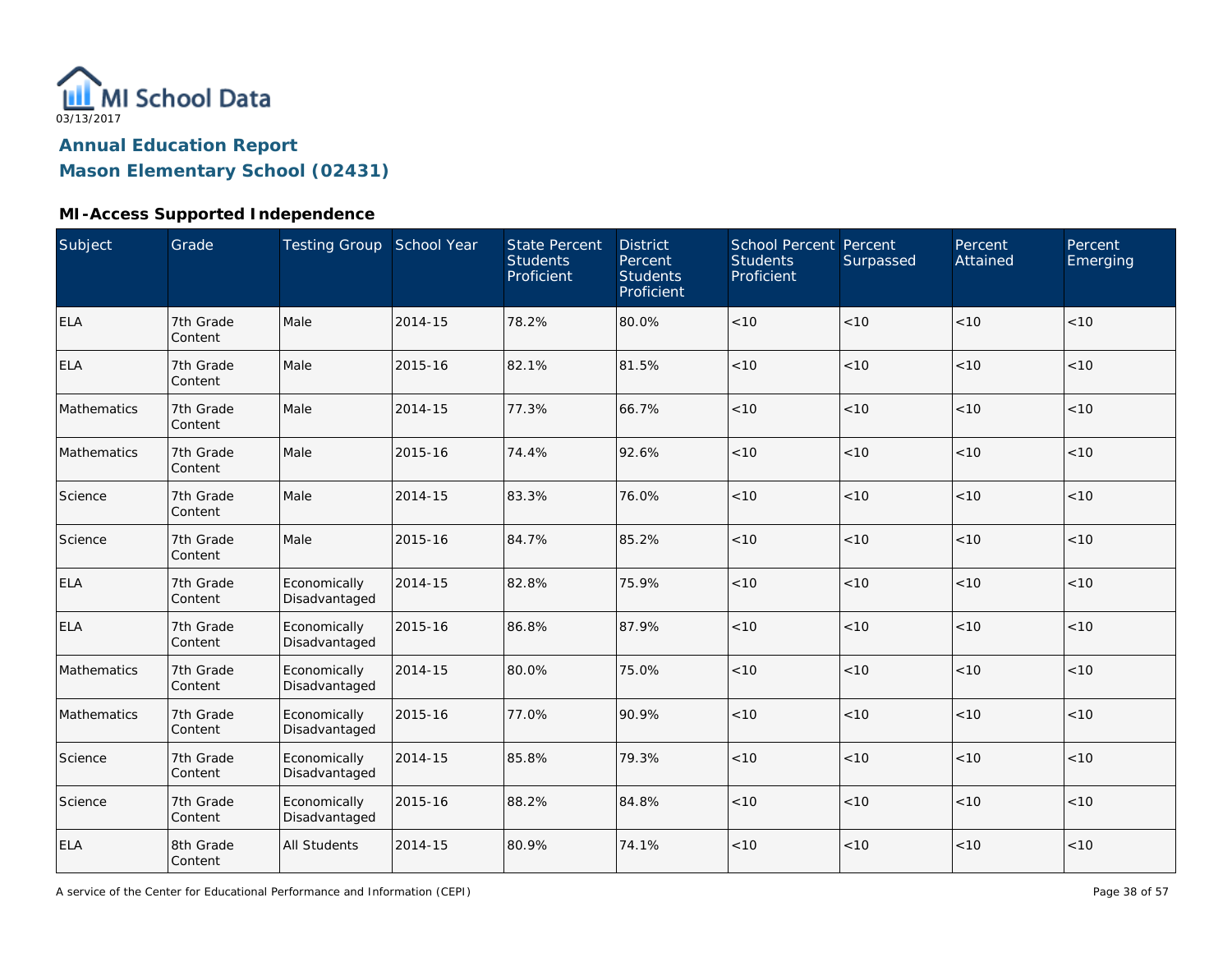

**Mason Elementary School (02431)**

#### **MI-Access Supported Independence**

| Subject     | Grade                | <b>Testing Group School Year</b>    |         | <b>State Percent</b><br><b>Students</b><br>Proficient | <b>District</b><br>Percent<br><b>Students</b><br>Proficient | School Percent Percent<br><b>Students</b><br>Proficient | Surpassed | Percent<br>Attained | Percent<br>Emerging |
|-------------|----------------------|-------------------------------------|---------|-------------------------------------------------------|-------------------------------------------------------------|---------------------------------------------------------|-----------|---------------------|---------------------|
| <b>ELA</b>  | 8th Grade<br>Content | <b>All Students</b>                 | 2015-16 | 83.0%                                                 | 73.0%                                                       | $<10$                                                   | < 10      | < 10                | < 10                |
| Mathematics | 8th Grade<br>Content | <b>All Students</b>                 | 2014-15 | 80.1%                                                 | 66.7%                                                       | $<10$                                                   | < 10      | < 10                | $<10$               |
| Mathematics | 8th Grade<br>Content | <b>All Students</b>                 | 2015-16 | 73.0%                                                 | 66.7%                                                       | < 10                                                    | < 10      | < 10                | < 10                |
| <b>ELA</b>  | 8th Grade<br>Content | Black or African<br>American        | 2014-15 | 75.4%                                                 | 76.0%                                                       | $<10$                                                   | < 10      | < 10                | $<10$               |
| <b>ELA</b>  | 8th Grade<br>Content | <b>Black or African</b><br>American | 2015-16 | 80.0%                                                 | 71.9%                                                       | < 10                                                    | <10       | < 10                | < 10                |
| Mathematics | 8th Grade<br>Content | <b>Black or African</b><br>American | 2014-15 | 73.6%                                                 | 67.9%                                                       | $<10$                                                   | <10       | < 10                | $<10$               |
| Mathematics | 8th Grade<br>Content | <b>Black or African</b><br>American | 2015-16 | 75.2%                                                 | 67.7%                                                       | < 10                                                    | < 10      | < 10                | < 10                |
| <b>ELA</b>  | 8th Grade<br>Content | Female                              | 2014-15 | 81.3%                                                 | 75.0%                                                       | < 10                                                    | < 10      | < 10                | < 10                |
| <b>ELA</b>  | 8th Grade<br>Content | Female                              | 2015-16 | 84.1%                                                 | 75.0%                                                       | $<10$                                                   | < 10      | < 10                | $<10$               |
| Mathematics | 8th Grade<br>Content | Female                              | 2014-15 | 81.5%                                                 | 69.2%                                                       | < 10                                                    | < 10      | < 10                | < 10                |
| Mathematics | 8th Grade<br>Content | Female                              | 2015-16 | 75.3%                                                 | 66.7%                                                       | $<10$                                                   | <10       | < 10                | $<10$               |
| <b>ELA</b>  | 8th Grade<br>Content | Male                                | 2014-15 | 80.7%                                                 | 73.3%                                                       | $<10$                                                   | <10       | < 10                | < 10                |
| <b>ELA</b>  | 8th Grade<br>Content | Male                                | 2015-16 | 82.5%                                                 | 72.0%                                                       | < 10                                                    | <10       | < 10                | $<10$               |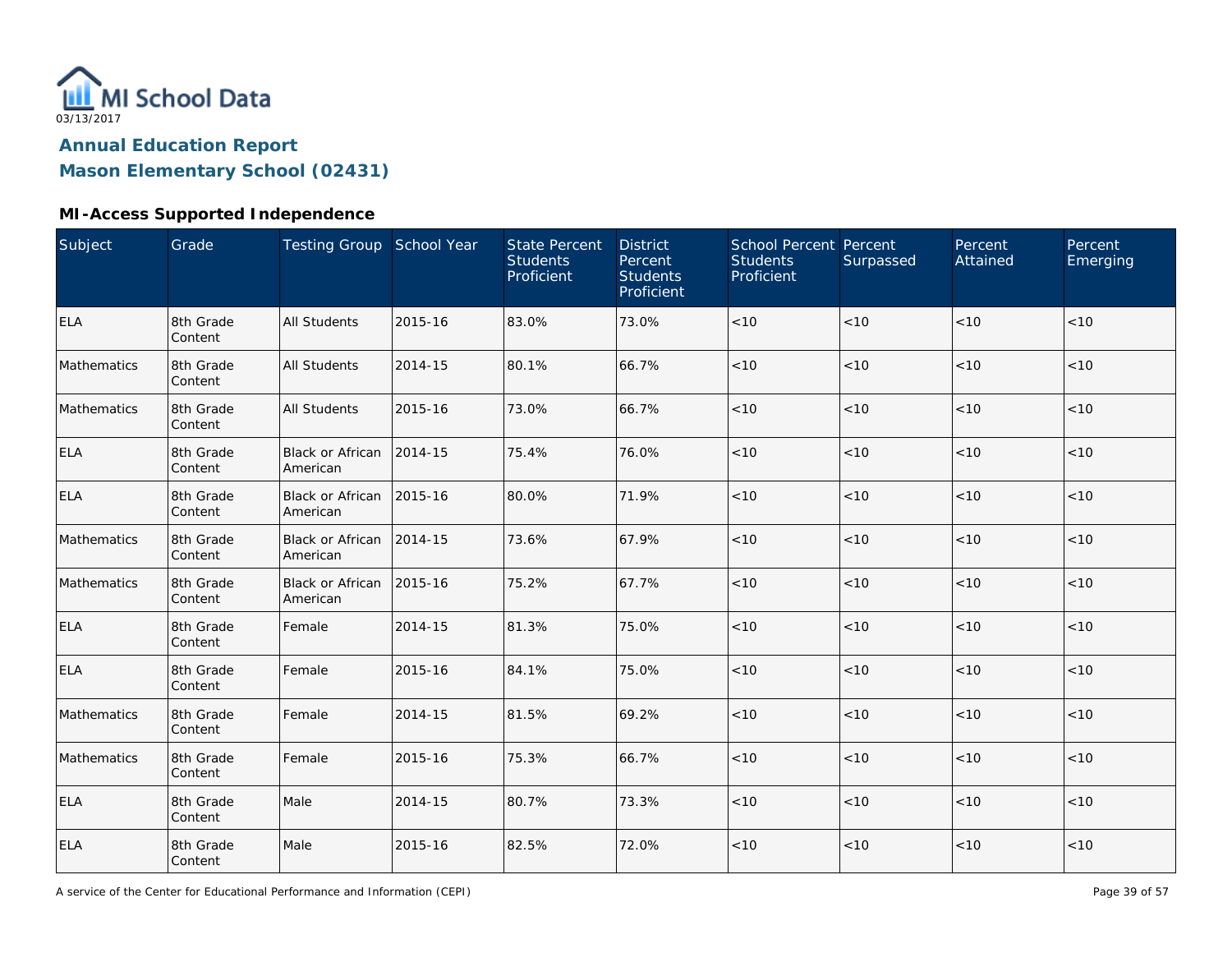

**Mason Elementary School (02431)**

#### **MI-Access Supported Independence**

| Subject            | Grade                 | <b>Testing Group</b>          | School Year | <b>State Percent</b><br><b>Students</b><br>Proficient | <b>District</b><br>Percent<br><b>Students</b><br>Proficient | School Percent<br><b>Students</b><br>Proficient | Percent<br>Surpassed | Percent<br>Attained | Percent<br>Emerging |
|--------------------|-----------------------|-------------------------------|-------------|-------------------------------------------------------|-------------------------------------------------------------|-------------------------------------------------|----------------------|---------------------|---------------------|
| <b>Mathematics</b> | 8th Grade<br>Content  | Male                          | 2014-15     | 79.4%                                                 | 64.7%                                                       | < 10                                            | < 10                 | < 10                | < 10                |
| <b>Mathematics</b> | 18th Grade<br>Content | Male                          | 2015-16     | 71.9%                                                 | 66.7%                                                       | < 10                                            | < 10                 | < 10                | < 10                |
| <b>ELA</b>         | 8th Grade<br>Content  | Economically<br>Disadvantaged | 2014-15     | 81.0%                                                 | 69.6%                                                       | $ $ < 10                                        | < 10                 | < 10                | < 10                |
| <b>ELA</b>         | 8th Grade<br>Content  | Economically<br>Disadvantaged | 2015-16     | 83.2%                                                 | 76.0%                                                       | < 10                                            | < 10                 | < 10                | < 10                |
| <b>Mathematics</b> | 8th Grade<br>Content  | Economically<br>Disadvantaged | 2014-15     | 80.2%                                                 | 62.5%                                                       | < 10                                            | < 10                 | < 10                | < 10                |
| <b>Mathematics</b> | 8th Grade<br>Content  | Economically<br>Disadvantaged | 2015-16     | 73.7%                                                 | 70.8%                                                       | < 10                                            | < 10                 | < 10                | < 10                |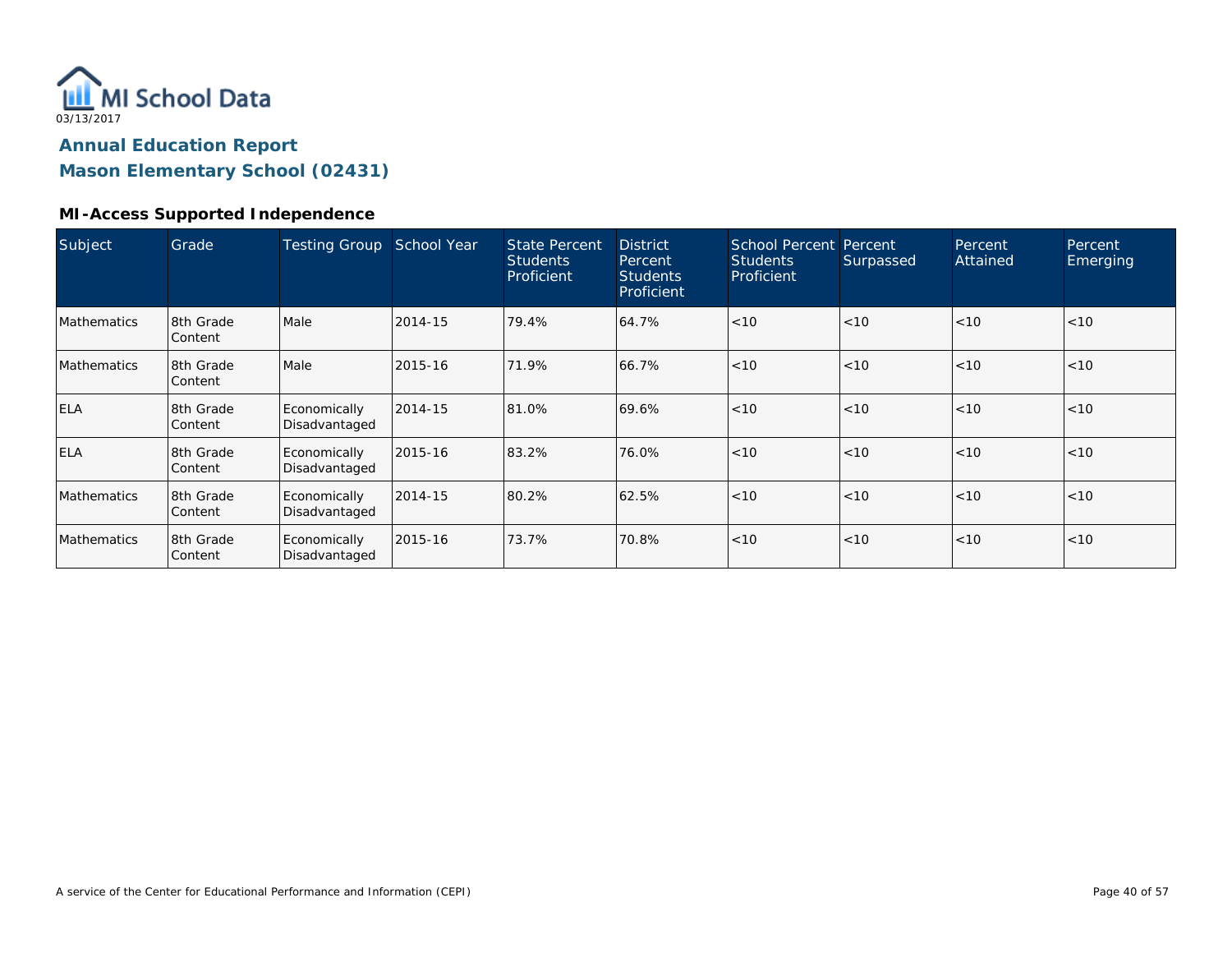

#### **MI-Access Participation**

| Subject            | Grade                | Testing Group School Year            |         | <b>State Percent</b><br><b>Students</b><br>Proficient | <b>District</b><br>Percent<br><b>Students</b><br>Proficient | <b>School Percent Percent</b><br><b>Students</b><br>Proficient | Surpassed | Percent<br>Attained | Percent<br>Emerging |
|--------------------|----------------------|--------------------------------------|---------|-------------------------------------------------------|-------------------------------------------------------------|----------------------------------------------------------------|-----------|---------------------|---------------------|
| <b>ELA</b>         | 6th Grade<br>Content | <b>All Students</b>                  | 2014-15 | 53.3%                                                 | 50.0%                                                       | $<10$                                                          | < 10      | < 10                | < 10                |
| Mathematics        | 6th Grade<br>Content | <b>All Students</b>                  | 2014-15 | 63.2%                                                 | 54.9%                                                       | < 10                                                           | < 10      | < 10                | < 10                |
| <b>ELA</b>         | 6th Grade<br>Content | <b>Black or African</b><br>American  | 2014-15 | 54.8%                                                 | 48.9%                                                       | $<10$                                                          | < 10      | < 10                | < 10                |
| <b>Mathematics</b> | 6th Grade<br>Content | <b>Black or African</b><br>American  | 2014-15 | 66.0%                                                 | 54.3%                                                       | < 10                                                           | < 10      | < 10                | < 10                |
| <b>ELA</b>         | 6th Grade<br>Content | Male                                 | 2014-15 | 52.7%                                                 | 48.7%                                                       | < 10                                                           | < 10      | < 10                | < 10                |
| Mathematics        | 6th Grade<br>Content | Male                                 | 2014-15 | 63.3%                                                 | 60.5%                                                       | < 10                                                           | < 10      | < 10                | < 10                |
| <b>ELA</b>         | 6th Grade<br>Content | Economically<br>Disadvantaged        | 2014-15 | 56.8%                                                 | 52.2%                                                       | < 10                                                           | < 10      | < 10                | < 10                |
| Mathematics        | 6th Grade<br>Content | Economically<br>Disadvantaged        | 2014-15 | 62.2%                                                 | 55.6%                                                       | < 10                                                           | < 10      | < 10                | < 10                |
| <b>ELA</b>         | 7th Grade<br>Content | All Students                         | 2015-16 | 59.4%                                                 | 46.2%                                                       | $<10$                                                          | $<10$     | $<10$               | < 10                |
| Mathematics        | 7th Grade<br>Content | <b>All Students</b>                  | 2015-16 | 61.8%                                                 | 54.9%                                                       | <10                                                            | $<10$     | < 10                | < 10                |
| Science            | 7th Grade<br>Content | <b>All Students</b>                  | 2015-16 | 56.2%                                                 | 54.0%                                                       | $<10$                                                          | $<10$     | $<10$               | $<10$               |
| <b>ELA</b>         | 7th Grade<br>Content | <b>Black or African</b><br>American  | 2015-16 | 57.6%                                                 | 43.2%                                                       | $<10$                                                          | < 10      | < 10                | < 10                |
| Mathematics        | 7th Grade<br>Content | Black or African 2015-16<br>American |         | 60.9%                                                 | 54.5%                                                       | $<10$                                                          | $<10$     | $<10$               | $<10$               |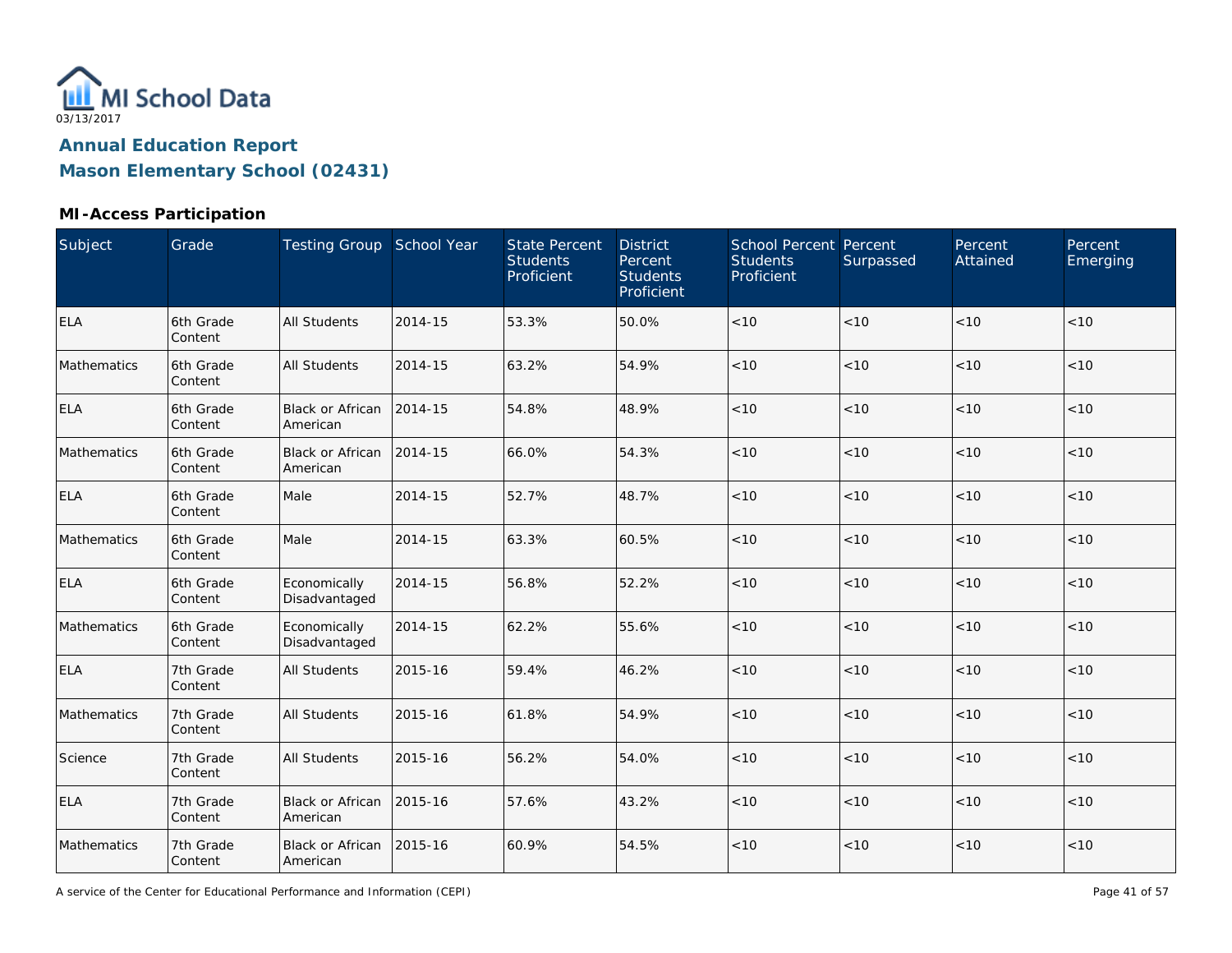

#### **MI-Access Participation**

| Subject     | Grade                | <b>Testing Group</b>          | School Year | <b>State Percent</b><br><b>Students</b><br>Proficient | <b>District</b><br>Percent<br><b>Students</b><br>Proficient | <b>School Percent Percent</b><br><b>Students</b><br>Proficient | Surpassed | Percent<br>Attained | Percent<br>Emerging |
|-------------|----------------------|-------------------------------|-------------|-------------------------------------------------------|-------------------------------------------------------------|----------------------------------------------------------------|-----------|---------------------|---------------------|
| Science     | 7th Grade<br>Content | Black or African<br>American  | 2015-16     | 59.3%                                                 | 54.5%                                                       | < 10                                                           | < 10      | < 10                | < 10                |
| <b>ELA</b>  | 7th Grade<br>Content | Male                          | 2015-16     | 60.6%                                                 | 48.7%                                                       | < 10                                                           | < 10      | < 10                | < 10                |
| Mathematics | 7th Grade<br>Content | Male                          | 2015-16     | 63.0%                                                 | 52.6%                                                       | < 10                                                           | < 10      | < 10                | < 10                |
| Science     | 7th Grade<br>Content | Male                          | 2015-16     | 56.9%                                                 | 59.5%                                                       | < 10                                                           | < 10      | < 10                | < 10                |
| ELA         | 7th Grade<br>Content | Economically<br>Disadvantaged | 2015-16     | 58.9%                                                 | 47.7%                                                       | < 10                                                           | < 10      | < 10                | < 10                |
| Mathematics | 7th Grade<br>Content | Economically<br>Disadvantaged | 2015-16     | 63.1%                                                 | 55.8%                                                       | < 10                                                           | < 10      | < 10                | < 10                |
| Science     | 7th Grade<br>Content | Economically<br>Disadvantaged | 2015-16     | 55.9%                                                 | 52.4%                                                       | < 10                                                           | < 10      | < 10                | < 10                |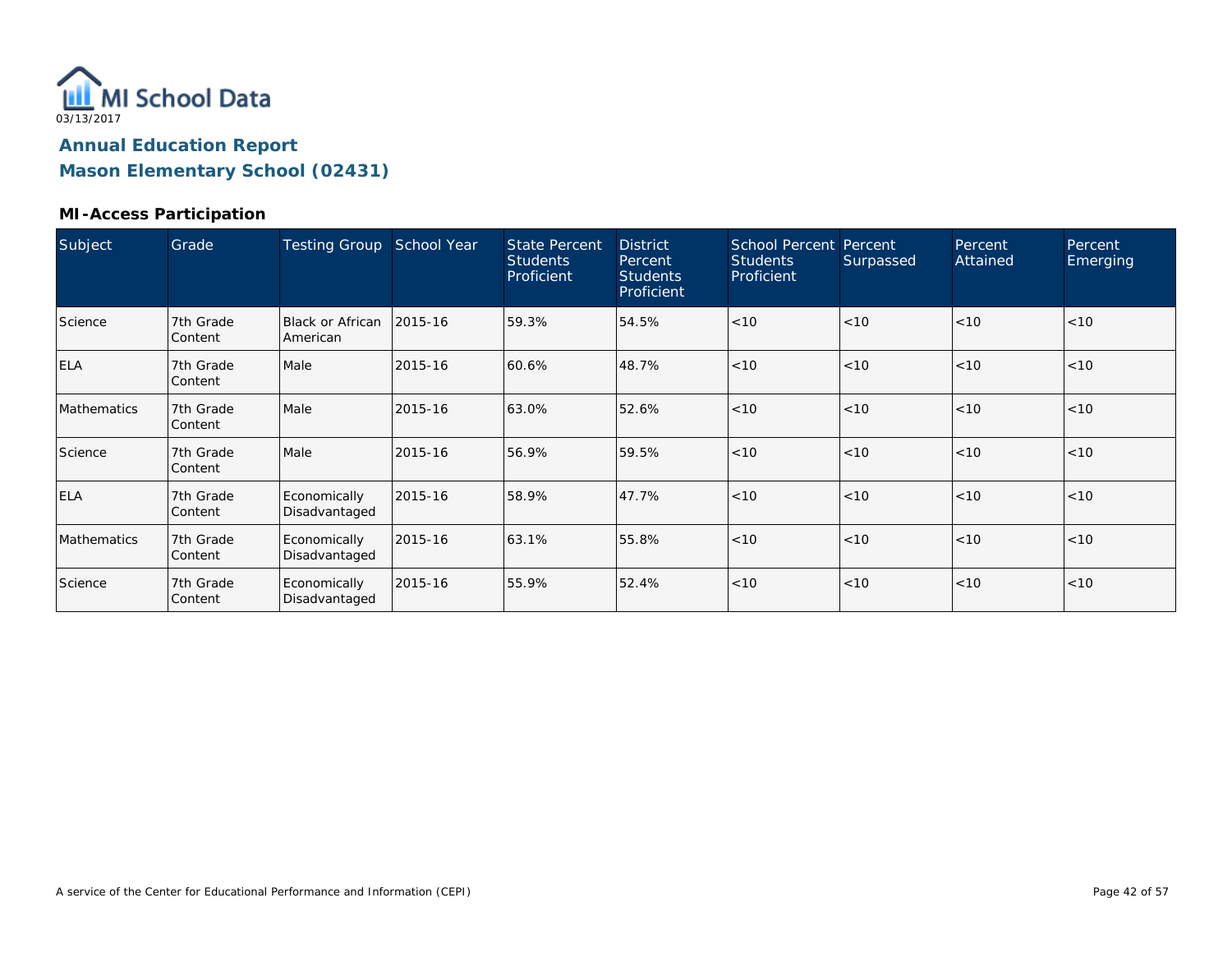

#### **Accountability Details Subject Data**

| Testing<br>Group                            | Subject               | State Tested<br>Total | State Percent<br>Proficient | <b>District</b><br><b>Tested Total</b> | <b>District</b><br>Percent<br>Proficient* | <b>School Tested School</b><br>Total | Percent<br>Proficient** |
|---------------------------------------------|-----------------------|-----------------------|-----------------------------|----------------------------------------|-------------------------------------------|--------------------------------------|-------------------------|
| <b>All Students</b>                         | <b>ELA</b>            | 98.7%                 | 69.6%                       | 96.0%                                  | 34.9%                                     | 98.2%                                | 24.3%                   |
| <b>All Students</b>                         | Mathematics           | 98.6%                 | 62.1%                       | 95.4%                                  | 28.2%                                     | 96.5%                                | 16.2%                   |
| <b>All Students</b>                         | Science               | 98.1%                 | 50.0%                       | 94.5%                                  | 16.7%                                     | 99.1%                                | 13.0%                   |
| All Students                                | Social Studies        | 98.1%                 | 59.3%                       | 94.0%                                  | 26.2%                                     | 100.0%                               | 14.1%                   |
| Bottom 30%                                  | <b>ELA</b>            | N/A                   | 25.1%                       | N/A                                    | 0.8%                                      | N/A                                  | 0.0%                    |
| Bottom 30%                                  | Mathematics           | N/A                   | 19.0%                       | N/A                                    | 1.2%                                      | N/A                                  | 1.5%                    |
| Bottom 30%                                  | Science               | N/A                   | 9.8%                        | N/A                                    | 0.0%                                      | N/A                                  | <30                     |
| Bottom 30%                                  | Social Studies        | N/A                   | 13.3%                       | N/A                                    | 0.0%                                      | N/A                                  | <30                     |
| American<br>Indian or<br>Alaska Native      | <b>ELA</b>            | 98.4%                 | 63.4%                       | 91.7%                                  | 43.9%                                     | <30                                  | <30                     |
| American<br>Indian or<br>Alaska Native      | <b>Mathematics</b>    | 98.4%                 | 55.9%                       | 95.8%                                  | 32.6%                                     | <30                                  | <30                     |
| American<br>Indian or<br>Alaska Native      | Science               | 98.0%                 | 46.3%                       | < 30                                   | <30                                       | N/A                                  | N/A                     |
| American<br>Indian or<br>Alaska Native      | Social Studies        | 97.3%                 | 54.5%                       | <30                                    | <30                                       | < 30                                 | <30                     |
| Asian                                       | <b>ELA</b>            | 99.3%                 | 84.3%                       | 96.8%                                  | 62.6%                                     | <30                                  | <30                     |
| Asian                                       | <b>Mathematics</b>    | 99.4%                 | 83.7%                       | 98.3%                                  | 59.5%                                     | <30                                  | <30                     |
| Asian                                       | Science               | 99.3%                 | 65.5%                       | 98.9%                                  | 48.0%                                     | N/A                                  | N/A                     |
| Asian                                       | <b>Social Studies</b> | 99.3%                 | 76.0%                       | 98.4%                                  | 66.7%                                     | N/A                                  | N/A                     |
| Black or African ELA<br>American            |                       | 97.7%                 | 46.9%                       | 95.7%                                  | 33.4%                                     | 98.2%                                | 24.7%                   |
| Black or African Mathematics<br>American    |                       | 97.4%                 | 37.3%                       | 95.0%                                  | 26.2%                                     | 96.4%                                | 16.4%                   |
| <b>Black or African Science</b><br>American |                       | 96.5%                 | 23.9%                       | 94.1%                                  | 15.3%                                     | 99.0%                                | 13.2%                   |
| Black or African Social Studies<br>American |                       | 96.6%                 | 33.6%                       | 93.6%                                  | 24.1%                                     | 100.0%                               | 14.3%                   |
| Hispanic of Any ELA<br>Race                 |                       | 98.8%                 | 60.8%                       | 97.8%                                  | 39.1%                                     | $<30$                                | <30                     |
| Hispanic of Any Mathematics<br>Race         |                       | 98.8%                 | 51.1%                       | 97.2%                                  | 34.0%                                     | $<30$                                | $<30$                   |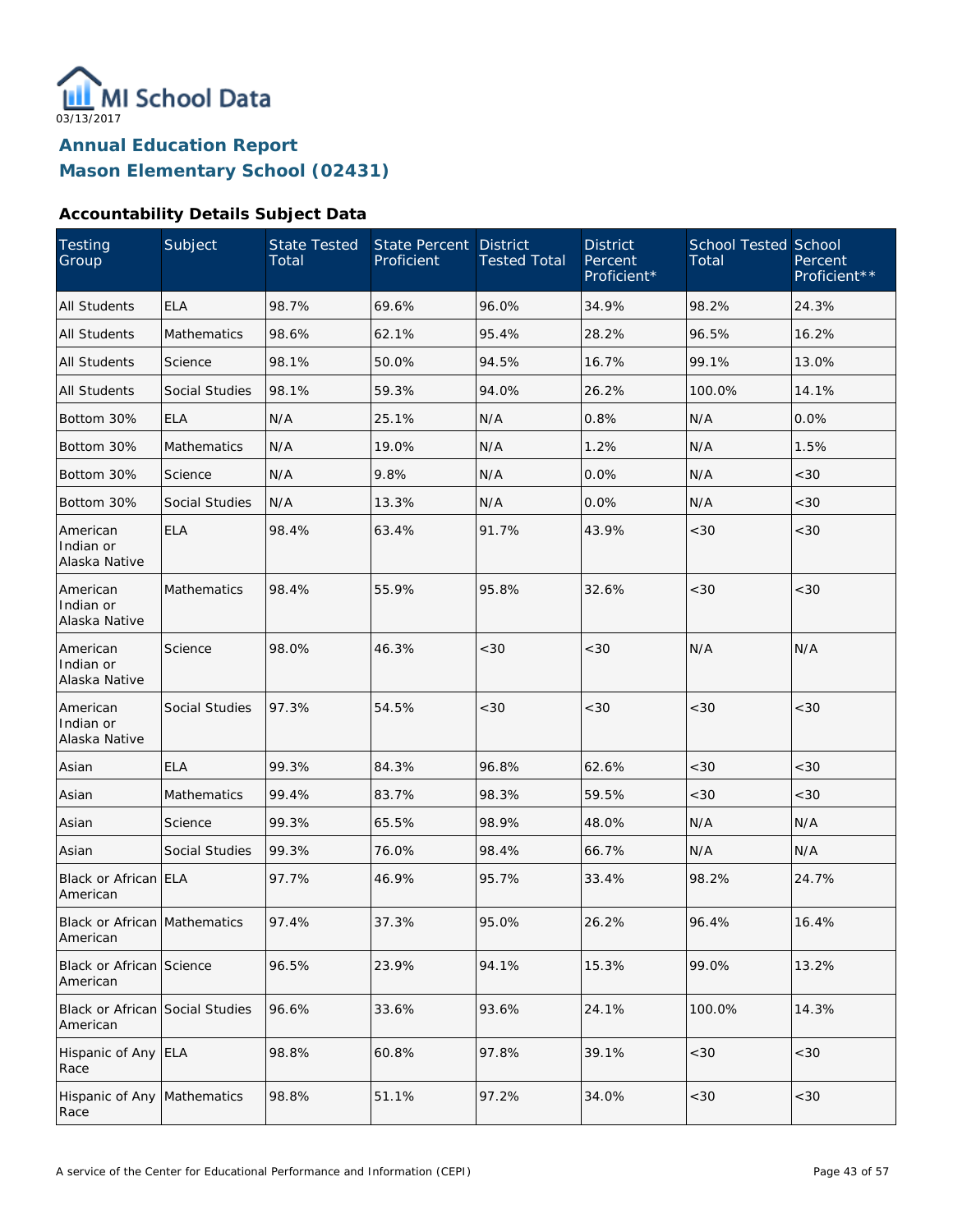

#### **Accountability Details Subject Data**

| <b>Testing</b><br>Group                            | Subject            | <b>State Tested</b><br>Total | <b>State Percent</b><br>Proficient | <b>District</b><br><b>Tested Total</b> | <b>District</b><br>Percent<br>Proficient* | <b>School Tested School</b><br>Total | Percent<br>Proficient** |
|----------------------------------------------------|--------------------|------------------------------|------------------------------------|----------------------------------------|-------------------------------------------|--------------------------------------|-------------------------|
| Hispanic of Any Science<br>Race                    |                    | 98.1%                        | 36.7%                              | 96.0%                                  | 19.3%                                     | <30                                  | <30                     |
| Hispanic of Any Social Studies<br>Race             |                    | 98.0%                        | 47.7%                              | 96.0%                                  | 31.3%                                     | N/A                                  | N/A                     |
| Native<br>Hawaiian or<br>Other Pacific<br>Islander | <b>ELA</b>         | 99.5%                        | 72.4%                              | <30                                    | <30                                       | N/A                                  | N/A                     |
| Native<br>Hawaiian or<br>Other Pacific<br>Islander | Mathematics        | 99.7%                        | 65.9%                              | <30                                    | < 30                                      | N/A                                  | N/A                     |
| Native<br>Hawaiian or<br>Other Pacific<br>Islander | Science            | 99.7%                        | 59.6%                              | <30                                    | < 30                                      | N/A                                  | N/A                     |
| Native<br>Hawaiian or<br>Other Pacific<br>Islander | Social Studies     | 99.6%                        | 65.7%                              | <30                                    | < 30                                      | N/A                                  | N/A                     |
| Two or More<br>Races                               | <b>ELA</b>         | 98.9%                        | 67.8%                              | 100.0%                                 | 29.1%                                     | N/A                                  | N/A                     |
| Two or More<br>Races                               | Mathematics        | 98.7%                        | 59.2%                              | 95.1%                                  | 15.1%                                     | N/A                                  | N/A                     |
| Two or More<br>Races                               | Science            | 98.5%                        | 45.2%                              | <30                                    | < 30                                      | N/A                                  | N/A                     |
| Two or More<br>Races                               | Social Studies     | 98.5%                        | 57.3%                              | <30                                    | < 30                                      | N/A                                  | N/A                     |
| White                                              | <b>ELA</b>         | 99.0%                        | 75.6%                              | 92.9%                                  | 37.0%                                     | N/A                                  | N/A                     |
| White                                              | <b>Mathematics</b> | 98.9%                        | 68.4%                              | 95.5%                                  | 32.3%                                     | N/A                                  | N/A                     |
| White                                              | Science            | 98.6%                        | 57.1%                              | 93.3%                                  | 21.5%                                     | $\mathsf{N}/\mathsf{A}$              | N/A                     |
| White                                              | Social Studies     | 98.5%                        | 65.8%                              | 92.5%                                  | 30.2%                                     | N/A                                  | N/A                     |
| Economically<br>Disadvantaged                      | <b>ELA</b>         | 98.3%                        | 56.8%                              | 96.0%                                  | 32.6%                                     | 98.7%                                | 24.6%                   |
| Economically<br>Disadvantaged                      | Mathematics        | 98.2%                        | 48.5%                              | 95.3%                                  | 26.6%                                     | 97.0%                                | 17.2%                   |
| Economically<br>Disadvantaged                      | Science            | 97.5%                        | 35.0%                              | 94.4%                                  | 15.8%                                     | 98.9%                                | 13.3%                   |
| Economically<br>Disadvantaged                      | Social Studies     | 97.5%                        | 43.9%                              | 94.1%                                  | 24.0%                                     | 100.0%                               | 14.1%                   |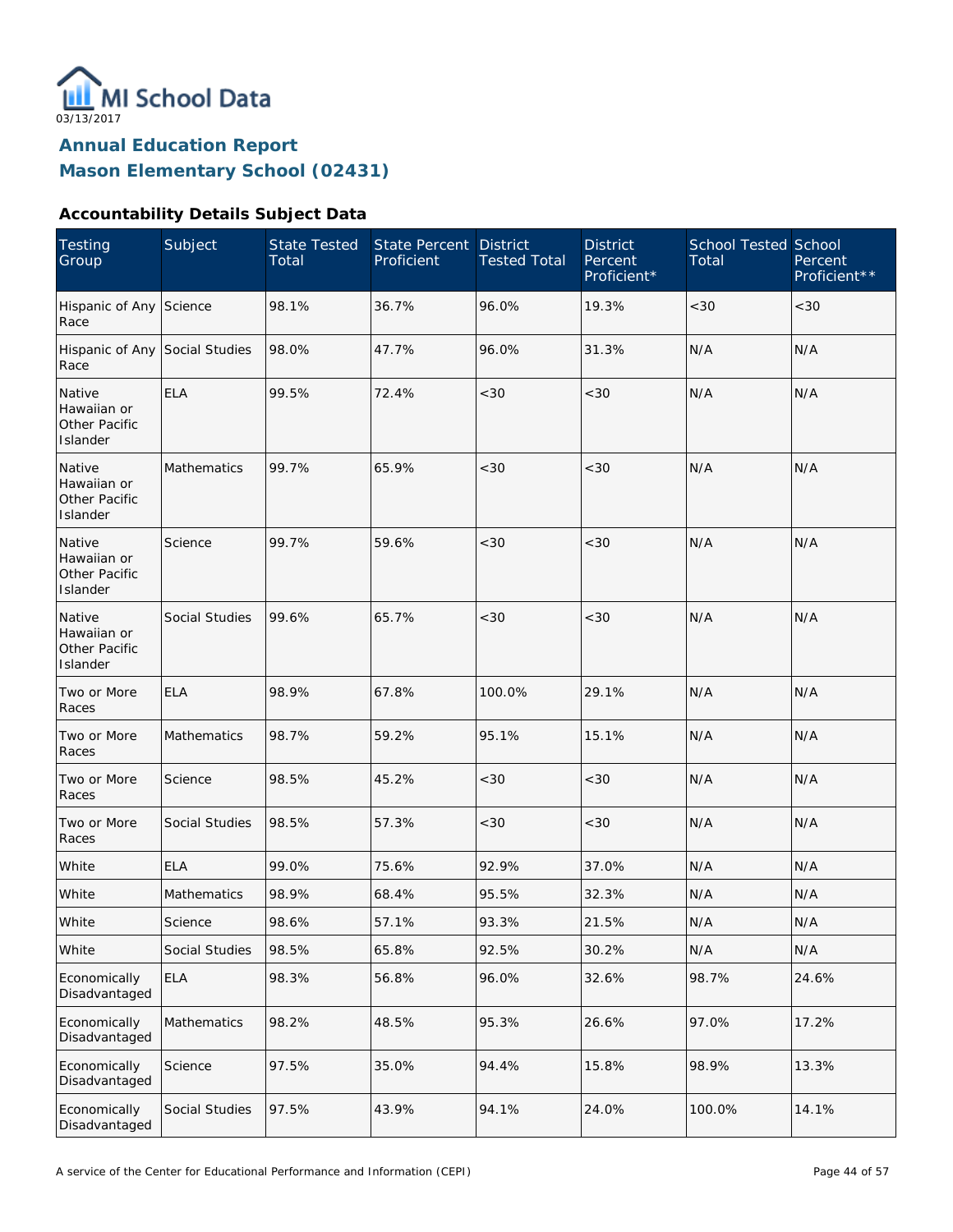

#### **Accountability Details Subject Data**

| <b>Testing</b><br>Group                     | Subject            | <b>State Tested</b><br>Total | State Percent<br>Proficient | <b>District</b><br><b>Tested Total</b> | <b>District</b><br>Percent<br>Proficient* | <b>School Tested School</b><br>Total | Percent<br>Proficient** |
|---------------------------------------------|--------------------|------------------------------|-----------------------------|----------------------------------------|-------------------------------------------|--------------------------------------|-------------------------|
| English<br>Language<br>Learners             | <b>ELA</b>         | 98.8%                        | 49.5%                       | 97.8%                                  | 34.3%                                     | <30                                  | < 30                    |
| English<br>Language<br>Learners             | <b>Mathematics</b> | 99.0%                        | 48.4%                       | 97.0%                                  | 32.2%                                     | < 30                                 | <30                     |
| English<br>Language<br>Learners             | Science            | 98.5%                        | 22.0%                       | 95.8%                                  | 15.5%                                     | N/A                                  | N/A                     |
| English<br>Language<br>Learners             | Social Studies     | 98.2%                        | 30.9%                       | 95.9%                                  | 25.0%                                     | N/A                                  | N/A                     |
| <b>Students With</b><br><b>Disabilities</b> | <b>ELA</b>         | 97.2%                        | 40.1%                       | 92.4%                                  | 18.7%                                     | 98.9%                                | 15.3%                   |
| <b>Students With</b><br><b>Disabilities</b> | <b>Mathematics</b> | 97.1%                        | 36.5%                       | 90.7%                                  | 18.8%                                     | 97.7%                                | 14.1%                   |
| <b>Students With</b><br><b>Disabilities</b> | Science            | 97.0%                        | 26.5%                       | 92.6%                                  | 11.0%                                     | <30                                  | <30                     |
| <b>Students With</b><br><b>Disabilities</b> | Social Studies     | 96.6%                        | 30.8%                       | 90.7%                                  | 12.2%                                     | 100.0%                               | < 30                    |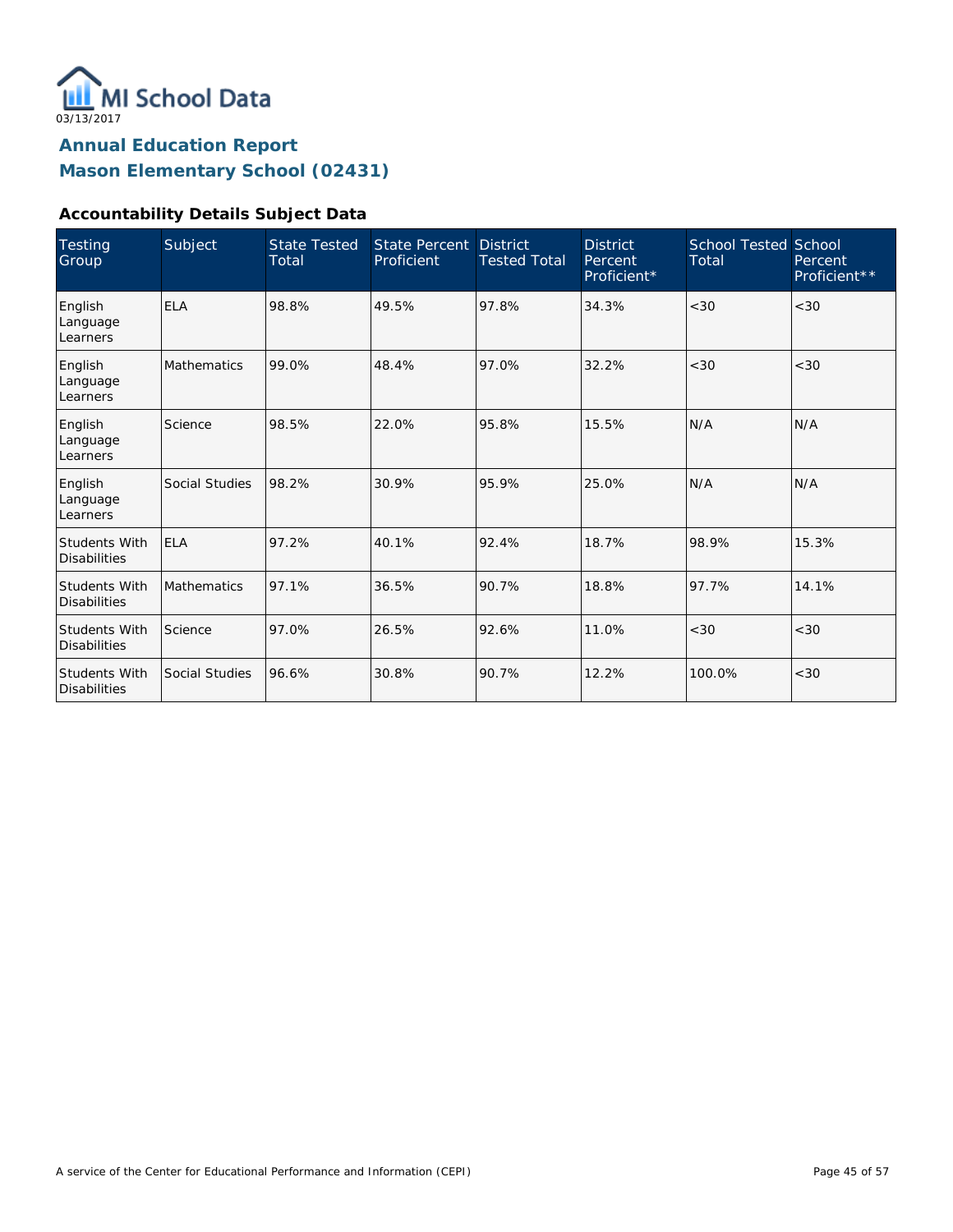

#### **Accountability Details Graduation Data**

| Student Group                                        | Statewide | <b>District</b> | School |
|------------------------------------------------------|-----------|-----------------|--------|
| <b>All Students</b>                                  | 79.65%    | N/A             | N/A    |
| American Indian or Alaska<br>Native                  | 66.57%    | N/A             | N/A    |
| Asian                                                | 90.20%    | N/A             | N/A    |
| Black or African American                            | 67.36%    | N/A             | N/A    |
| Hispanic of Any Race                                 | 72.60%    | N/A             | N/A    |
| Native Hawaiian or Other Pacific 177.68%<br>Islander |           | N/A             | N/A    |
| Two or More Races                                    | 73.67%    | N/A             | N/A    |
| White                                                | 83.38%    | N/A             | N/A    |
| Female                                               | 83.46%    | N/A             | N/A    |
| Male                                                 | 76.04%    | N/A             | N/A    |
| Economically Disadvantaged                           | 67.10%    | N/A             | N/A    |
| English Language Learners                            | 72.11%    | N/A             | N/A    |
| <b>Students With Disabilities</b>                    | 55.35%    | N/A             | N/A    |
| Bottom 30%                                           | N/A       | N/A             | N/A    |

*\* All data based on students enrolled for a full academic year.*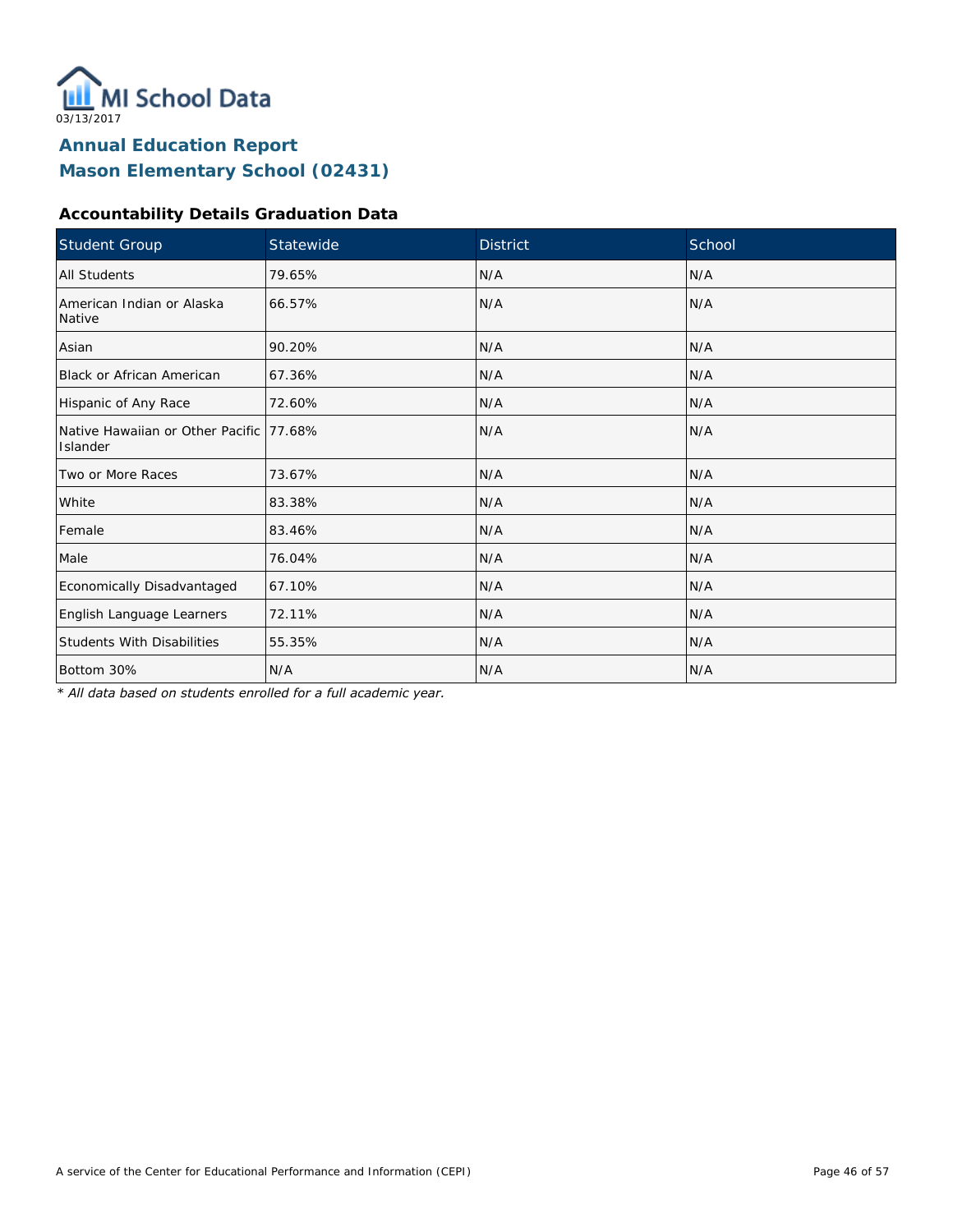

#### **Accountability Details Attendance Data**

| <b>Student Group</b> | <b>Statewide</b> | <b>District</b> | School |
|----------------------|------------------|-----------------|--------|
| All Students         | 94.32%           | 87.02%          | 81.93% |

*\* All data based on students enrolled for a full academic year.*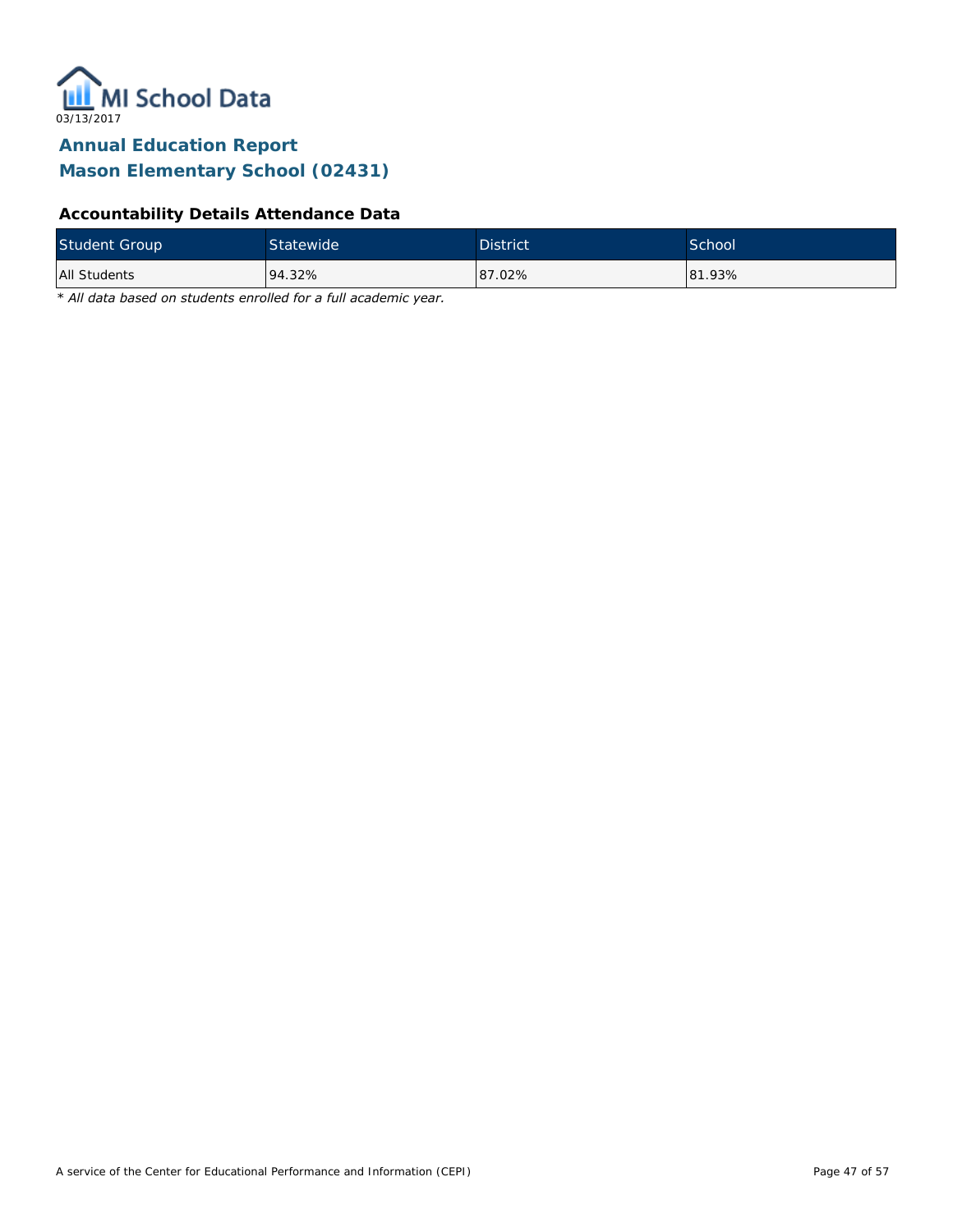

#### **Accountability Status District Data**

| <b>District</b><br><b>Name</b> | <b>ELA Status</b> | <b>ELA Score</b> | Math Status Math Score |  | Science<br><b>Status</b> | Science<br>Score | <b>Social</b><br><b>Studies</b><br><b>Status</b> | Social<br><b>Studies</b><br>Score | Overall'<br><b>Status</b> | Overall Score |
|--------------------------------|-------------------|------------------|------------------------|--|--------------------------|------------------|--------------------------------------------------|-----------------------------------|---------------------------|---------------|
|--------------------------------|-------------------|------------------|------------------------|--|--------------------------|------------------|--------------------------------------------------|-----------------------------------|---------------------------|---------------|

No Data to Display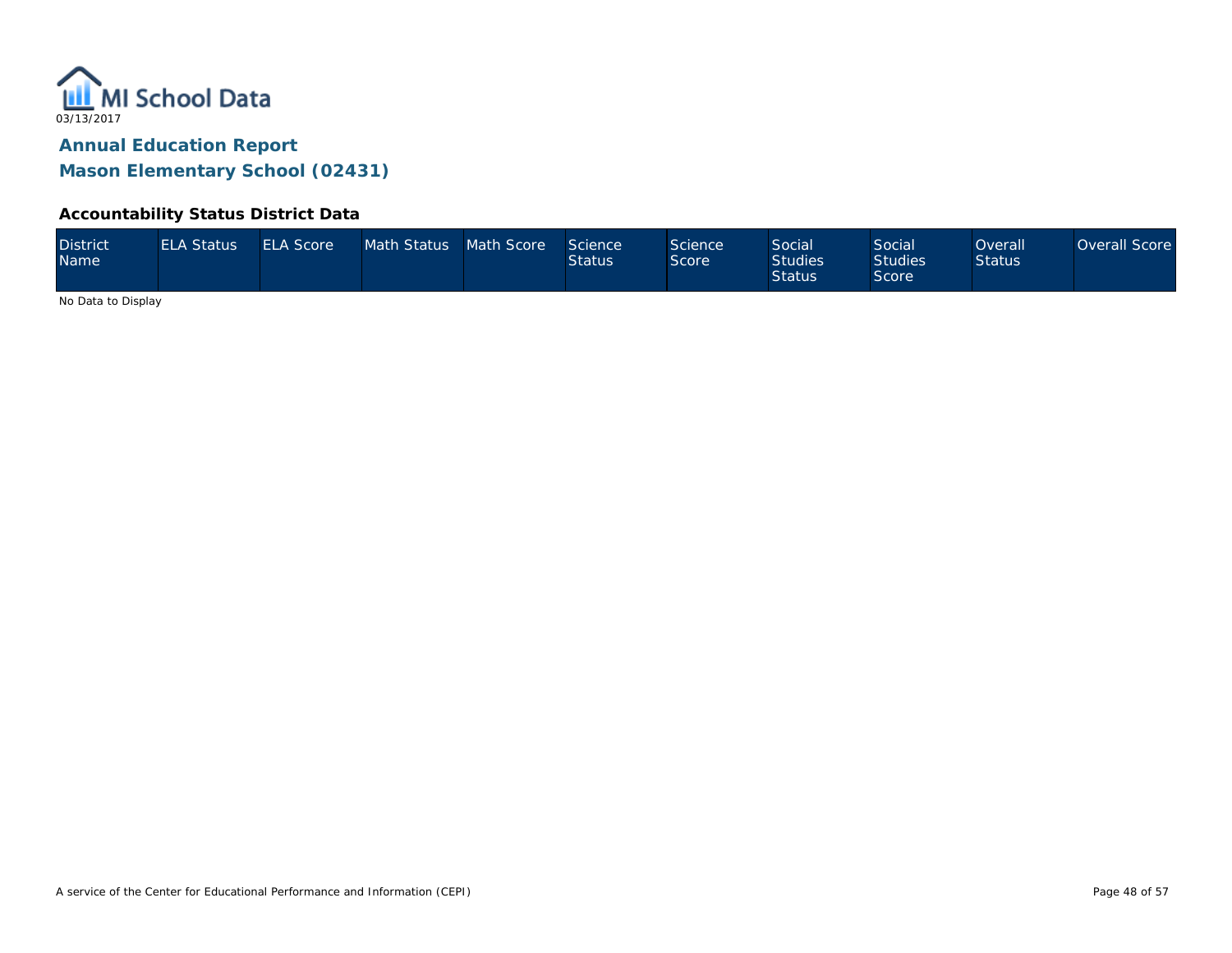

#### **Accountability Status School Data**

| School Name ELA Status        |         | <b>ELA Score</b> | Math Status   | Math Score | Science<br><b>Status</b> | <b>Science</b><br>Score | Social<br><b>Studies</b><br><b>Status</b> | Social<br><b>Studies</b><br>Score | Overall<br><b>Status</b> | Overall Score |
|-------------------------------|---------|------------------|---------------|------------|--------------------------|-------------------------|-------------------------------------------|-----------------------------------|--------------------------|---------------|
| Mason<br>Elementary<br>School | l Green |                  | <b>S</b> reen |            | Red                      |                         | Red                                       |                                   | Red                      | 18            |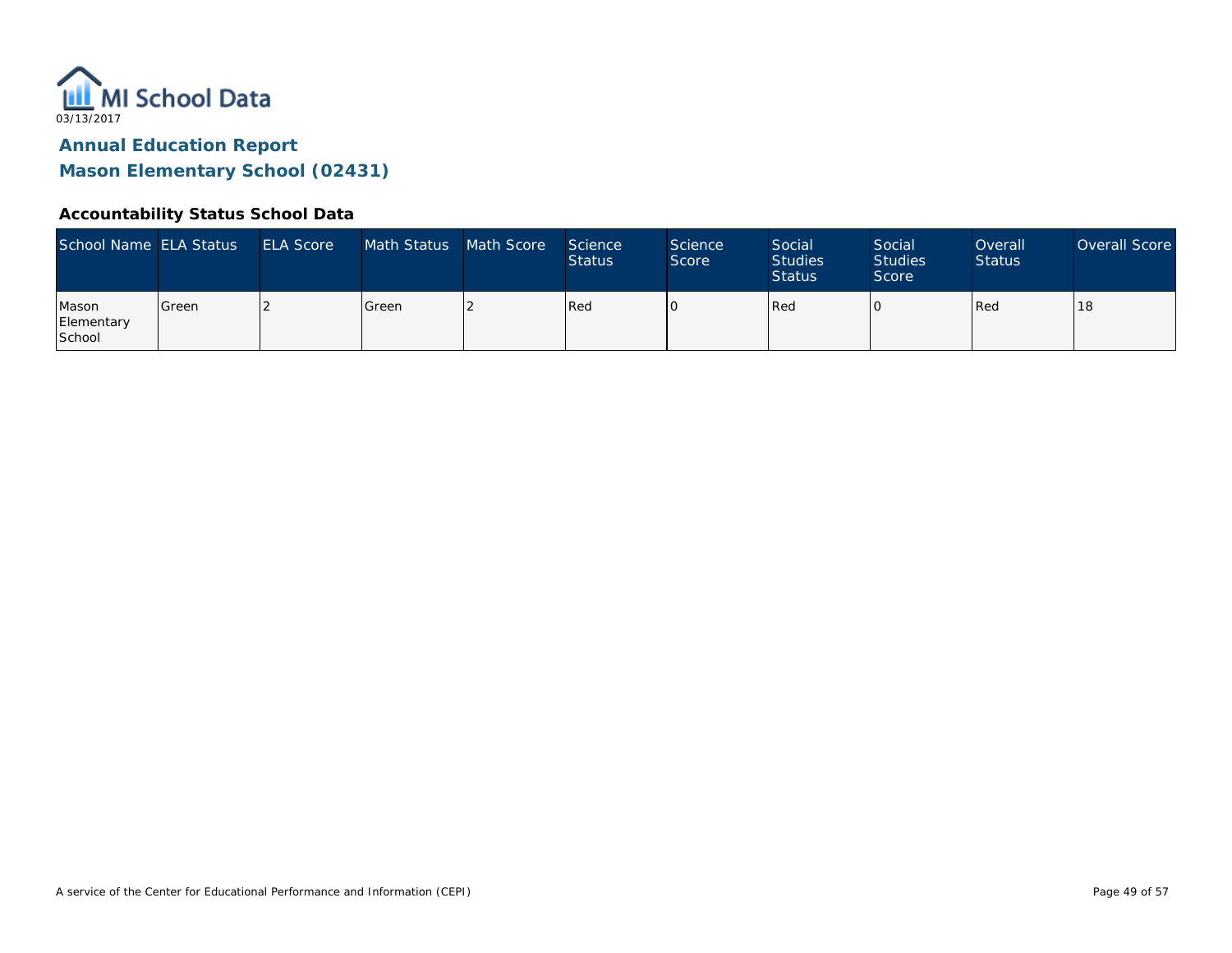

#### **Teacher Quality - Qualification**

|                                                                                                              | Other | B.A. | M.A. | P.H.D. |
|--------------------------------------------------------------------------------------------------------------|-------|------|------|--------|
| Professional<br>Qualifications of All Public<br>Elementary and<br>Secondary School<br>Teachers in the School |       | 10   | 12   |        |

*Professional Qualifications are defined by the State and may include information such as the degrees of public school teachers (e.g., percentage of teachers with Bachelors Degrees or Masters Degrees) or the percentage of fully certified teachers*

#### **Teacher Quality - Class**

|                                                                                                                                        | School Aggregate | <b>High-Poverty Schools</b> | Low-Poverty Schools |
|----------------------------------------------------------------------------------------------------------------------------------------|------------------|-----------------------------|---------------------|
| Percentage of Core Academic<br>Subject Elementary and<br>Secondary School Classes not<br>Taught by Highly Qualified<br><b>Teachers</b> | $0.0\%$          | $0.0\%$                     | N/A                 |

#### **Teacher Quality - Provisional**

|                                                                                                                    | Certification Percent |
|--------------------------------------------------------------------------------------------------------------------|-----------------------|
| Percentage of Public Elementary and Secondary School Teachers   0.0%<br>in the School with Emergency Certification |                       |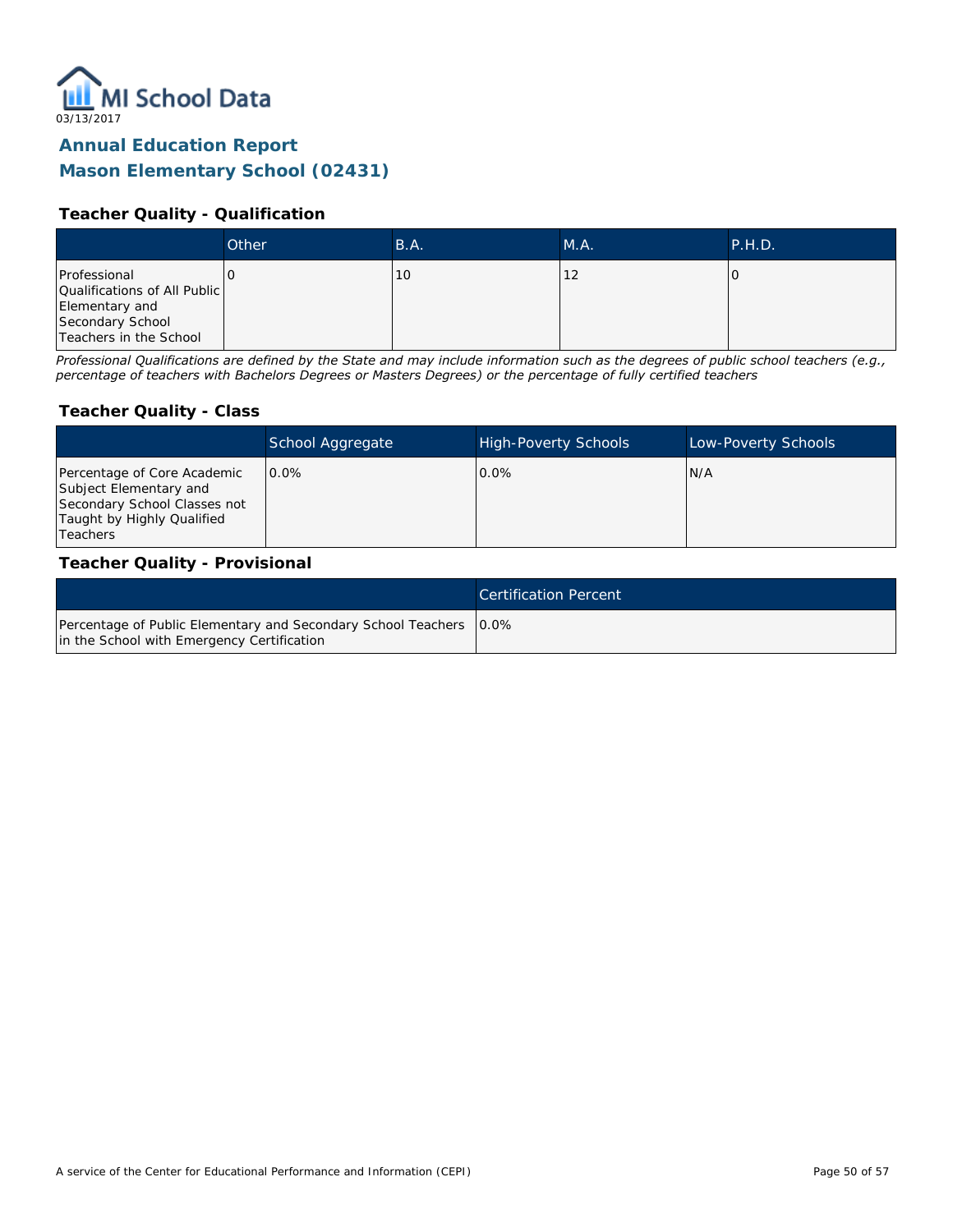

#### **NAEP Grade 4 Math**

|                                                                                                                                                                                                    | Percent of<br><b>Students</b> | Percent below<br><b>Basic</b>                                  | <b>Percent Basic</b>                                  | Percent Proficient                                             | Percent Advanced                                   |
|----------------------------------------------------------------------------------------------------------------------------------------------------------------------------------------------------|-------------------------------|----------------------------------------------------------------|-------------------------------------------------------|----------------------------------------------------------------|----------------------------------------------------|
| <b>All Students</b>                                                                                                                                                                                | 100                           | 23                                                             | 77                                                    | 34                                                             | 5                                                  |
| Male<br>Female                                                                                                                                                                                     | 51<br>49                      | 22<br>23                                                       | 78<br>77                                              | 36<br>32                                                       | 6<br>$\overline{4}$                                |
| National Lunch<br>Program Eligibility<br>Eligible<br>Not Eligible<br>Info not available                                                                                                            | 47<br>53<br>#                 | 36<br>10<br>$\ddagger$                                         | 64<br>90<br>$\ddagger$                                | 17<br>49<br>$\ddagger$                                         | 9<br>$\ddagger$                                    |
| Race/Ethnicity<br>White<br><b>Black or African</b><br>American<br>Hispanic<br>Asian<br>American Indian or<br>Alaska Native<br>Native Hawaiian or<br>Other Pacific<br>Islander<br>Two or More Races | 72<br>15<br>6<br>4<br>#<br>3  | 15<br>53<br>38<br>11<br>$\ddagger$<br>$\ddagger$<br>$\ddagger$ | 85<br>47<br>62<br>89<br>ŧ<br>$\ddagger$<br>$\ddagger$ | 39<br>10<br>21<br>58<br>$\ddagger$<br>$\ddagger$<br>$\ddagger$ | 5<br>#<br>3<br>19<br>$\ddagger$<br>$\ddagger$<br>‡ |
| Student classified as<br>having a disability<br><b>SD</b><br>Not SD                                                                                                                                | 12<br>88                      | 47<br>19                                                       | 53<br>81                                              | 14<br>37                                                       | 5                                                  |
| Student is an English<br>Language Learner<br>ELL<br>Not ELL                                                                                                                                        | 5<br>95                       | 42<br>22                                                       | 58<br>78                                              | 16<br>35                                                       | 5                                                  |

*‡ Reporting Standards not met. Note: Observed differences are not necessarily statistically significant. Detail may not sum to total because of rounding. SOURCE: U.S. Department of Education. Institute for Education Sciences. National Center for Education Statistics. National Assessment of Educational Progress (NAEP) 2015 Mathematics Achievement.*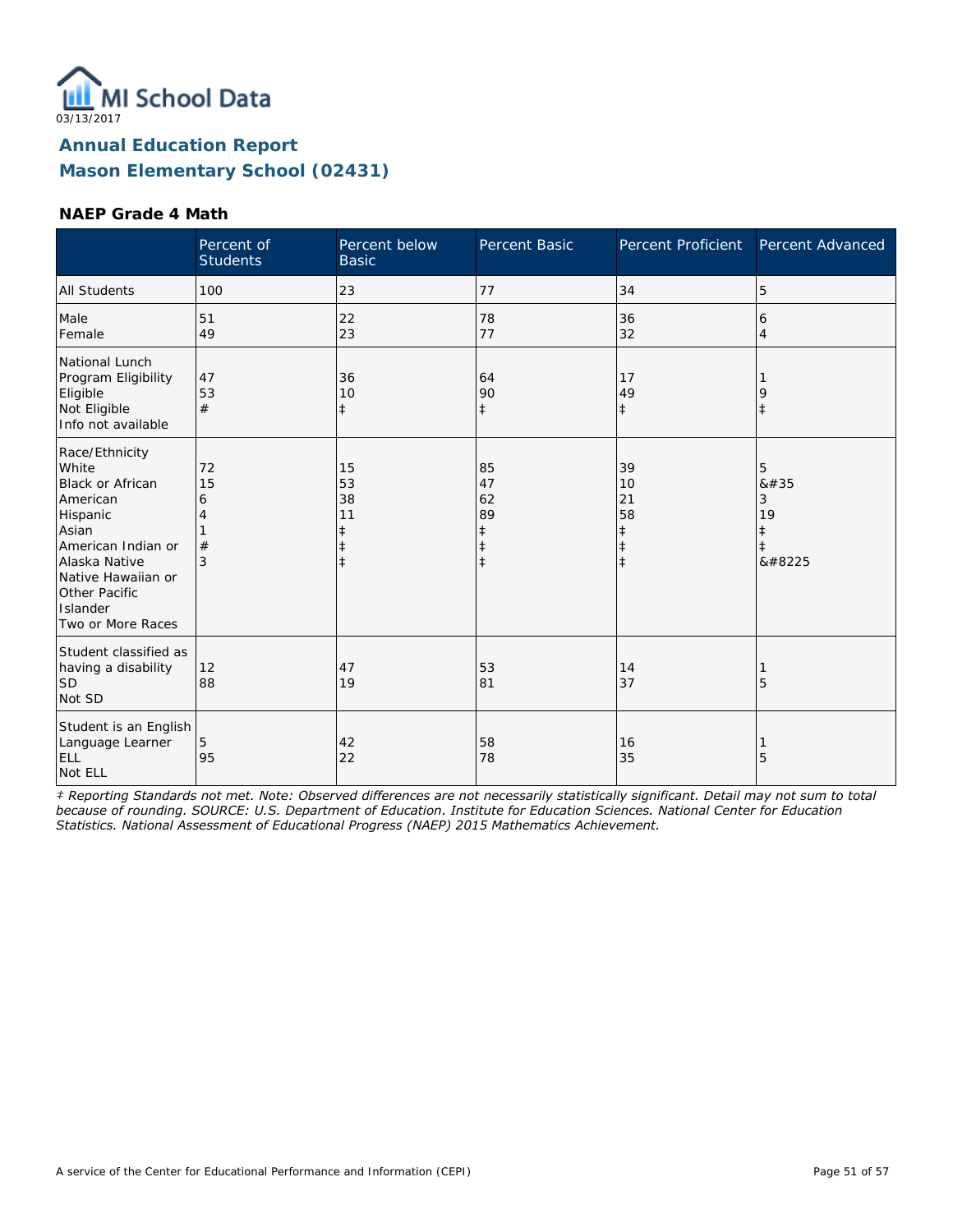

#### **NAEP Grade 8 Math**

|                                                                                                                                                                                                    | Percent of<br><b>Students</b>             | Percent below<br><b>Basic</b>                         | Percent Basic                                         | Percent Proficient                              | Percent Advanced   |
|----------------------------------------------------------------------------------------------------------------------------------------------------------------------------------------------------|-------------------------------------------|-------------------------------------------------------|-------------------------------------------------------|-------------------------------------------------|--------------------|
| <b>All Students</b>                                                                                                                                                                                | 100                                       | 32                                                    | 39                                                    | 22                                              | 7                  |
| Male<br>Female                                                                                                                                                                                     | 51<br>49                                  | 31<br>34                                              | 39<br>39                                              | 23<br>21                                        | 6                  |
| National Lunch<br>Program Eligibility<br>Eligible<br>Not Eligible<br>Info not available                                                                                                            | 45<br>55<br>#                             | 48<br>19<br>ŧ                                         | 39<br>40<br>$\ddagger$                                | 12<br>30<br>$\ddagger$                          | 2<br>11<br>$\pm$   |
| Race/Ethnicity<br>White<br><b>Black or African</b><br>American<br>Hispanic<br>Asian<br>American Indian or<br>Alaska Native<br>Native Hawaiian or<br>Other Pacific<br>Islander<br>Two or More Races | 69<br>20<br>4<br>3<br>#<br>$\overline{2}$ | 23<br>66<br>38<br>11<br>ŧ<br>$\ddagger$<br>$\ddagger$ | 43<br>29<br>44<br>18<br>ŧ<br>$\ddagger$<br>$\ddagger$ | 26<br>5<br>15<br>39<br>$\ddagger$<br>$\ddagger$ | $^{\#}$<br>4<br>32 |
| Student classified as<br>having a disability<br><b>SD</b><br>Not SD                                                                                                                                | 11<br>89                                  | 77<br>27                                              | 19<br>41                                              | 3<br>24                                         | $^{\#}$<br>7       |
| Student is an English<br>Language Learner<br>ELL<br>Not ELL                                                                                                                                        | 3<br>97                                   | 54<br>32                                              | 33<br>39                                              | 11<br>22                                        | 2<br>7             |

*‡ Reporting Standards not met. NOTE: Observed differences are not necessarily statistically significant. Detail may not sum to total because of rounding. SOURCE: U.S. Department of Education. Institute for Education Sciences. National Center for Education Statistics. National Assessment of Educational Progress (NAEP) 2015 Mathematics Achievement.*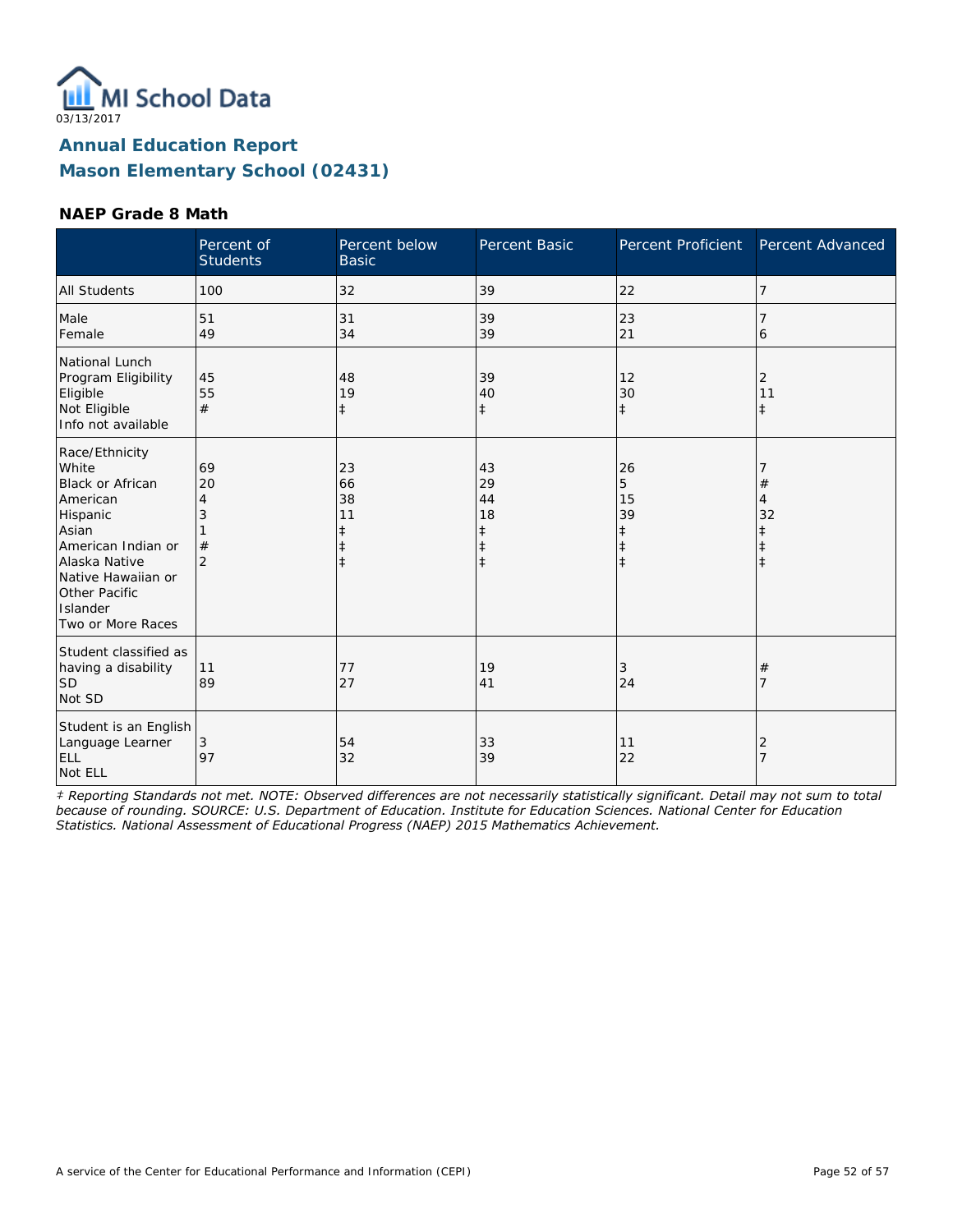

#### **NAEP Grade 12 Math**

|                                                                                                                                                                                                    | Percent of<br><b>Students</b>  | Percent below<br><b>Basic</b>                   | Percent Basic                                            | Percent Proficient                                          | Percent Advanced                                      |
|----------------------------------------------------------------------------------------------------------------------------------------------------------------------------------------------------|--------------------------------|-------------------------------------------------|----------------------------------------------------------|-------------------------------------------------------------|-------------------------------------------------------|
| <b>All Students</b>                                                                                                                                                                                | 100                            | 34                                              | 41                                                       | 23                                                          | $\overline{2}$                                        |
| Male<br>Female                                                                                                                                                                                     | 51<br>49                       | 32<br>35                                        | 41<br>42                                                 | 26<br>22                                                    |                                                       |
| National Lunch<br>Program Eligibility<br>Eligible<br>Not Eligible<br>Info not available                                                                                                            | 35<br>64<br>$\Omega$           | 54<br>22<br>$\overline{O}$                      | 37<br>44<br>$\overline{O}$                               | 9<br>32<br>$\mathbf{O}$                                     | 0<br>2<br>$\mathbf{O}$                                |
| Race/Ethnicity<br>White<br><b>Black or African</b><br>American<br>Hispanic<br>Asian<br>American Indian or<br>Alaska Native<br>Native Hawaiian or<br>Other Pacific<br>Islander<br>Two or More Races | 76<br>14<br>5<br>3<br>$\Omega$ | 26<br>68<br>58<br>26<br>0<br>0<br>$\mathcal{O}$ | 42<br>27<br>33<br>32<br>0<br>$\mathbf 0$<br>$\mathbf{O}$ | 30<br>5<br>9<br>35<br>$\overline{O}$<br>0<br>$\overline{O}$ | $\overline{2}$<br>$\Omega$<br>0<br>Ω<br>0<br>$\Omega$ |
| Student classified as<br>having a disability<br><b>SD</b><br>Not SD                                                                                                                                | 9<br>91                        | 78<br>30                                        | 19<br>43                                                 | 3<br>25                                                     | 0<br>2                                                |
| Student is an English<br>Language Learner<br>ELL<br>Not ELL                                                                                                                                        | $\overline{2}$<br>98           | 0<br>33                                         | 0<br>41                                                  | $\mathbf{O}$<br>24                                          | 0<br>$\overline{2}$                                   |

*‡ Reporting Standards not met. NOTE: Observed differences are not necessarily statistically significant. Detail may not sum to total because of rounding. SOURCE: U.S. Department of Education. Institute for Education Sciences. National Center for Education Statistics. National Assessment of Educational Progress (NAEP) 2015 Mathematics Achievement.*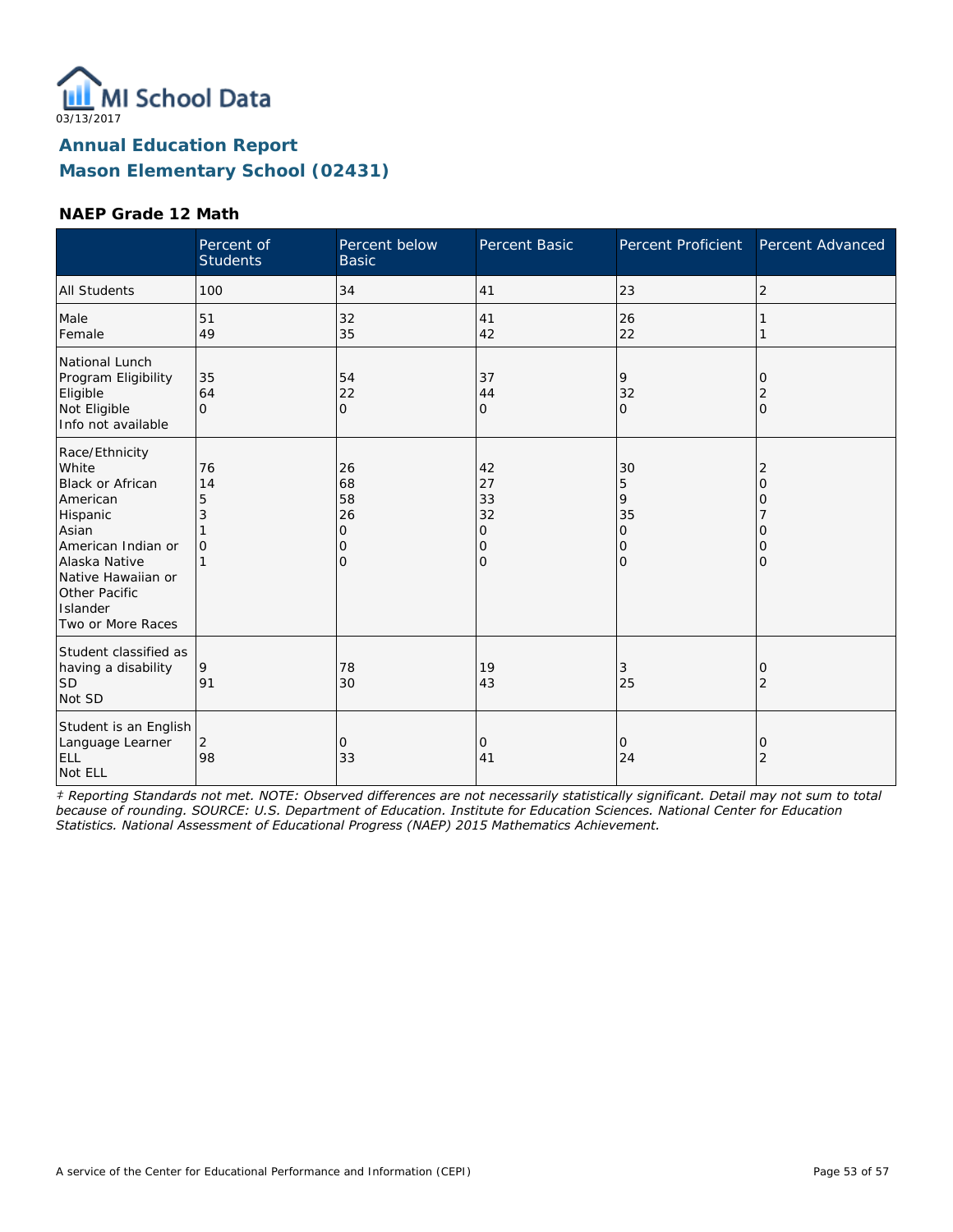

#### **NAEP Grade 4 Reading**

|                                                                                                                                                                                                    | Percent of<br><b>Students</b> | Percent below<br><b>Basic</b>                 | Percent Basic                                          | <b>Percent Proficient</b>                    | Percent Advanced                |
|----------------------------------------------------------------------------------------------------------------------------------------------------------------------------------------------------|-------------------------------|-----------------------------------------------|--------------------------------------------------------|----------------------------------------------|---------------------------------|
| <b>All Students</b>                                                                                                                                                                                | 100                           | 37                                            | 63                                                     | 29                                           | 5                               |
| Male<br>Female                                                                                                                                                                                     | 50<br>50                      | 39<br>34                                      | 61<br>66                                               | 26<br>31                                     | 5<br>6                          |
| National Lunch<br>Program Eligibility<br>Eligible<br>Not Eligible<br>Info not available                                                                                                            | 48<br>52<br>#                 | 50<br>24<br>$\ddagger$                        | 50<br>76<br>$\ddagger$                                 | 16<br>40<br>$\ddagger$                       | 8                               |
| Race/Ethnicity<br>White<br><b>Black or African</b><br>American<br>Hispanic<br>Asian<br>American Indian or<br>Alaska Native<br>Native Hawaiian or<br>Other Pacific<br>Islander<br>Two or More Races | 72<br>14<br>6<br>4<br>#<br>3  | 32<br>66<br>49<br>16<br>ŧ<br>$\ddagger$<br>30 | 68<br>34<br>51<br>84<br>$\ddagger$<br>$\ddagger$<br>70 | 32<br>9<br>17<br>49<br>‡<br>$\ddagger$<br>37 | 6<br>15<br>ŧ<br>$\ddagger$<br>8 |
| Student classified as<br>having a disability<br><b>SD</b><br>Not SD                                                                                                                                | 12<br>88                      | 76<br>32                                      | 24<br>68                                               | 7<br>31                                      | #<br>6                          |
| Student is an English<br>Language Learner<br>ELL<br>Not ELL                                                                                                                                        | 4<br>96                       | 52<br>36                                      | 48<br>64                                               | 16<br>29                                     | 2<br>5                          |

*# Rounds to zero*

*‡ Reporting Standards not met. NOTE: Observed differences are not necessarily statistically significant. Detail may not sum to total because of rounding. SOURCE: U.S. Department of Education, Institute of Education Sciences, National Center for Education Statistics, National Assessment of Educational Progress (NAEP), 2015 Reading Assessment.*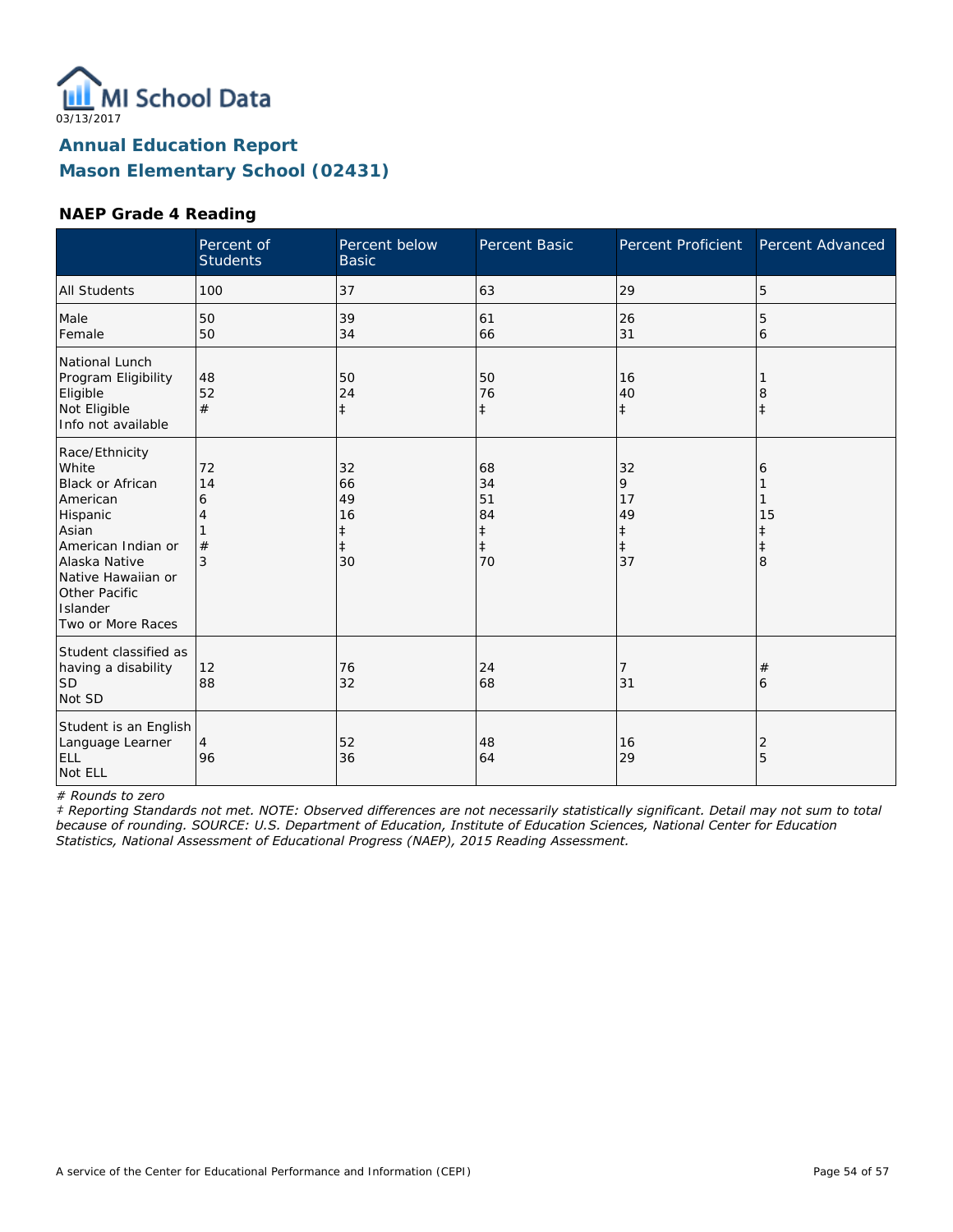

#### **NAEP Grade 8 Reading**

|                                                                                                                                                                                   | Percent of<br><b>Students</b>        | Percent below<br><b>Basic</b>                    | Percent Basic                                    | <b>Percent Proficient</b>                       | Percent Advanced                       |
|-----------------------------------------------------------------------------------------------------------------------------------------------------------------------------------|--------------------------------------|--------------------------------------------------|--------------------------------------------------|-------------------------------------------------|----------------------------------------|
| <b>All Students</b>                                                                                                                                                               | 100                                  | 24                                               | 44                                               | 29                                              | 3                                      |
| Male<br>Female                                                                                                                                                                    | 51<br>49                             | 29<br>20                                         | 45<br>42                                         | 25<br>34                                        | $\overline{2}$<br>$\overline{4}$       |
| National Lunch<br>Program Eligibility<br>Eligible<br>Not Eligible<br>Info not available                                                                                           | 45<br>55<br>#                        | 37<br>14<br>$\ddagger$                           | 45<br>43<br>$\ddagger$                           | 17<br>39<br>$\ddagger$                          | Î                                      |
| Race/Ethnicity<br>White<br>Black or Afican<br>American<br>Hispanic<br>Asian/Native<br>Hawaiian or Pacific<br>Islander<br>American Indian or<br>Alaska Native<br>Two or More Races | 69<br>20<br>4<br>3<br>$\overline{2}$ | 18<br>47<br>27<br>13<br>$\ddagger$<br>$\ddagger$ | 44<br>44<br>41<br>35<br>$\ddagger$<br>$\ddagger$ | 34<br>9<br>29<br>41<br>$\ddagger$<br>$\ddagger$ | 3<br>#<br>3<br>10<br>$^\ddag$<br>$\pm$ |
| Student classified as<br>having a disability<br>lsd<br>Not SD                                                                                                                     | 10<br>90                             | 64<br>20                                         | 30<br>45                                         | 5<br>32                                         | $^{\#}$<br>3                           |
| Student is an English<br>Language Learner<br>ELL<br>Not ELL                                                                                                                       | 3<br>97                              | 57<br>23                                         | 37<br>44                                         | 6<br>30                                         | $^{\#}$<br>3                           |

*# Rounds to zero*

*‡ Reporting Standards not met. NOTE: Observed differences are not necessarily statistically significant. Detail may not sum to total because of rounding. SOURCE: U.S. Department of Education, Institute of Education Sciences, National Center for Education Statistics, National Assessment of Educational Progress (NAEP), 2015 Reading Assessment.*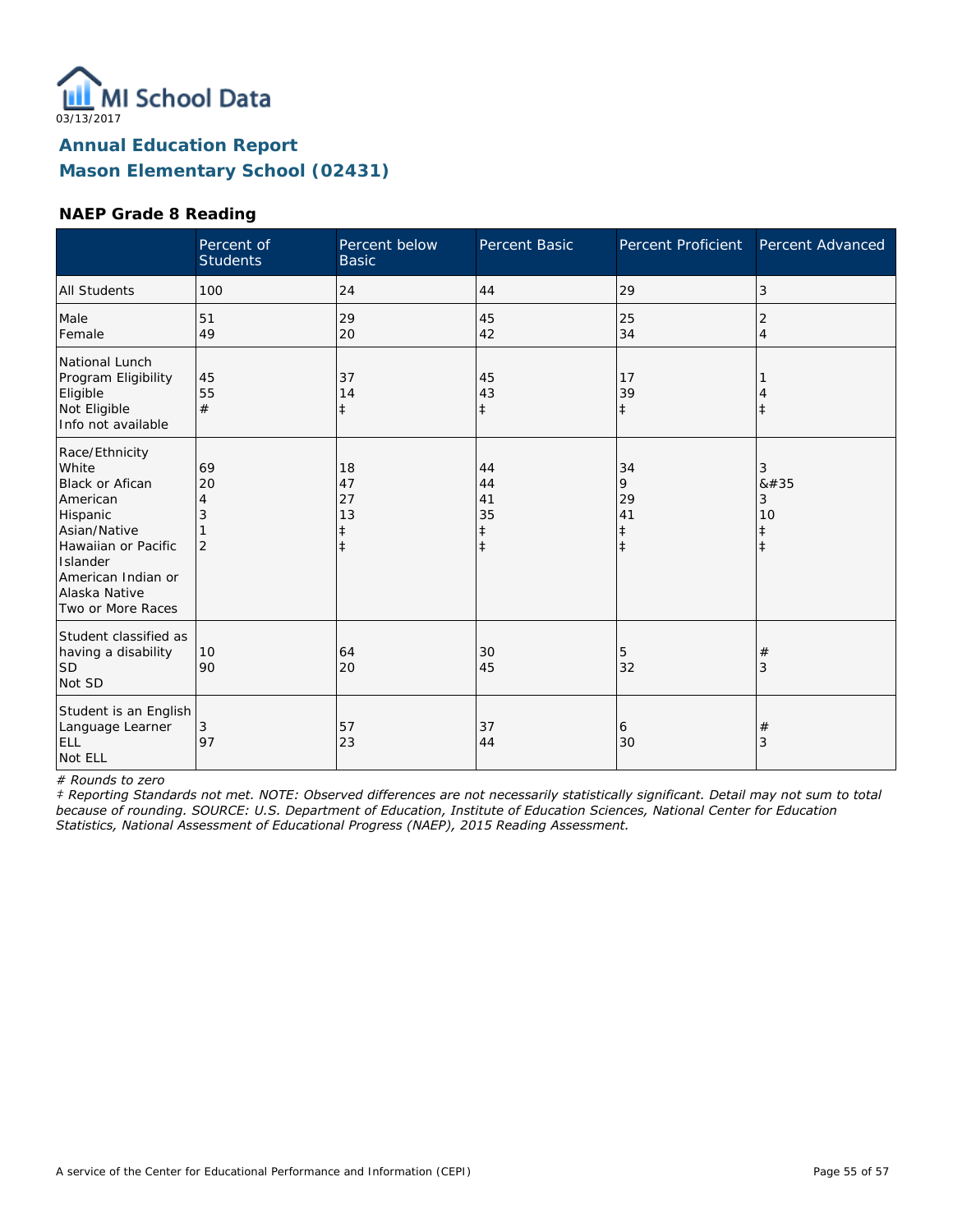

#### **NAEP Grade 12 Reading**

|                                                                                                                                                                                                    | Percent of<br><b>Students</b>                  | Percent below<br><b>Basic</b>                              | Percent Basic                                    | Percent Proficient                          | Percent Advanced                               |
|----------------------------------------------------------------------------------------------------------------------------------------------------------------------------------------------------|------------------------------------------------|------------------------------------------------------------|--------------------------------------------------|---------------------------------------------|------------------------------------------------|
| <b>All Students</b>                                                                                                                                                                                | 100                                            | 26                                                         | 5                                                | 27                                          | 5                                              |
| Male<br>Female                                                                                                                                                                                     | 50<br>50                                       | 31<br>20                                                   | 37<br>37                                         | 28<br>37                                    | 4<br>6                                         |
| National Lunch<br>Program Eligibility<br>Eligible<br>Not Eligible<br>Info not available                                                                                                            | 35<br>64<br>1                                  | 37<br>19<br>0                                              | 39<br>36<br>0                                    | 22<br>38<br>$\mathbf{O}$                    | 2<br>O                                         |
| Race/Ethnicity<br>White<br><b>Black or African</b><br>American<br>Hispanic<br>Asian<br>American Indian or<br>Alaska Native<br>Native Hawaiian or<br>Other Pacific<br>Islander<br>Two or More Races | 76<br>14<br>5<br>3<br>$\mathbf{O}$<br>$\Omega$ | 20<br>52<br>34<br>21<br>$\mathbf{O}$<br>$\circ$<br>$\circ$ | 38<br>36<br>44<br>26<br>0<br>0<br>$\overline{O}$ | 36<br>12<br>21<br>41<br>0<br>$\circ$<br>l O | 6<br>0<br>12<br>Ω<br>$\mathcal{O}$<br>$\Omega$ |
| Student classified as<br>having a disability<br><b>SD</b><br>Not SD                                                                                                                                | 93                                             | 66<br>23                                                   | 25<br>38                                         | 8<br>34                                     | 5                                              |
| Student is an English<br>Language Learner<br>ELL<br>Not ELL                                                                                                                                        | 2<br>98                                        | $\mathbf{O}$<br>25                                         | 0<br>37                                          | $\mathbf{O}$<br>33                          | 0<br>5                                         |

*# Rounds to zero*

*‡ Reporting Standards not met. NOTE: Observed differences are not necessarily statistically significant. Detail may not sum to total because of rounding. SOURCE: U.S. Department of Education, Institute of Education Sciences, National Center for Education Statistics, National Assessment of Educational Progress (NAEP), 2015 Reading Assessment.*